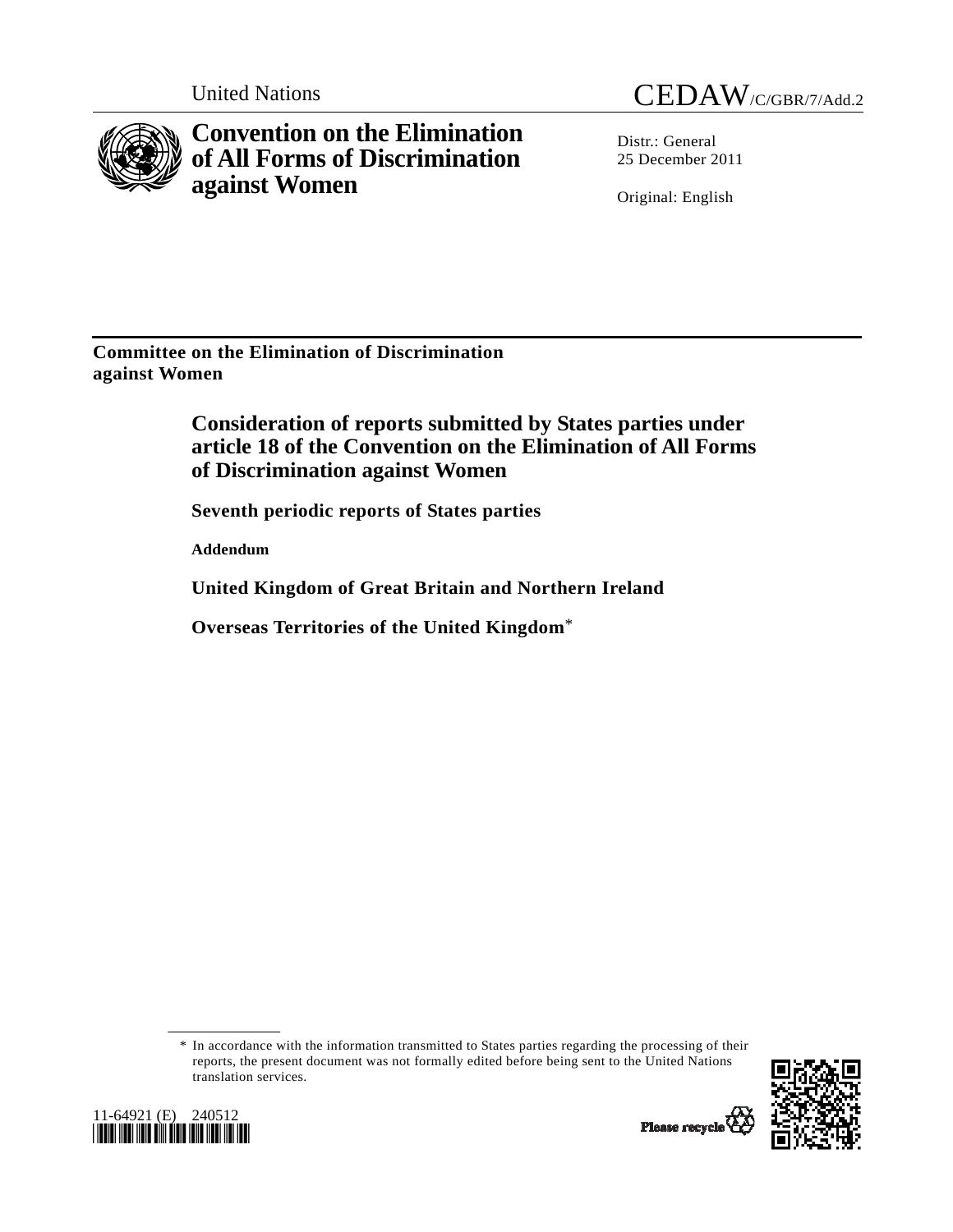# Contents

|            |                                                                                                                                                   | Paragraphs | Page           |
|------------|---------------------------------------------------------------------------------------------------------------------------------------------------|------------|----------------|
| Part One   | The British Virgin Islands periodic report on the Convention on the Elimination<br>of All Forms of Discrimination against Women (CEDAW) 2007-2010 | $1 - 88$   | $\overline{4}$ |
| I.         |                                                                                                                                                   | $1 - 10$   | $\overline{4}$ |
| П.         | Information relating to the articles of the Convention                                                                                            |            |                |
|            |                                                                                                                                                   | $11 - 13$  | 5              |
|            |                                                                                                                                                   | $14 - 25$  | 6              |
|            |                                                                                                                                                   | 26-39      | 7              |
|            |                                                                                                                                                   | $40 - 44$  | 9              |
|            |                                                                                                                                                   | 45-49      | 10             |
|            | Article 8: Participation at the international level                                                                                               | 50-52      | 11             |
|            |                                                                                                                                                   | 53-56      | 11             |
|            |                                                                                                                                                   | 57-61      | 12             |
|            |                                                                                                                                                   | $62 - 65$  | 12             |
|            |                                                                                                                                                   | 66-77      | 13             |
|            |                                                                                                                                                   | 78-79      | 15             |
|            |                                                                                                                                                   | 80-82      | 15             |
|            |                                                                                                                                                   | 83-84      | 16             |
| III.       |                                                                                                                                                   | 85-88      | 16             |
| Appendix   |                                                                                                                                                   |            | 17             |
| Part Two   | The Falkland Islands seventh United Nations Committee (CEDAW) Report 2011                                                                         | $1 - 2$    | 24             |
| Part Three |                                                                                                                                                   | $1 - 56$   | 24             |
| I.         |                                                                                                                                                   | $1 - 14$   | 24             |
| II.        | Information relevant to articles of the Convention and the Beijing Declaration                                                                    | $15 - 56$  | 28             |
|            |                                                                                                                                                   | $15 - 17$  | 28             |
|            |                                                                                                                                                   | 18         | 28             |
|            | Trafficking in women — violence against women and girls $\dots\dots\dots\dots\dots$                                                               | 19-26      | 28             |
|            |                                                                                                                                                   | $27 - 30$  | 30             |
|            | Marriage, nationality and equal rights for children to nationality                                                                                | 31         | 30             |
|            |                                                                                                                                                   | 32-35      | 31             |
|            |                                                                                                                                                   | 36-41      | 33             |
|            | Poverty alleviation, economic and social benefits                                                                                                 | $42 - 51$  | 34             |
|            |                                                                                                                                                   | 52-54      | 35             |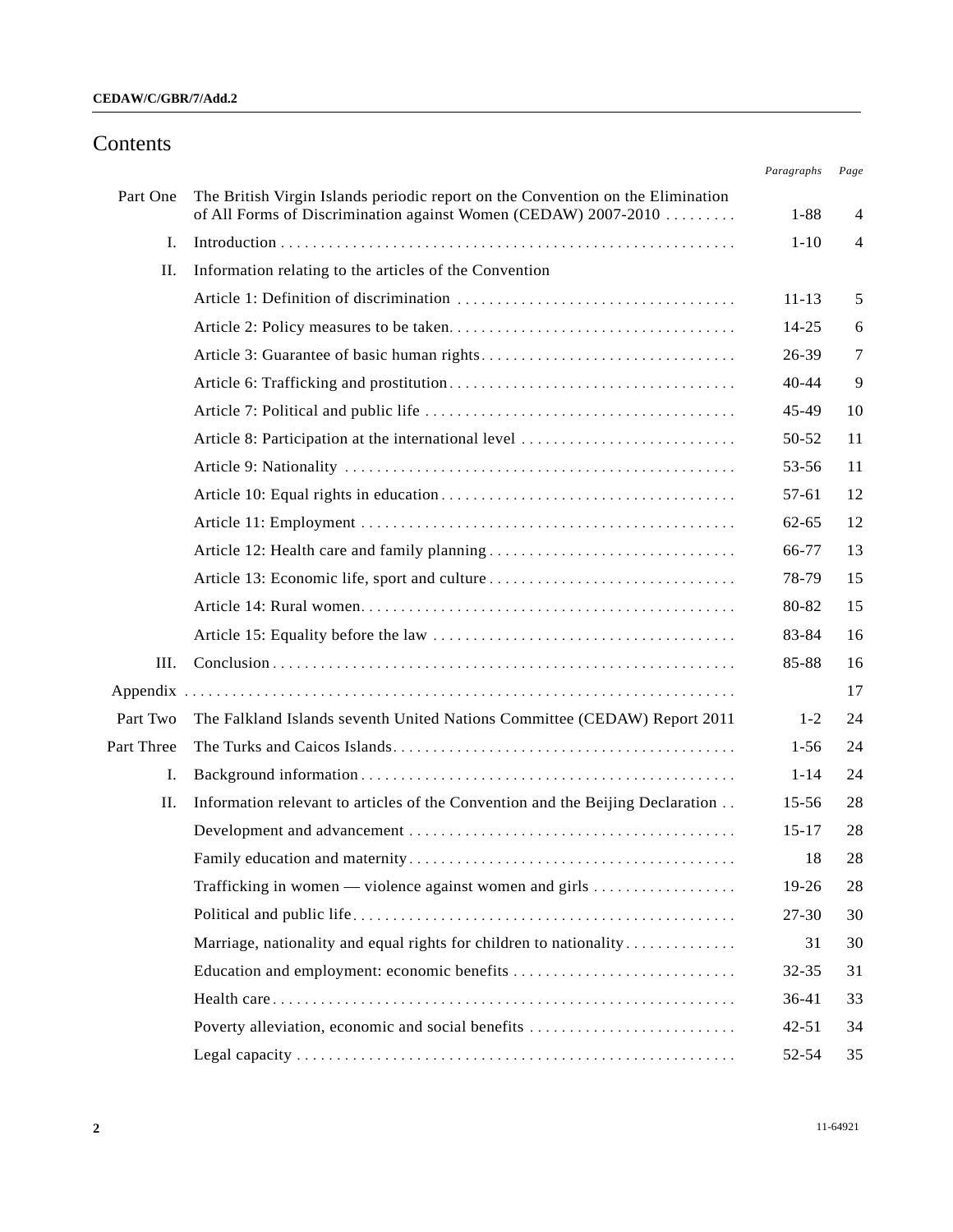# CEDAW/C/GBR/7/Add.2

|  | 36 |
|--|----|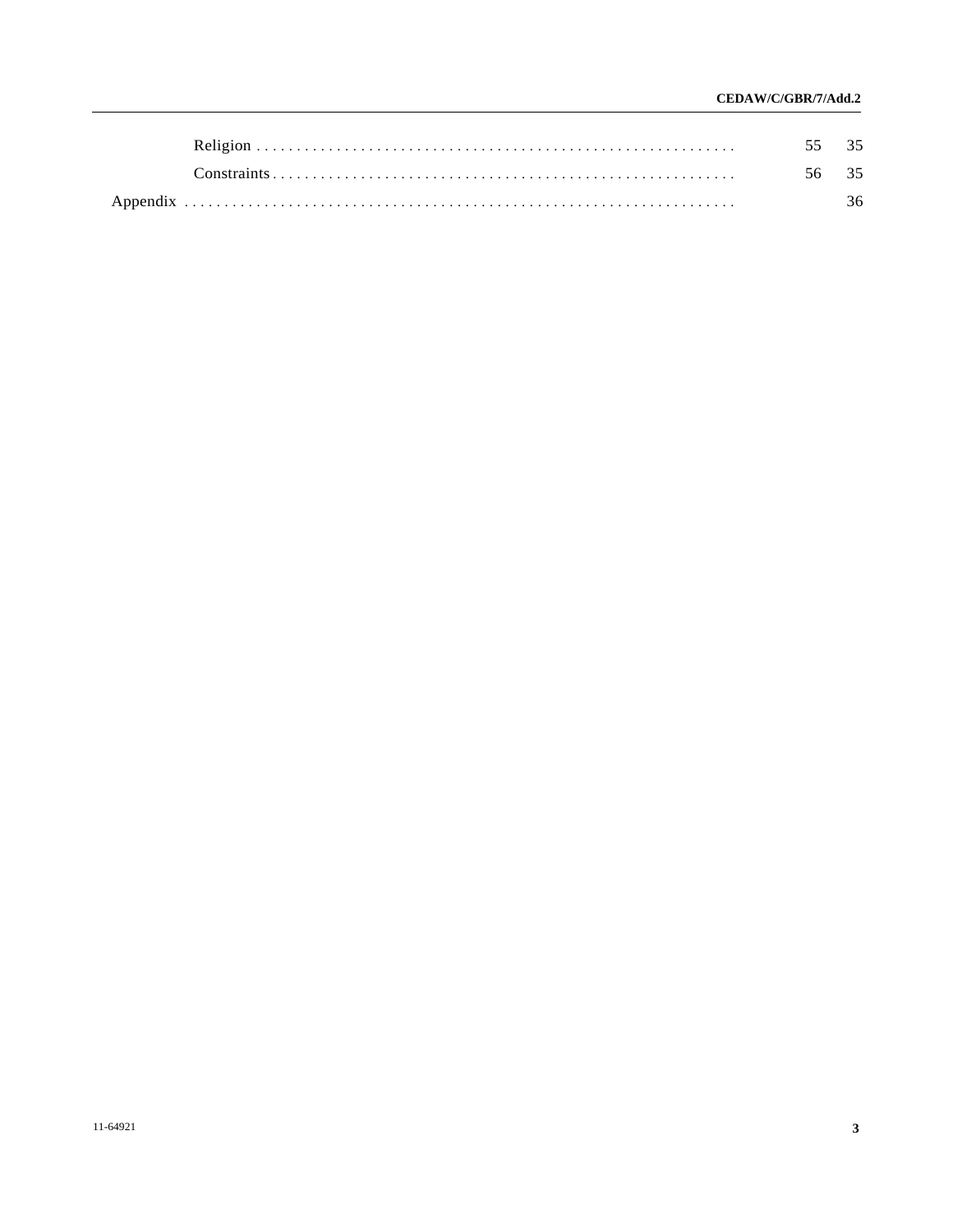# **Part One**

# **The British Virgin Islands periodic report on the Convention on the Elimination of All Forms of Discrimination against Women (CEDAW) 2007-2010**

# **I. Introduction**

1. This report covers the period from May 2007 to December 2010, and it seeks to highlight Government's progress in complying and implementing of the Convention. The British Virgin Islands has seen some historical milestones since the last report in 2007. A new Constitution was enshrined in June 2007 and a new Labour Code was introduced in July 2010. These accomplishments will be further articulated under the appropriate Articles.

2. The Government of the British Virgin Islands is committed to implementing and complying with the Convention in achieving gender equality, equity and empowerment of women by 2013. One of the Government's strategic objectives is to support and promote the fundamental rights of women, men and children to live productive lives free of violence and other forms of discrimination. The British Virgin Islands Government is also committed to establishing and enhancing the socio-economic services provided to women, men and children, especially the girl child. The Government will also seek to fulfill its mandate to ensure the health, safety and wellbeing of all, especially women and children with special needs. Government's motto is to also move the education system, including adult literacy and vocational programmes from good to great.

3. The Government will continue to collaborate with national agencies, and non-governmental agencies, to work towards prevention and intervention on social issues. The Government has a zero tolerance on gender-based violence and child abuse. The rising incidence of this phenomenon over the years is startling. The Government will continue to ensure that women and men receive equality of treatment in employment as articulated in the new Labour Code of 2010.

# **Population of the British Virgin Islands**

4. The 2010 housing and population census is still being conducted, and as such the estimated population from 2007 to December 2010 stands at 29,537. The age groups ranged from zero months to 80+ years. Table 1. in the Appendix gives a detailed breakdown.

# **Preparation of the periodic report**

5. The Ministry of Health & Social Development, through the Office of Gender Affairs conducted a working session on March 1, 2011, with representatives from the government departments, units and divisions. The objectives of the meeting were to reiterate the importance of compiling the report on our achievements in relation to the Convention, explain the relevance of the articles to the British Virgin Islands and to solicit input from the relevant agencies. In support of the meeting, information received from the United Kingdom Foreign and Commonwealth Office was shared, also copies of "CEDAW Made Easy: Questions and Answer Booklet" compiled by the United Nations Development Fund for Women (UNIFEM) Caribbean Office.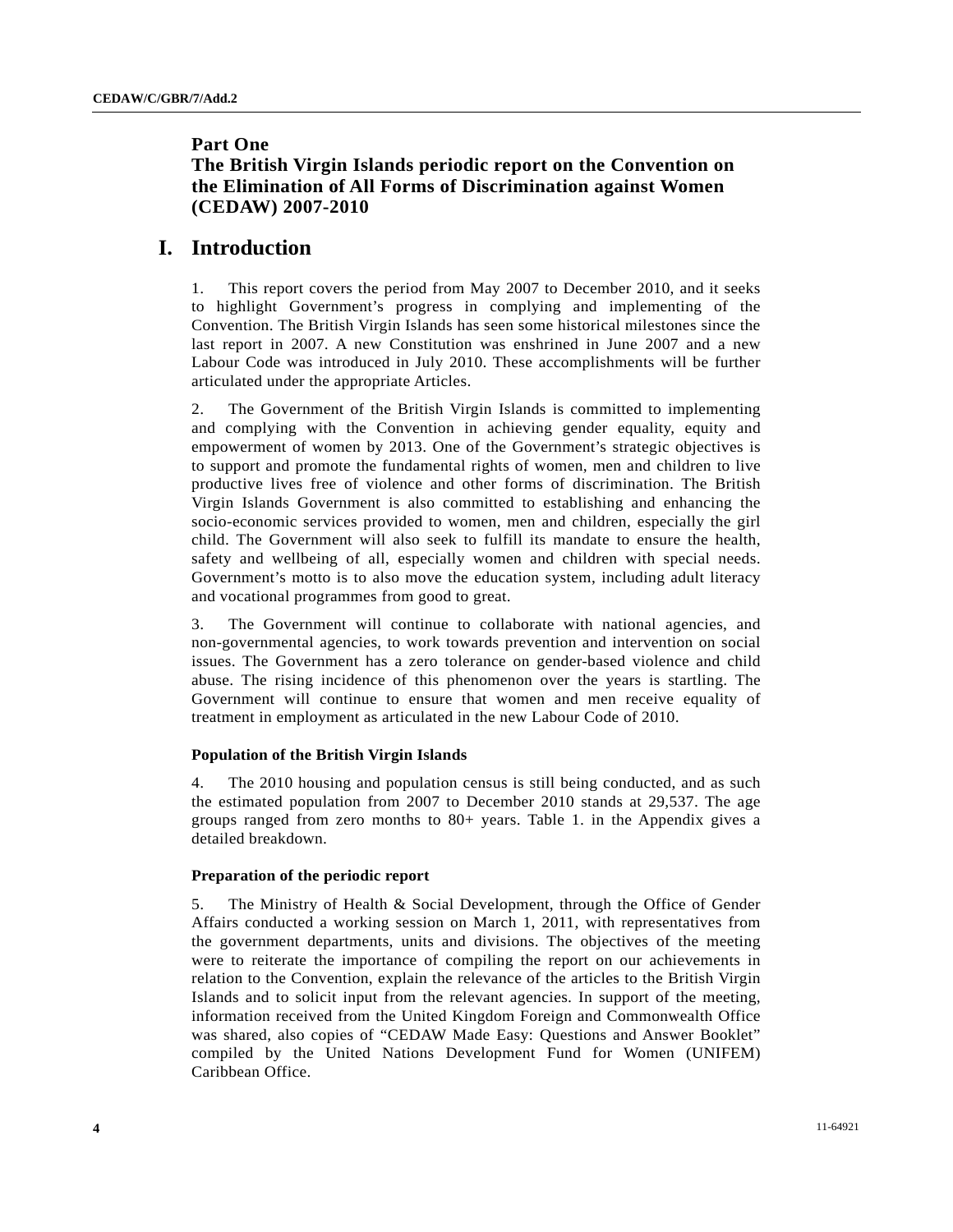6. The booklets were with the compliments of UNIFEM (now UN Women). Guidelines were also provided for compiling and submitting information for inclusion in the national report.

7. Following the meeting, the departments, units and divisions submitted information to the Office of Gender Affairs for inclusion in the Territory's report.

8. The Ministry reviewed the report and provided comments and feedback and also assisted in collecting data from the relevant Departments and Units.

# **Challenges**

9. Following the submission of the last report, the Committee directed no specific questions and recommendations to the British Virgin Islands. It would have been very useful to receive concluding comments, observations and recommendations from the Committee on how the British Virgin Islands is complying with the Convention and what areas required special focus. Unfortunately, there would be no submission of a shadow report from the non-governmental organizations (NGOs); there has never been any such report. The Office of Gender Affairs will endeavour to include all the NGOs in its public education and awareness activities on the Convention, which is expected to commence during the third quarter of 2011.

10. Another challenge faced in preparing this report was the absence of statistics by sex to demonstrate how many men and women access the health clinics for family planning services. The British Virgin Islands Government will ensure that all the gaps related to sex disaggregated data will be made available for the next reporting period.

# **II. Information relating to the articles of the Convention**

# **Article 1: Definition of discrimination**

11. The Government of the British Virgin Islands shall continue to ensure no person, particularly women, is excluded or restricted and discriminated against based on sex, marital status and nationality.

12. In accordance with the British Virgin Islands Constitution Order of 2007, chapter 2, page 8, "Fundamental Rights and Freedoms of the Individual": "Those fundamental rights and freedoms are enjoyed without distinction of any kind such as sex, age, race, colour, language, religion, political or other opinion, national, ethnic or social origin, association with a national minority, property, family relations, economic status, disability, age, birth, sexual orientation, marital status or other status." These fundamental rights are upheld in the new Labour Code of 2010, and in the other services provided in the British Virgin Islands.

13. Under the VI Constitution, a Complaints Commission was established in 2009; women have equal access as men and are allowed to file complaints to this Commission. The complaints are usually with regards to services offered by public offices. The new British Virgin Islands Constitution Order has provision for the establishment of a Human Rights Commission, which is expected to be established before the next Convention reporting period.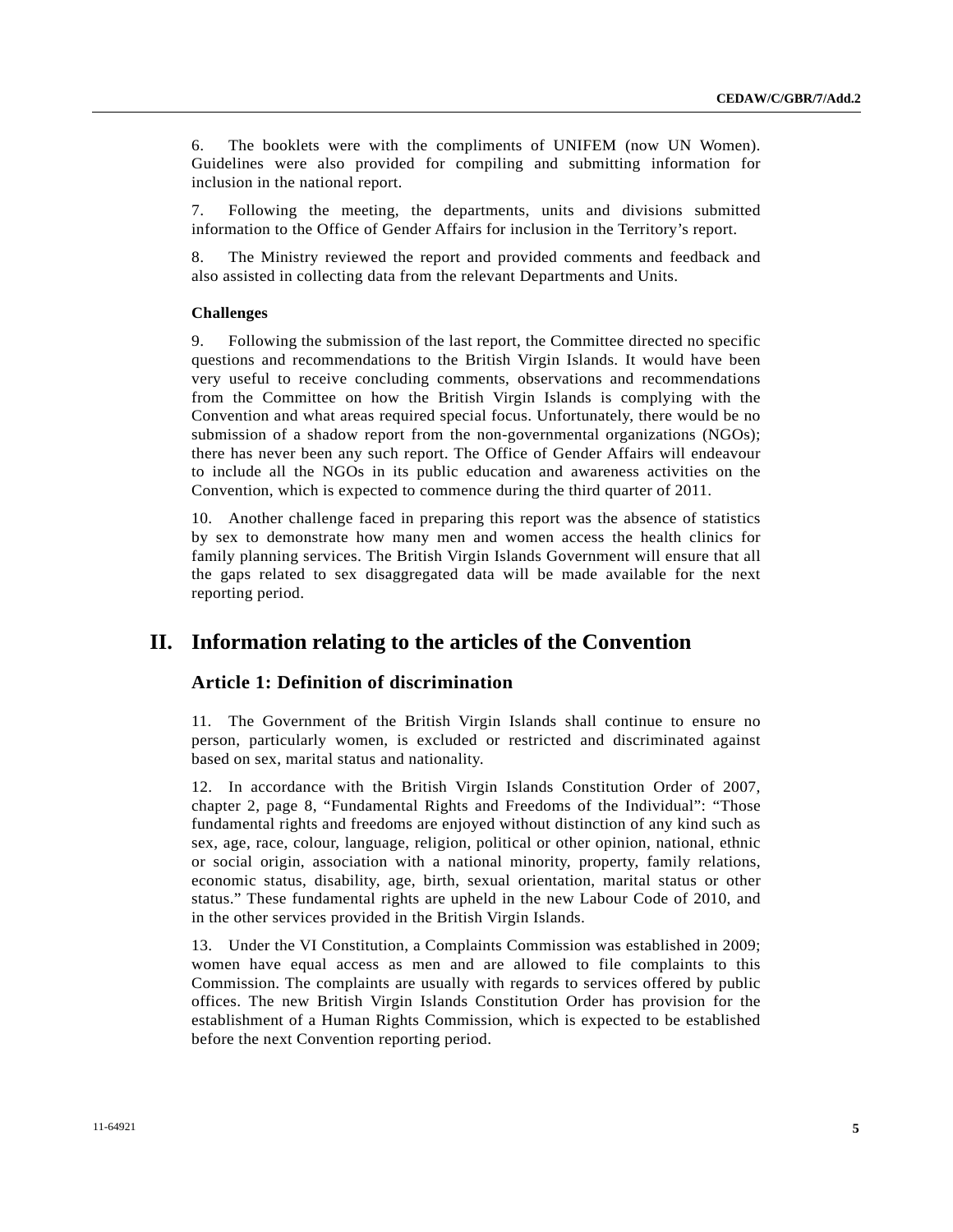# **Article 2: Policy measures to be taken**

14. The Government of the British Virgin Islands shall continue to collaborate with other agencies to develop and implement policies to eliminate discrimination against all persons, especially women and girls.

# **National Policy for Gender Equity and Equality**

15. The process of a national policy on gender began in March 2008, in collaboration with the Centre for Gender and Development Studies: Nita Barrow Unit of the University of West Indies, Cave Hill, Barbados. The meeting was convened for policy makers and other senior officers to develop a "Framework for a National Policy on Gender".

16. The main objectives of the consultation were to:

 (a) Create awareness among policy makers of the importance of a National Gender Policy for the British Virgin Islands.

 (b) Begin the process of consultation to create a policy which would translate the government and the private sector commitment to gender equality and equity into a reality.

17. In 2010 the Government of the British Virgin Islands in collaboration with the Institute of Gender & Development Studies, University of the West Indies, St Augustine Campus, and Trinidad and Tobago commenced the development of a national policy for gender equity and equality. The British Virgin Islands Government and UN Women, Regional Office Barbados, are co-funding this project. Three (3) phases for the development of the policy have been completed.

18. These phases included capacity-building workshops on gender analysis tools for policy makers and senior officers of the public and private sectors. Workshops for media workers, outreach programmes, consultations and interviews with key stakeholders, and the production of a training manual to assist facilitators with national consultations.

19. The policy will ensure:

 (a) More optimum use of the country's human resources to benefit men and women, girls and boys and to contribute to the further development of the British Virgin Islands.

 (b) Incorporation of a gender perspective in all development planning as the strategy for promoting gender equality and fairness.

 (c) Promote recognition and value of women's roles and contributions as agents of change and beneficiaries of the development process.

(d) Gender mainstreaming in all areas of the public and private sector.

 (e) Legislative changes and public awareness of relevant legislation and their implications as it relates to gender differentials in society.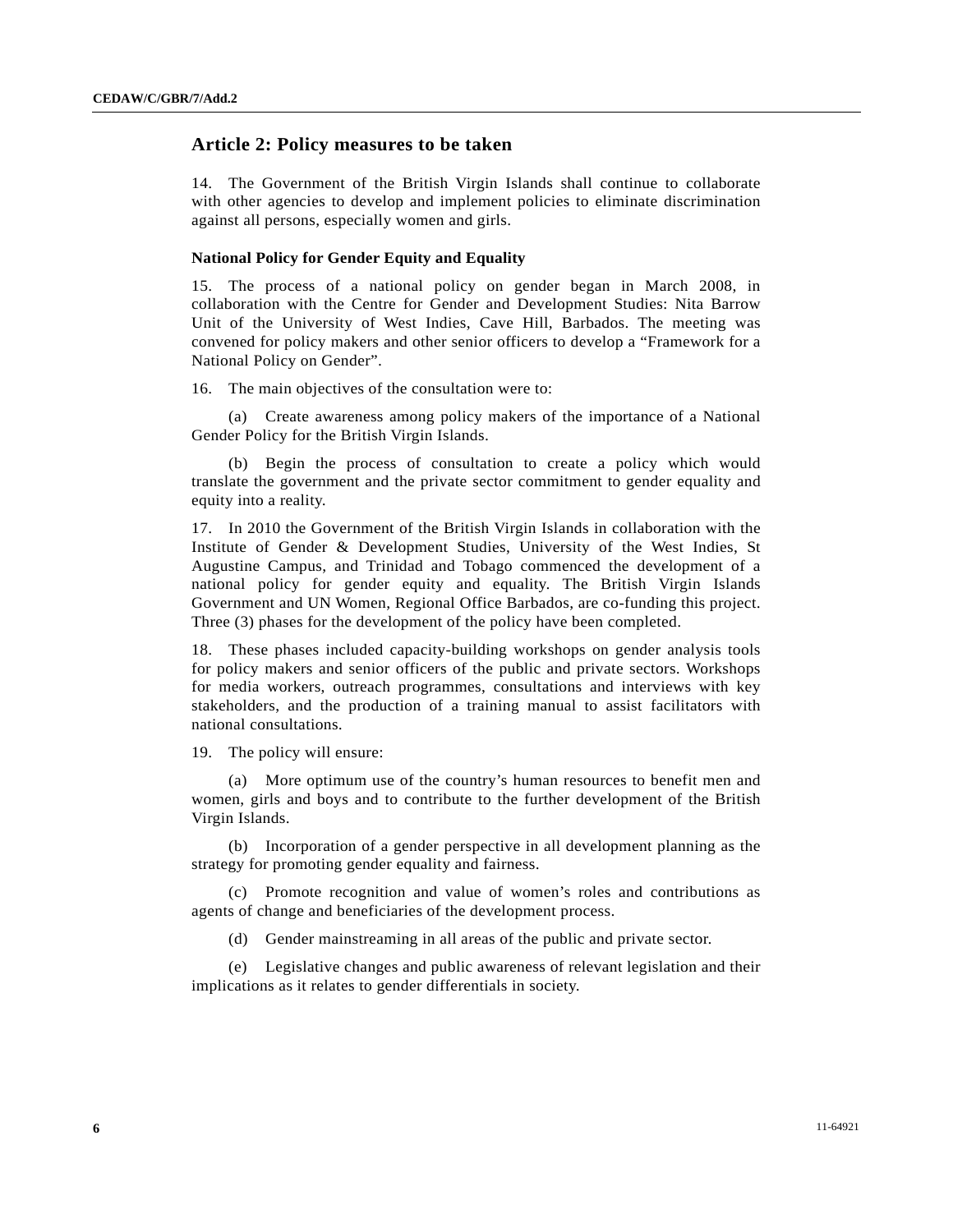20. The gender policy will be addressing seven thematic areas of concern which will improve the lives of and conditions of women and men, boys and girls and they are:

- Gender & Education
- Gender & Health Care HIV /AIDS, Family Planning, etc.
- Immigration and National Security
- Labour & Employment
- Economic Development
- Gender & Democracy
- Legislative changes
- Gender & the Environment

21. The draft gender policy is expected to be completed by the consultants during the second quarter of 2011, following national consultations, research and interviews with key stakeholders.

### **The National Disability Policy Project**

22. This project was initiated in 2008 as part of the 2007 Manifesto of the British Virgin Islands Party Government and political mandate under the direction of the Honourable Minister of Health and Social Development.

23. This project was commissioned under the theme "Disability is what I have, not who I am" The Government demonstrates its commitment to eliminate all forms of discrimination against, women, men and children with disability in the British Virgin Islands. The implementation of the policy will seek to enhance access to services, education and economic opportunities, housing, transport and the environment, thus addressing the needs and providing actions to facilitate an improved lifestyle and well-being for persons with disability.

24. The policy is currently being circulated to key stakeholders for feedback and recommendations.

25. Thereafter it will be submitted to Cabinet for approval and implementation.

# **Article 3: Guarantee of basic human rights**

26. The Government of the British Virgin Islands shall continue to collaborate with other agencies to develop and implement policies and programmes to reduce and eliminate the violation of human rights especially gender base violence.

27. Government is committed to introduce policies and programmes to reduce gender-based violence.

28. The Government has a zero tolerance on gender-based violence. Perpetrators are brought to justice, and in many instances served prison terms for these acts of crime. The Royal Virgin Islands Police Force-Family Juvenile Division over the last four years dealt with over two hundred (200) reported cases. These included indecent assault, common assault, assault and wounding, criminal damage and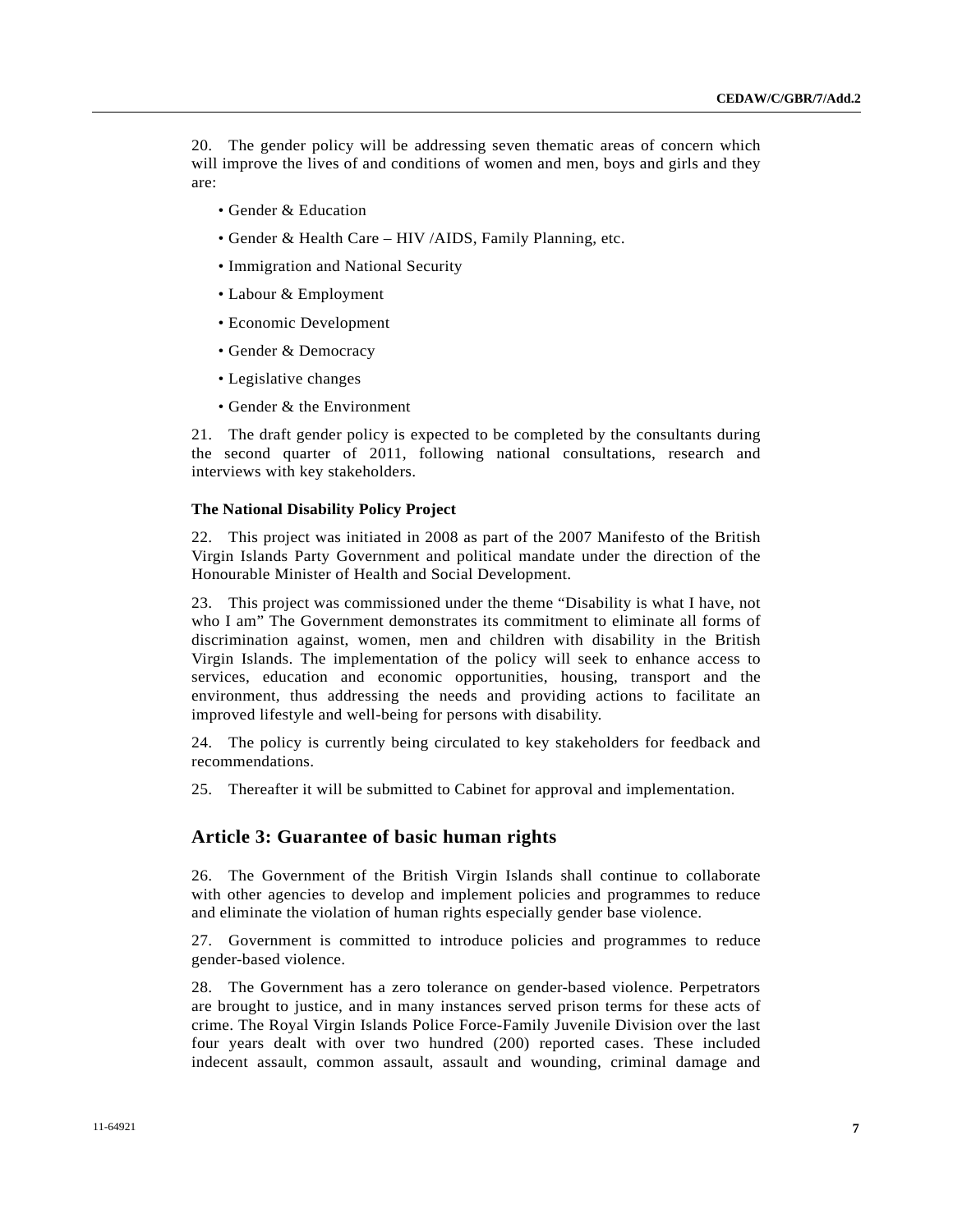threatening language against women. The issue of gender disparities and inequalities is a major concern in the British Virgin Islands and one which the Government and Non-governmental organisations continuously address.

29. The Family Support Network (FSN) is a non-governmental organisation in existence for over twenty (20) years which provides service to women who are victims of abuse, in the British Virgin Islands. Over the last three years FSN provided services for over one hundred (100) women. These services included counseling, temporary shelters, filing applications for protection and occupancy orders in the magistrate's court. The Government supports this organisation through an annual subvention to assist with its mandate. The FSN provides temporary shelter for victims up to three nights, because there are no permanent safe houses or shelters for victims of domestic violence. Unfortunately after providing temporary shelter, the victims may have no other alternative but to return to the violent environment. The absence of a permanent shelter for abused women is an area of concern which the relevant government agencies and the NGOs will be addressing. It is envisaged that a permanent shelter for abused women and children will offer greater protection for victims.

# **National Domestic Violence Protocol**

30. A national domestic violence protocol was re-developed and reviewed in 2008/2009 in collaboration with four multi-agencies, namely Law Enforcement, the Judiciary, Medical Services and Social Services. A number of workshops, consultations, research and interviews were held with key stakeholders in the development of the protocol.

31. The Protocol addresses intimate partner relationships. One of the specific objectives of the Protocol is, to enhance the systemic responses by agencies to domestic violence so as to ensure more effective service delivery to victims of domestic violence. In 2010 Cabinet approved the implementation of the Protocol for four key stakeholders. Also in 2010 a five-day workshop was held for the stakeholders on the use and application of the Protocol.

# **British Virgin Islands Domestic Violence (Summary Proceeding) Act of 1995**

32. In 2009 a multi-agency committee was established to review the domestic violence Act in conjunction with the OECS model Legislation. Thereafter recommendations were submitted to Cabinet for their approval of the repealing of the Domestic Violence Summary Proceeding Act of 1995 and to adopt the OECS Family Law and Domestic Violence- Model Family Legislation with minor changes. Approval was granted in 2010, and the Attorney General Chambers is currently drafting the new Bill, which will be circulated to the relevant agencies for review and feedback.

33. The new Bill will offer a broader definition of domestic violence, for example, economic abuse, harassment, stalking, sexual abuse or threats of sexual abuse. Women in visiting relationships will now be able to apply to the Magistrate's Court for protection orders against their partners.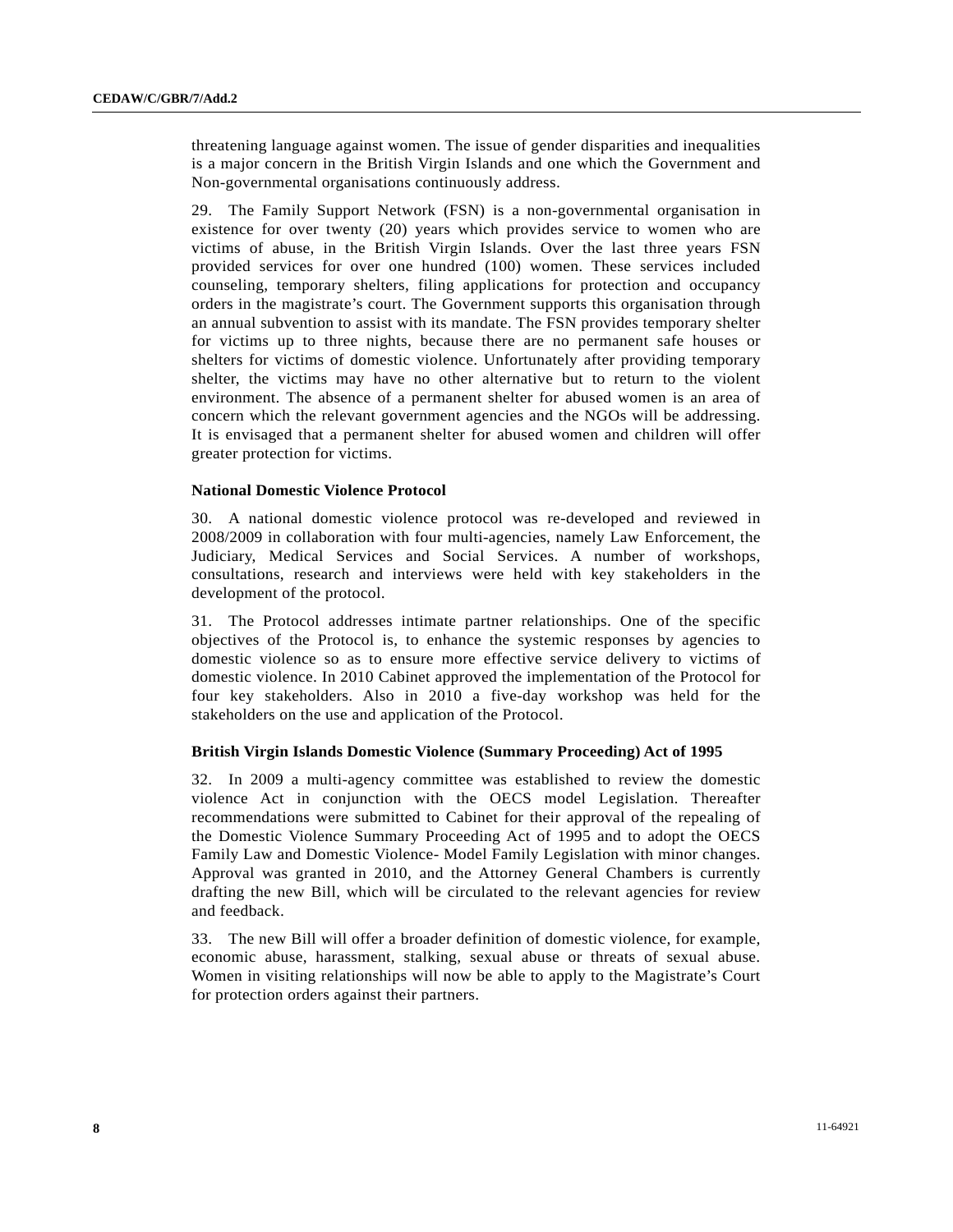### **Partnership for Peace: A Violence Intervention Programme for Men**

34. In October 2009, through the Office of Gender Affairs, in partnership with UNIFEM, now UNWomen Regional Office, Barbados a 16-week violence intervention psycho-educational programme for men was established, developed and implemented. Prior to the development of the programme an intensive five-day facilitators training course was conducted for persons who will deliver the curriculum.

35. The programme is court-connected and most of the referrals are through that system. A total of 13 men successfully completed two cycles in May and September, 2010. A third cycle is currently in progress. The curriculum is geared at decreasing men's violence against women and family violence. Accordingly, group participants are challenged to change their violent behaviour and support each other to live violence-free lives. The main goals of the programme are:

- To help participants stop violence in their lives
- To help participants understand that violence is a choice
- To help participants accept responsibility for their behaviour and to choose alternatives to violence
- To help participants understand the costs of violence to themselves, their partner, their children and society in general.

### **Child Abuse Protocol**

36. As a result of the rising incidence of this phenomenon, a Child Abuse Protocol has been developed and is designed to provide national agencies with a systematic guideline for the coordinated actions in child abuse or neglect prevention, reporting, investigation and management. The Protocol was therefore formulated with multidisciplinary collaboration, an approach which is widely recognized as the most effective way of handling child protection cases. The protocol is currently awaiting the approval of Cabinet; thereafter it will be implemented through the Social Development Department.

37. The number of reported child protection cases by type during the four-year period, 2007-2010, was over two hundred (200), of this figure one hundred and forty-two (142) cases were against girls. The appropriate intervention was delivered to the victims and their families. Many of the perpetrators were brought to justice. Table 2 gives a breakdown of the type of assault.

38. In order to create an awareness of the phenomenon, during the last five years, the department has designated April as the month for Child Abuse Awareness and Prevention Month. A number of activities are executed to bring greater public awareness on the issue in the British Virgin Islands.

39. For example, talks to children in the primary and secondary schools by social workers, police and probation officers.

# **Article 6: Trafficking and prostitution**

40. Governments will work to eliminate trafficking in women and the exploitation of the prostitution of women.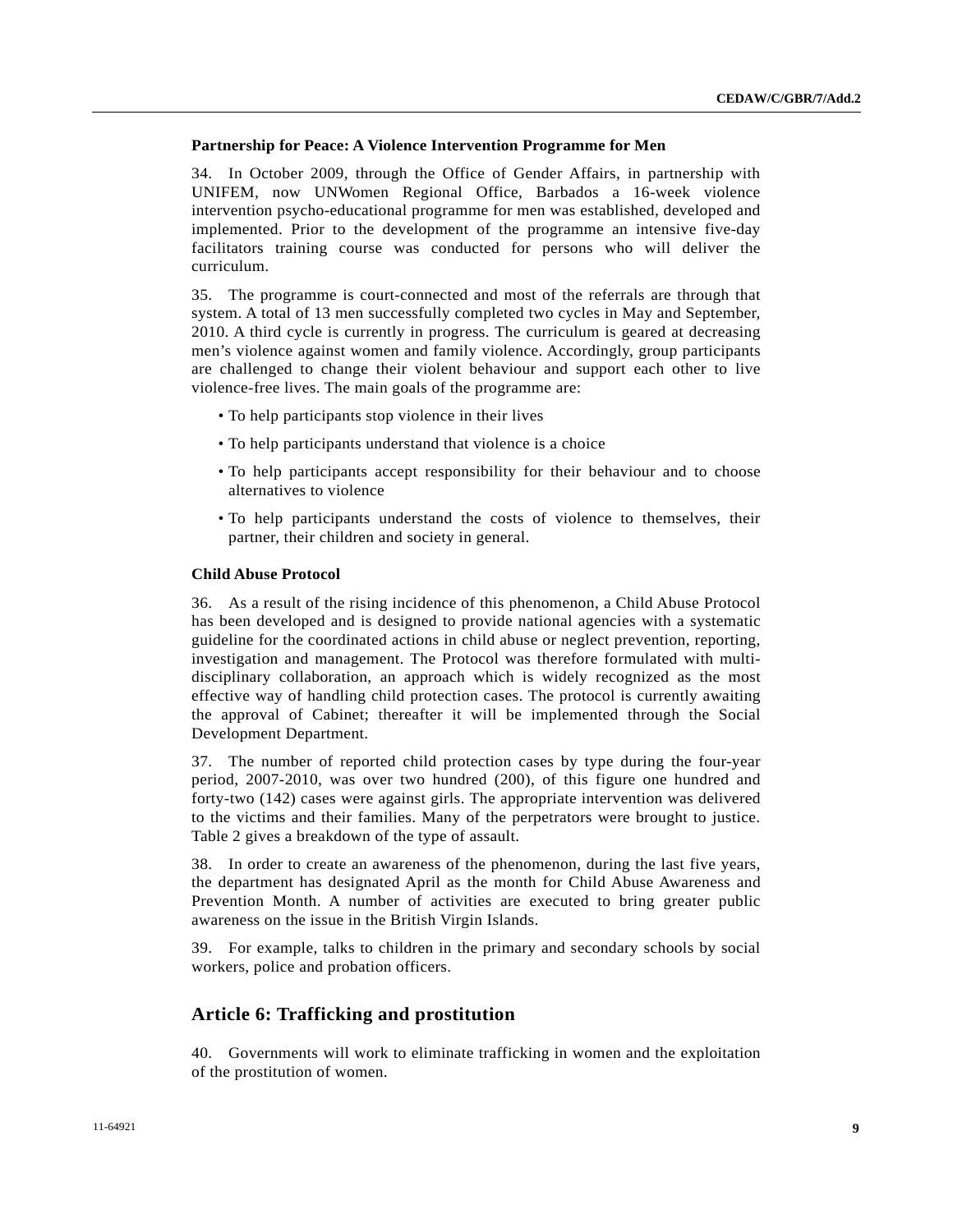41. The Government of the British Virgin Islands' House of Assembly approved an amendment to the Criminal Code, section 201(a) in 2007 which addresses Human Trafficking of individuals, women or men, as a crime.

42. During the reporting period, measures were introduced to combat human trafficking and strengthen the Government's enforcement capacity with the establishment of a task force among law enforcement departments. Another measure was to introduce in 2009 legislation which penalises the agents or owners of vessels (any description of boats or aircraft) who knowingly transport persons to the British Virgin Islands who do not meet the legal entry requirements.

43. Prostitution is illegal in the Territory, and is not widely practiced in the British Virgin Islands. The Government acknowledges it must be proactive in eliminating the exploitation of women. As such the Criminal Code of the British Virgin Islands includes language such as "causing or encouraging prostitution, etc. of a girl under sixteen", "keeping brothels" and "letting premises for use as brothel". There is no data to show how many women or girls work in prostitution and whether their working conditions are healthy and safe.

44. In an effort to eliminate the trafficking of women and the exploitation of the prostitution of women, the immigration legislation empowers immigration officers to refuse entry to an individual "who is reasonably believed to have come to the Territory for any immoral purpose, or who is believed to be a prostitute or have come to the Territory for the purpose of prostitution." Notwithstanding that the Government will make every effort through other agencies to implement measures to collect data on this supposed job market.

# **Article 7: Political and public life**

45. Government ensures that women are not discriminated against in public and political life.

46. In the British Virgin Islands, women have the right to vote, contest general elections, and hold political and other public offices. In August 2007, General Elections were held in the British Virgin Islands, and the Virgin Islands Party won in a landslide victory. Six women contested the elections, but unfortunately only two were successful. The Deputy Premier and Minister of Health & Social Development is the only female Minister in Government, and Territorial-at-Large Representative. The former Attorney General, who was a woman, was an ex officio member of the House of Assembly from 2007-2010; she demitted office in 2010.

47. Women have prominent positions at the senior and middle levels in the public service and in the private sector. Four of five Permanent Secretaries are women. The Human Resources Department is headed by a woman.

48. The positions of Deputy Governor and Registrar of Civil Registry and Passport Office are held by women. The positions of Clerk and Deputy Clerk of the House of Assembly are held by women. The Accountant General and Chief Auditor are women. The Director of Public Prosecutions, Supreme Court Judges, Registrar, and two Magistrates are all women.

49. It has been recognized that more women needed to be represented in the House of Assembly. It is imperative for programmes to be developed to give women the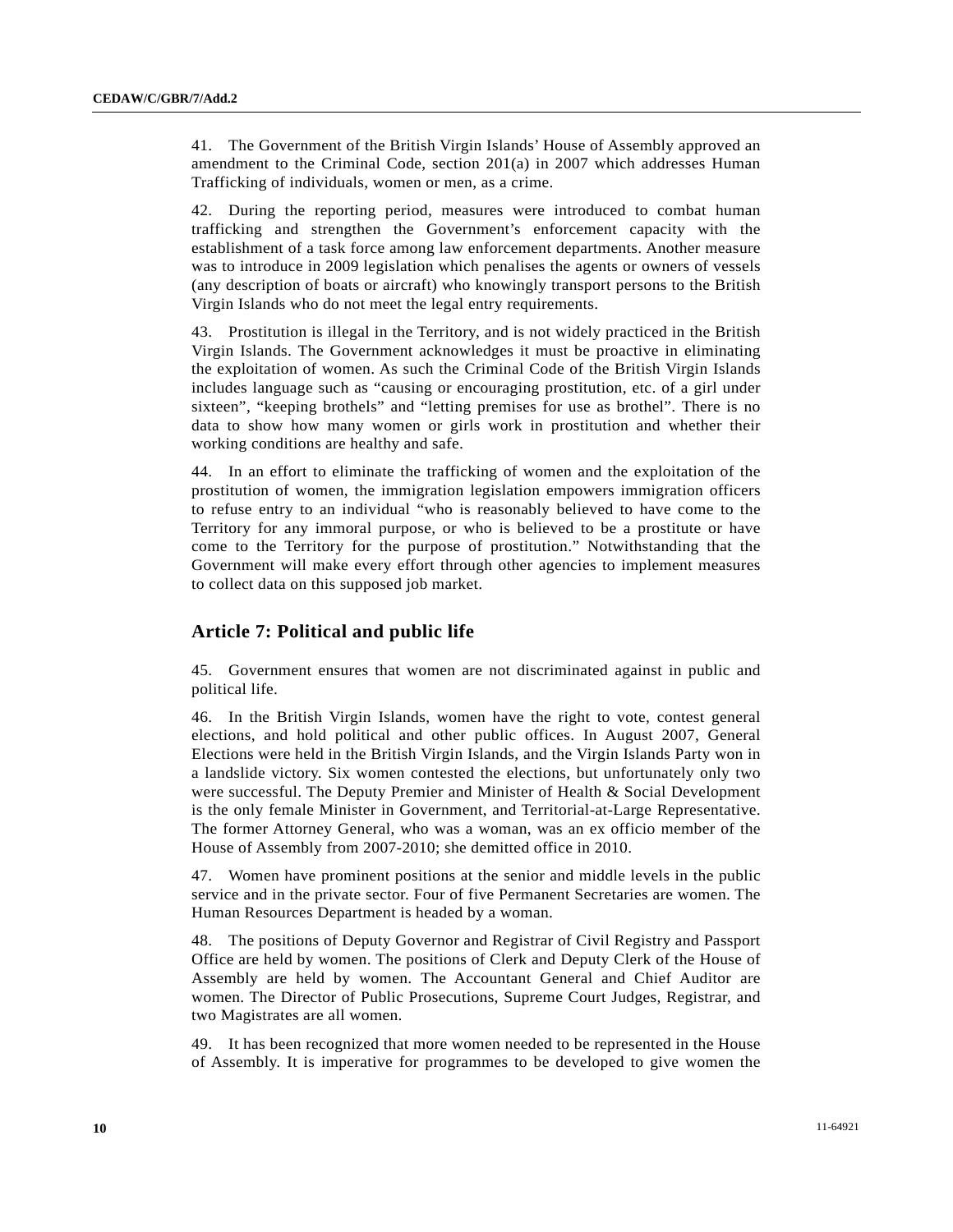tools and the opportunity to lobby and enter the race for seats in the House of Assembly. The Office of Gender Affairs will endeavour to facilitate the process. More voter education is required and will be done in collaboration with other national agencies. General Elections are constitutionally due by November 2011 and it is not yet known how many women will contest this year's election.

# **Article 8: Participation at the international level**

50. Governments will take action to ensure women the opportunity to represent their government at the international level and participate in international organisations.

51. The Public Service of the British Virgin Islands is dominated by women, especially in the top tier positions. Therefore, more women have the opportunity to represent the Government at the international level and participate in international organisations. Five of the seven Ministries are headed by women who, as permanent secretaries, are the Territory's focal point for various international organisations such as the European Union/Overseas Countries and Territories Forum, Commonwealth, the United Nations and its related organisations. The two women legislators also represented the Government at international meetings of the Commonwealth Parliamentary Association on many occasions during the reporting period.

52. A total of 219 women represented the Government at seminars, meetings, workshops, conferences and meetings regionally and internationally. Table 3 in the Appendix provides a breakdown of the number of women who represented the Government at events organized by the respective agencies.

# **Article 9: Nationality**

53. Governments will grant women equal rights to change or retain their nationality and that of their child.

54. Women are granted equal rights to retain their nationality and that of their children by satisfactorily meeting eligibility requirements in accordance with the Immigration and Passport Ordinance (Cap.130) which grants Belonger Status and Residence Status in the Territory of the British Virgin Islands.

55. This legislation does not affect individuals' nationality as persons are only granted the legal requirement to live and work in the Territory since as a British Overseas Territory, nationality is granted by the British Government. The law has been amended to be gender neutral and with the word "man" now changed to "spouse".

56. The Government has granted naturalization or citizenship status to a total of five hundred and ninety-eight (598) women and men. Two hundred and ninety-eight (298) were women and three hundred (300) men were naturalised for the period 2007-2010. Men are slightly ahead in this category, but this is by no means discriminatory.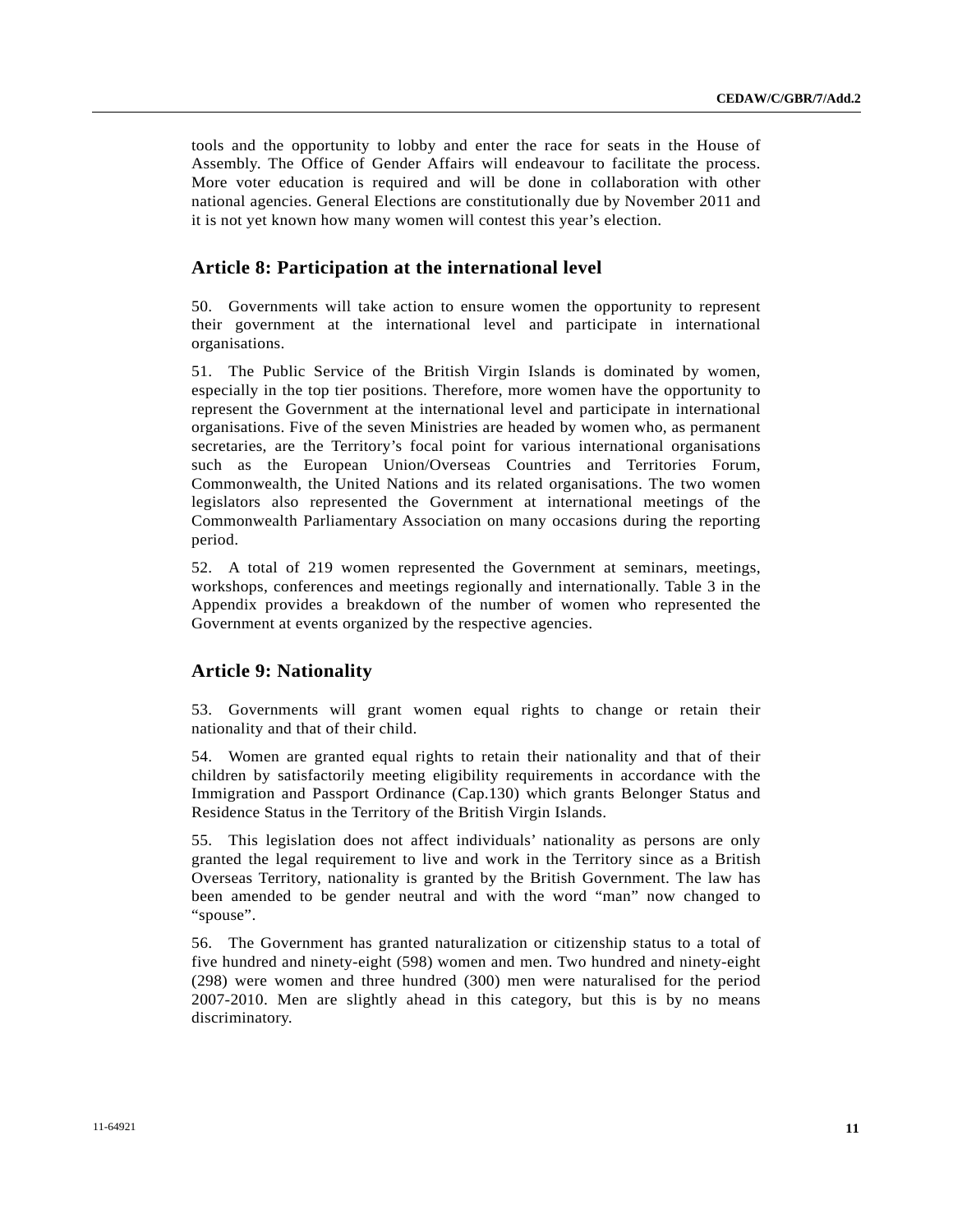# **Article 10: Equal rights in education**

57. Government grants women equal access and the same opportunity as men in the field of education.

58. It is evident that women and men have equal rights and access to education, both at the college and vocational level. The British Virgin Islands has a Community College that offers various Associate Degrees and certificate courses. There is a University of the West Indies (UWI) Open Campus located at the College.

59. Public officers are granted study leave with full salary for the first year and half salary for subsequent years to attend the College. Time off is also granted for staff to study on a part-time basis. Special leave is also granted for staff to write mid-term and final examinations.

60. At all levels of education, boys and girls, women and men have access to the same curricula, same examinations and teaching staff. Women and men have the opportunities to benefit from the same from scholarships and other study grant.

61. Please see Table 4. in the appendix which shows the number of women and men who received scholarships from the British Virgin Islands Government to pursue studies in the social, medical and technical fields.

# **Article 11: Employment**

62. Men and women have equal access to employment in the public and private sectors once duly qualified, skilled and experienced in the specific fields. The employment population is made up of over fifty per cent (50%) of expatriates, and their professions include attorneys-at-law, teachers, medical professionals, engineers, among others.

The British Virgin Islands Labour Code, 2010

63. A new Labour Code of 2010 (No. 4. of 2010) was gazetted on July 16, 2010 and came into force on October 4, 2010. The new Labour Code replaced the Labour Code of 1975.

64. The Office of Gender Affairs had the opportunity to provide information for the Labour Code from CEDAW Article 11, section 2 (a), (b), which states that "a woman should not be dismissed on the grounds of pregnancy or of maternity leave; and discriminated against on the basis of marital status…" The National Gender Policy will seek to address Article 11: (d) "establishment of and development of a network of child-care facilities". There are such facilities, but the inexpensive ones open up to 5:30 p.m., while those that offer a twenty-four (24)-hour service are very expensive, and many women would not be able to afford to use the services. The time frame of up to 5.30 p.m., does not allow parents (women) who are in full-time employment to pursue studies at the college, after work.

65. The British Virgin Islands Labour Code of 2010: "Equality of Treatment in Employment" (Part VII) states that persons cannot be discriminated against on the grounds of race, sex, colour, religion, nationality or sexual orientation, disability, HIV or other medical status, pregnancy and marital status. An employer cannot discriminate against an applicant by requesting her to take a HIV and or pregnancy test before she is offered the job. The Labour Code also has provision for one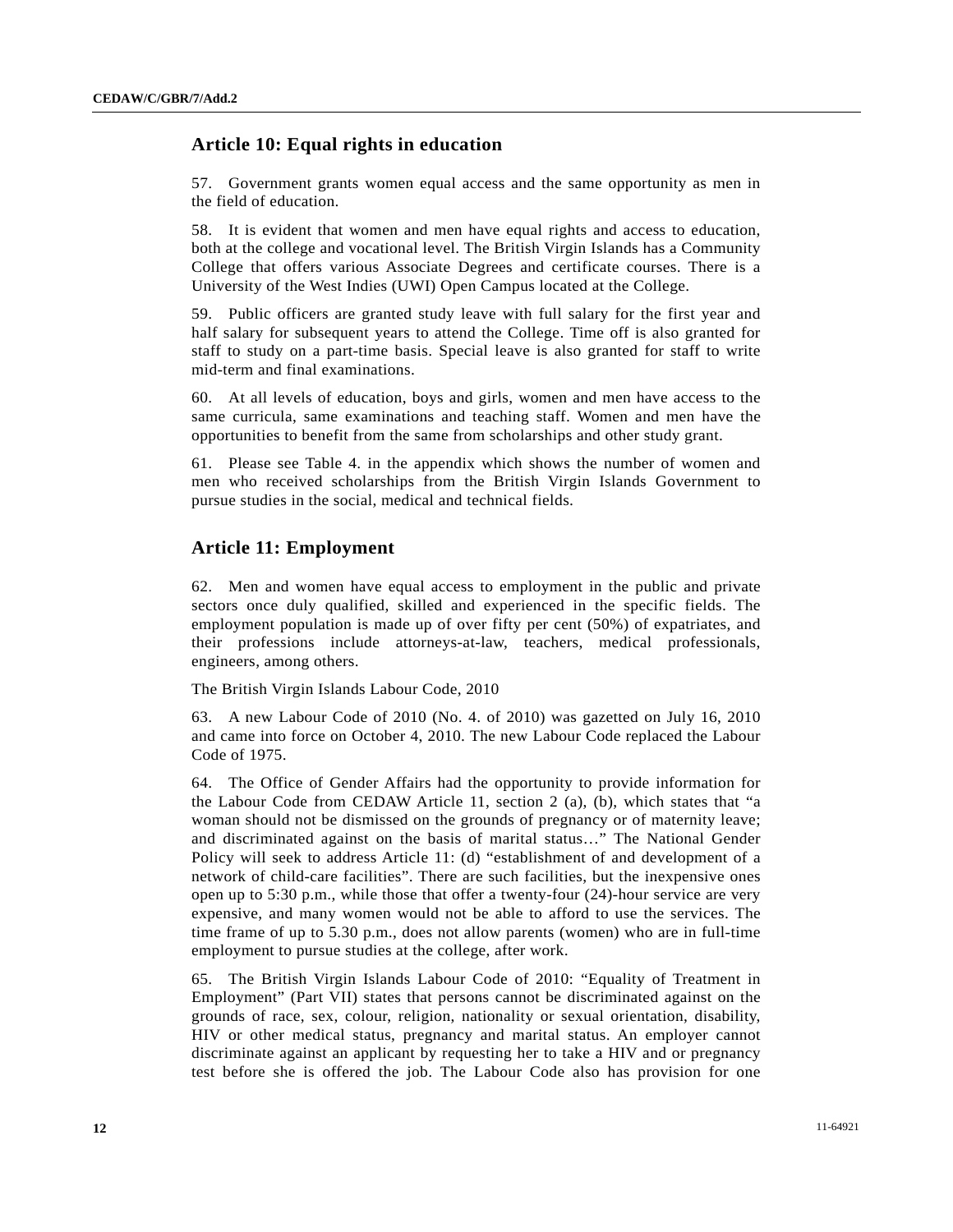month's paternity leave without pay. This provision of paternity leave is discriminatory and efforts will be made to review it so that men could receive remuneration.

# **Article 12: Health care and family planning**

66. The Government's policies provide for women and men to have equal access to health-care services.

67. Health care and family planning, including the HIV/AIDS epidemic are major concerns for the British Virgin Islands Government. Over the last four years, a number of activities and policies have been developed and implemented to support and improve the nation's health and well- being. Women and men have equal access to health-care services.

68. The Ministry of Health & Social Development has been the focal point for HIV/AIDS in the British Virgin Islands since 1988 and the National AIDS Programme (NAP) was officially established in 2003 to mitigate the health and socio-economic impact of HIV/AIDS. To achieve this goal, the NAP provides coordination of HIV prevention, treatment, care and support programmes and services throughout the Territory through a multi-sector approach. The Ministry has international linkages and received technical and financial support from agencies such as PAHO/WHO, DFID/AID Inc./Opitons, CAREC, and UNAIDS to execute programmes and projects, not only for HIV/AIDS and sexually transmitted infections (STIs), but other primary health care.

# **Prevention-of-Mother-To-Child-Transmission (PMTCT)**

69. For the period 2008-2010, one thousand six hundred and forty-six (1,646) women have accessed antenatal care and ultimately PMTCT HIV testing at the community health centers. HIV testing during pregnancy began in the early 1990s and continues to offer the services to women. Currently there is 100 per cent utilization of this service. In 2010, 122 pregnant women were screened for HIV. One mother- infant pair was HIV positive.

70. The implementation of PMTCT has been a collaborative effort of the NAP and the British Virgin Islands health sector to reduce the transmission of HIV to the babies of infected pregnant women. PMTCT recommends that the standard of prenatal care should include HIV screening for all pregnant women twice during their term of pregnancy. These screenings occur at the initial prenatal evaluation and prior to delivery. Every HIV infected pregnant woman and child born to her receives the appropriate standard of treatment and care before and after the birth. The child receives follow-up testing for the first 18 months to determine whether it is HIV infected.

### **British Virgin Islands policy and legislative analysis on sexual health**

71. Capacity building and technical assistance are accessed through the Department for International Development (DFID) based in the United Kingdom. DFID is committed to supporting Caribbean and South Atlantic British Overseas Territories (UKOTs) to build up their local capacity for action against HIV/AIDS. Options in partnership with the Associates for International Development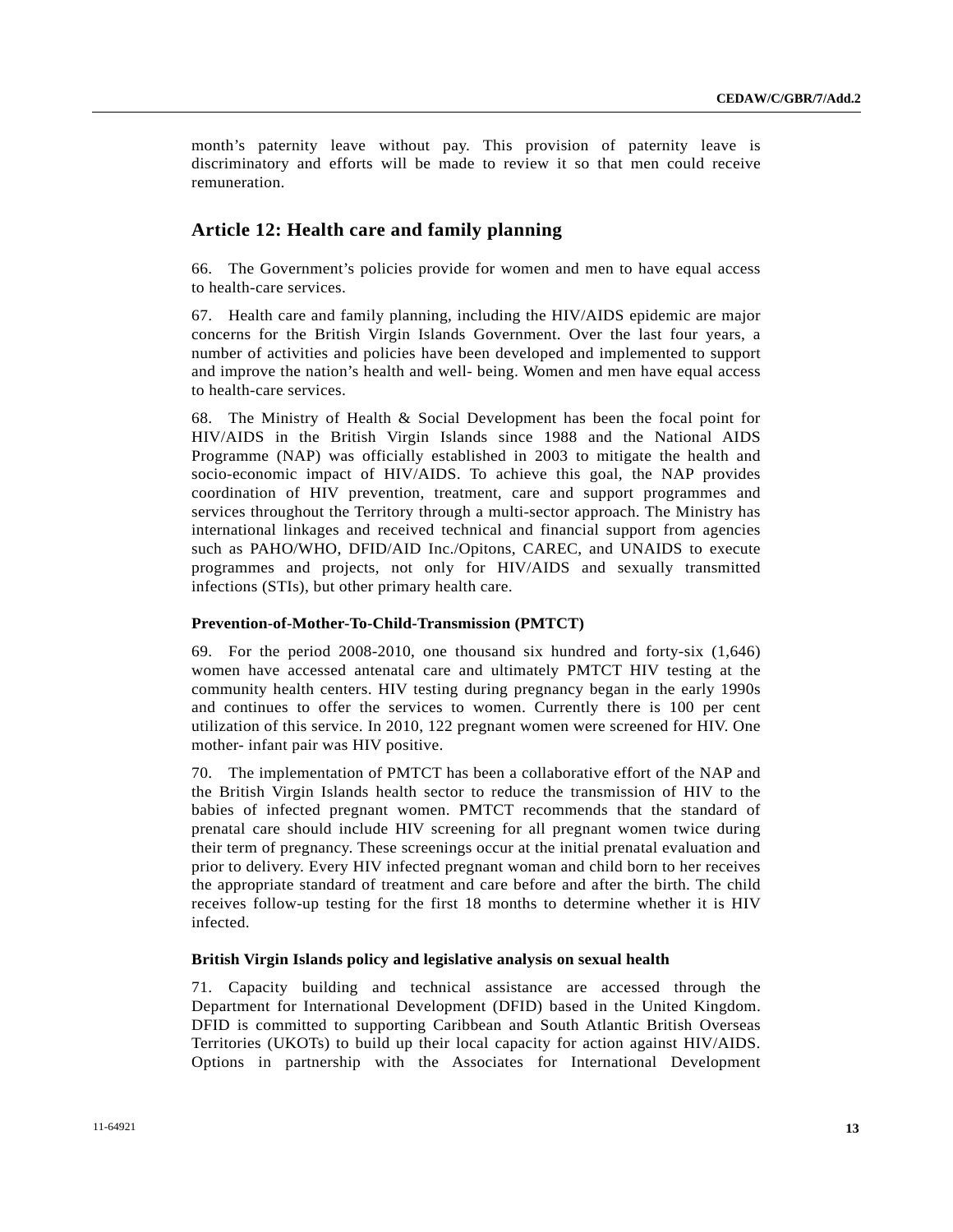Incorporated (AID Inc.), both based in Barbados, have been contracted by DFID to provide technical assistance to ten UKOTs, to name a few Anguilla, Bermuda and British Virgin Islands.

72. This project will address priority areas such as enhanced prevention efforts; improved access to care and support for PLWH; strengthened human rights, reduction of stigma and discrimination and improved strategic information management. DFID's three-year project (Feb 2008-Feb 2011) continues and expands its support to the Caribbean Epidemiology Centre (CAREC) which provides planning and technical assistance to the Caribbean UKOTs.

# **Development of the British Virgin Islands National Strategic Plan (NSP) for HIV/AIDS/STI**

73. The European Union Project "Strengthening the integration of the British and Dutch OCTs in the Regional Response to HIV/AIDS through the Pan Caribbean Partnership against HIV/AIDS (PANCAP)" is in keeping with the Contribution Agreement between the Pan American Health Organization (PAHO)/World Health Organization (WHO) and the European Commission (EC). This 6,000,000 Euro funding project directly benefits the British and Dutch Overseas Caribbean Territories (OCTs) to scale up HIV programmes and services. The PAHO HIV Caribbean Office (PHCO) manages the financial resources provided by the EU Fund and provides technical support for the implementation of the EU Project.

# **Family Planning Services**

74. The British Virgin Islands Health Services Authority has responsibilities for community clinics which offers a number of services for men and women. It was somewhat difficult to obtain statistics for the period 2007-2010 from this entity. The services offered include:

- 1. Counseling
- 2. Oral Contraceptives- Microgynon and Logynon
- 3. Injectables- Depo-Provera, Noristerat and Mesigyna.
- 4. Condoms
- 5. Referrals for Tubal Ligation, IUCD and Vasectomy
- 6. Pregnancy Test

The table below shows services provided by the health clinics:

| <b>Community Clinics</b> | Oral | <i>Injectables</i> | Condom |          | Papsmear Pregnancy Test | Total |
|--------------------------|------|--------------------|--------|----------|-------------------------|-------|
| Capoon's Bay             |      | 10                 | 4      | $\theta$ |                         | 15    |
| Jost Van Dyke            |      |                    |        | $\Omega$ |                         | 6     |
| East End                 | 4    | 13                 |        | 6        |                         | 30    |
| Long Look                | 3    | 8                  | 4      | 5        | 6                       | 26    |
| Virgin Gorda             | 31   | 32                 | 6      | 12       |                         | 86    |

*Source: British Virgin Islands Health Services Authority*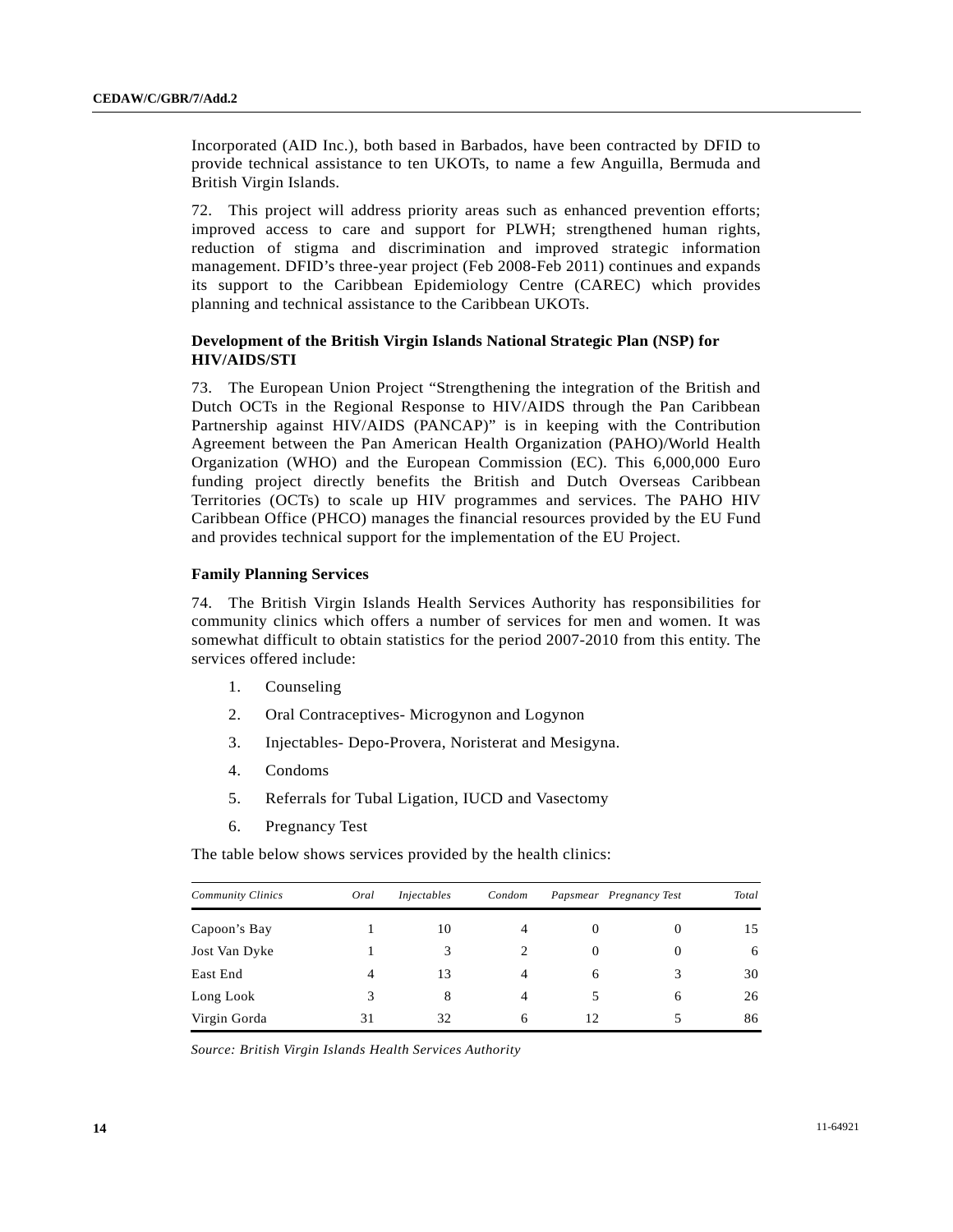### **Non-communicable disease risk factors STEPS Survey**

75. During 2009 the Ministry of Health in collaboration with CAREC, PAHO/WHO and the British Virgin Islands Social Security Board embarked on a survey in the British Virgin Islands on Non-communicable disease Risk factors STEPS survey. The purpose of the STEPS Survey was essentially to provide scientific data on healthy behaviours and bio-chemical test results to be used in the following ways:

- To estimate the prevalence of risk factors and to identify groups at risk for NCDs in the population.
- To provide baseline data on prevalence of the risk factors for chronic non-communicable diseases by 20 years strata by male and females age 25-64.
- To utilize the information for developing a national strategy for the NCDs prevention and control.

# **Cancer screening for women**

76. Many organizations in the British Virgin Islands, both public and private, provide cancer screening opportunities for both women and men, including mammograms. Women in the British Virgin Islands are also accessing screening for prevention of cancer of the cervix. The majority of the women in the survey (94%) reported having had a pap smear test.

77. Cancer research and the implementation of a cancer register has been identified by the Ministry of Health as the way forward as the next step to assess and plan for the implementation of programmes to guide education on cancer and prevention.

# **Article 13: Economic life, sport and culture**

78. Governments will act to eliminate discrimination against women in the economic and social arenas. Women will have equal access to family benefits, loans and credit, and an equal right to participate in recreational activities, sports and cultural life.

79. The Cabinet in 2007 approved a new trade policy, the National Trade Policy of the British Virgin Islands. This policy ensures both women and men have equal opportunities and access to operate businesses in the Territory. In 2007 the Government through its Department of Trade and Consumer Affairs established a Small Business Bureau which guarantees equal rights for women to participate in economic activity. Women also have equal access to and benefit from training opportunities, technical assistance and other related support in the operations and management of their small businesses. The Banks give loans to women to buy houses and land and in some instance to build houses, once they meet the requirements.

# **Article 14: Rural women**

80. Government ensures that women on the sister islands are not discriminated against.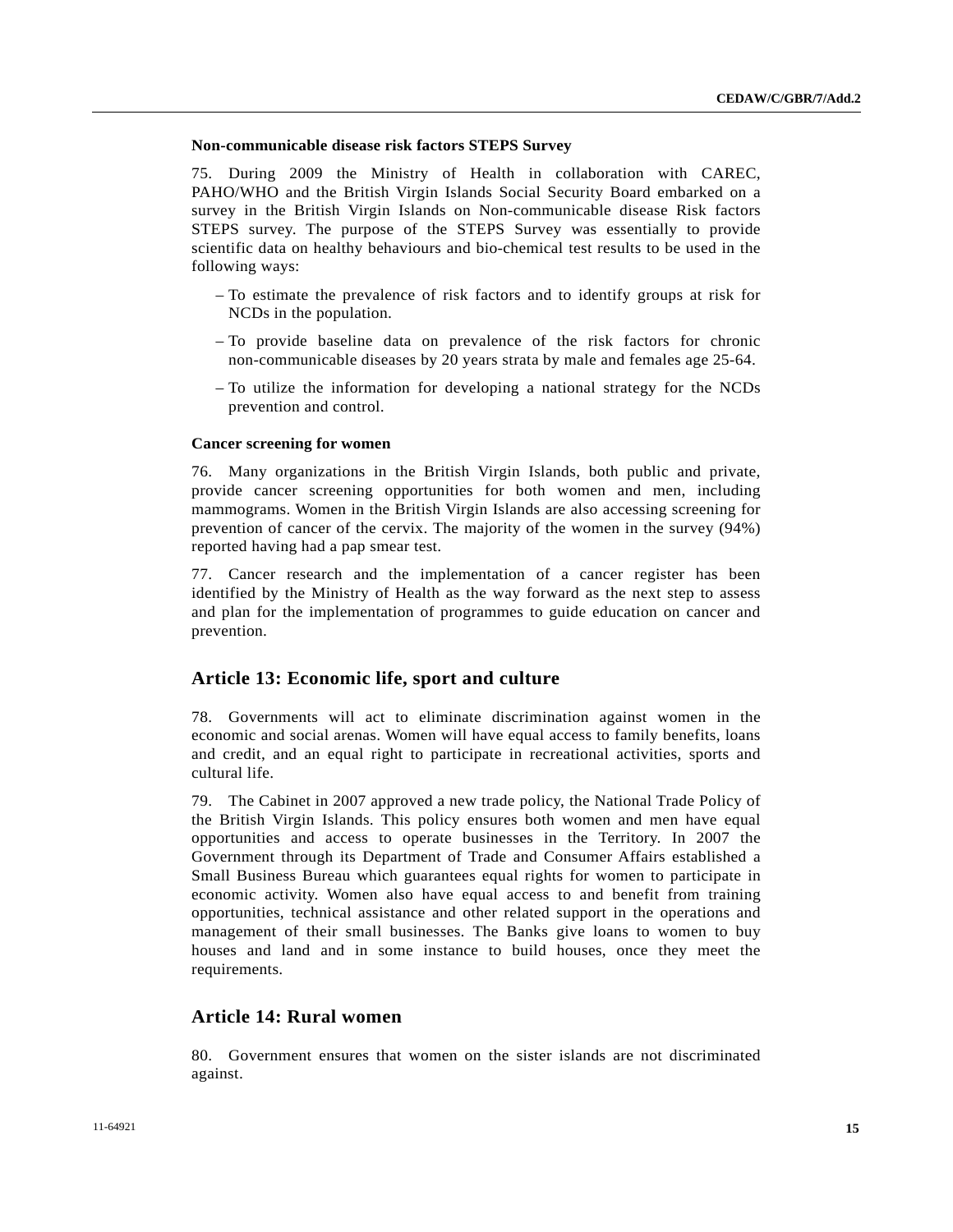81. This article does not apply to the British Virgin Islands, since we do not have rural areas. The British Virgin Islands is made up of many islands referred to as the sister islands. Women on these islands have access to services, such as health clinics, banks, utility services, educational institutions and are gainfully employed.

82. There is no discrimination against women on the sister islands. They can also travel by ferry service from one sister island to the mainland, Tortola, to source services not available on the sister islands.

# **Article 15: Equality before the law**

83. The Virgin Islands Constitution Order, 2007, states that everyone is equal before the law and every person has the right to equal protection and benefit of the law. Women in the British Virgin Islands have the same rights as men to enjoy all rights and freedoms and be protected from inhumane treatment. Women have legal rights to enter into contracts, and administering or owning properties or land. They also have the right to choose their domicile.

84. The British Virgin Islands is home to many expatriate women and men, who can reside here and work for government or the private sector, once they meet the stipulated criteria.

# **III. Conclusion**

85. The British Virgin Islands have over the last four years made some progress in implementing and complying with the Convention. The Office of Gender Affairs which is the focal point for the Government, on gender equality, equity and women empowerment will continue to implement international agreements such as the Beijing Declaration and Platform for Action, along with the Convention.

86. However, there is scope for additional action in specific areas of women and gender prior to the next reporting period. The Government of the British Virgin Islands pledges to continue to implement those policies, protocols and programmes that will reduce and eliminate gender disparity as was alluded to in the report.

87. The revision and amendment of legislations will be high on the national agenda that are deemed to be discriminatory against men, women and children. The Government also pledges to build more alliances, network and collaborate with national agencies and non-governmental organizations and to develop a national plan of action. For example, including public education and awareness campaign on human rights, especially targeting women and girls.

88. The Government of the British Virgin Islands will continue to strive towards achieving gender equality and equity by 2013.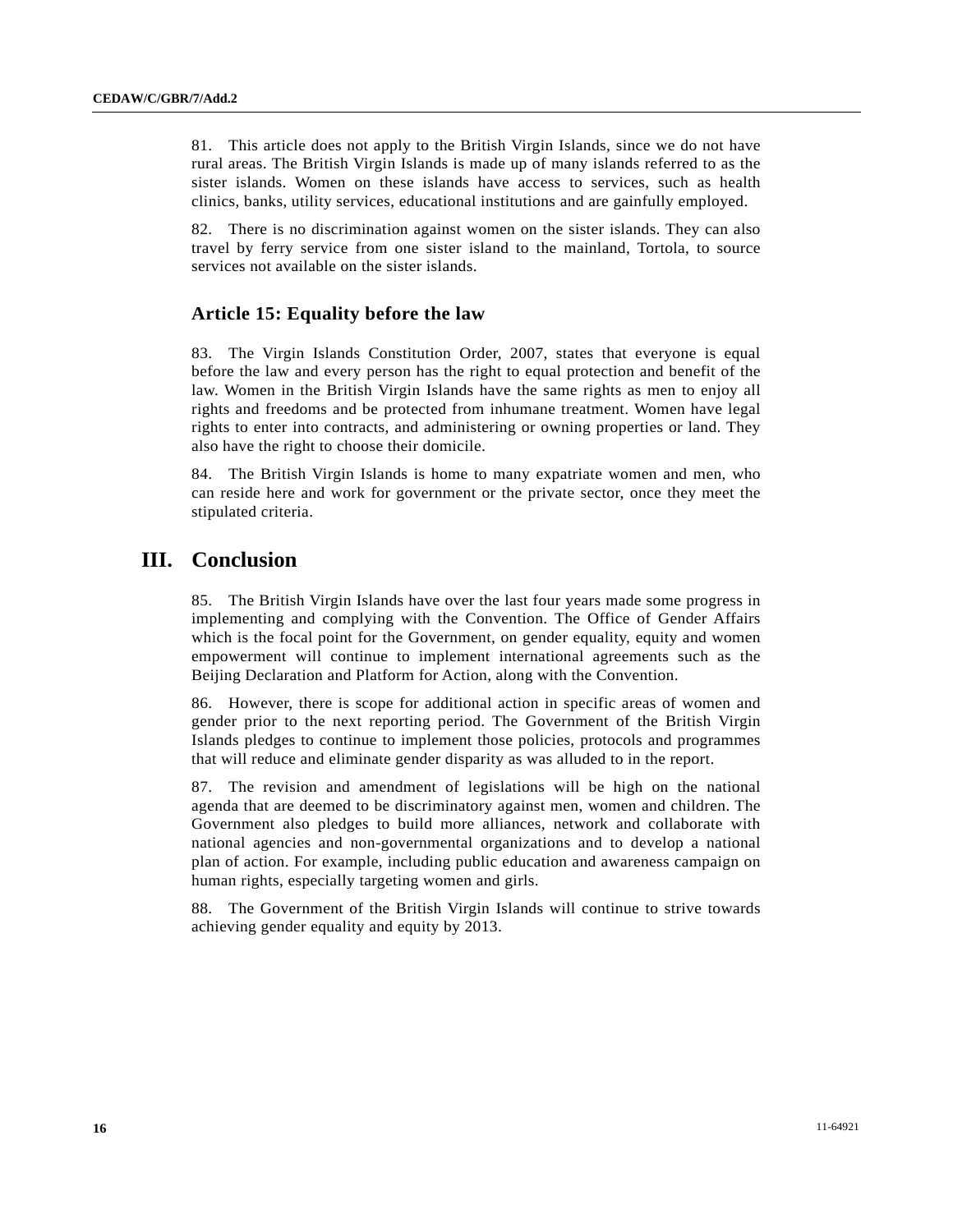# **Appendix**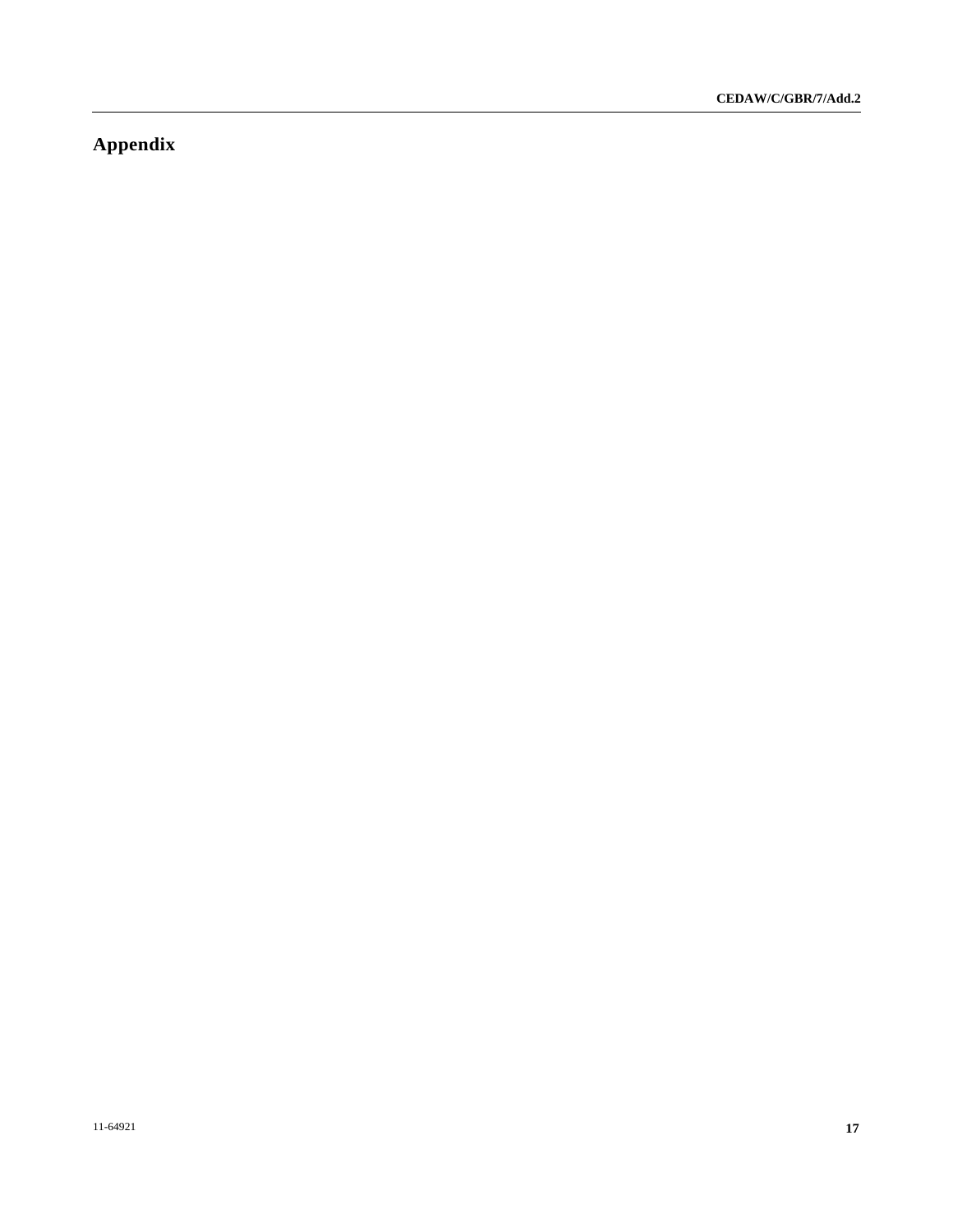### **18**  Table 1

**Population of the British Virgin Islands by Age Group 2007-2010** 

|                    | 2007    |         |         |         | 2008    |         |         | 2009    |          | 2010    |         |                        |  |
|--------------------|---------|---------|---------|---------|---------|---------|---------|---------|----------|---------|---------|------------------------|--|
| Age                | Male    | Female  | Total   | Male    | Female  | Total   | Male    | Female  | Total    | Male    | Female  | $\operatorname{Total}$ |  |
| $0 - 4$            | 1 4 2 4 | 1 4 3 5 | 2859    | 1 4 5 2 | 1 4 6 2 | 2914    | 1 4 4 1 | 1 4 5 0 | 2891     | 1 4 0 3 | 1413    | 2816                   |  |
| $5-9$              | 1056    | 1 0 6 3 | 2 1 1 9 | 1 1 1 8 | 1 1 2 7 | 2 2 4 5 | 1 202   | 1 2 1 2 | 2 4 1 4  | 1 2 9 3 | 1 3 0 4 | 2 5 9 7                |  |
| $10-14$            | 995     | 980     | 1975    | 997     | 980     | 1977    | 993     | 981     | 1974     | 1 0 0 0 | 991     | 1991                   |  |
| <b>Total 0-14</b>  | 3 4 7 5 | 3478    | 6953    | 3567    | 3569    | 7 1 3 6 | 3636    | 3 6 4 3 | 7 2 7 9  | 3696    | 3708    | 7404                   |  |
| $15-19$            | 887     | 986     | 1873    | 928     | 1 0 0 3 | 1931    | 966     | 1 0 0 9 | 1975     | 995     | 1 0 1 1 | 2 0 0 6                |  |
| $20 - 24$          | 919     | 920     | 1839    | 928     | 956     | 1884    | 940     | 999     | 1939     | 954     | 1 0 3 7 | 1991                   |  |
| $25 - 29$          | 1 0 2 8 | 1 0 1 5 | 2 0 4 3 | 1 0 3 3 | 1 000   | 2 0 3 3 | 1 0 4 2 | 993     | 2 0 3 5  | 1 0 5 5 | 999     | 2 0 5 4                |  |
| $30 - 34$          | 1 1 5 0 | 1 1 9 0 | 2 3 4 0 | 1 1 4 5 | 1 1 6 8 | 2 3 1 3 | 1 1 4 4 | 1 1 4 6 | 2 2 9 0  | 1 1 4 5 | 1 1 2 7 | 2 2 7 2                |  |
| 35-39              | 1 2 8 1 | 1 3 1 3 | 2 5 9 4 | 1 2 7 4 | 1 3 0 5 | 2 5 7 9 | 1 2 6 5 | 1 2 9 5 | 2 5 6 0  | 1 2 5 7 | 1 2 8 2 | 2 5 3 9                |  |
| $40 - 44$          | 1 2 4 4 | 1 3 0 3 | 2 5 4 7 | 1 2 7 4 | 1 3 2 8 | 2 602   | 1 300   | 1 3 4 3 | 2 6 4 3  | 1 3 2 0 | 1 3 4 9 | 2 6 6 9                |  |
| <b>Total 15-44</b> | 6 5 0 9 | 6727    | 13 2 36 | 6582    | 6760    | 13 342  | 6 6 5 7 | 6785    | 13 442   | 6726    | 6805    | 13 5 31                |  |
| 45-49              | 1 0 4 4 | 1 0 3 4 | 2078    | 1 0 9 7 | 1 1 0 2 | 2 1 9 9 | 1 1 4 5 | 1 1 7 2 | 2 3 1 7  | 1 1 9 0 | 1 2 3 7 | 2 4 2 7                |  |
| 50-54              | 793     | 795     | 1588    | 839     | 837     | 1676    | 895     | 877     | 1772     | 953     | 922     | 1875                   |  |
| 55-59              | 659     | 591     | 1 2 5 0 | 677     | 627     | 1 3 0 4 | 693     | 670     | 1 3 6 3  | 714     | 715     | 1 4 2 9                |  |
| 60-64              | 485     | 449     | 934     | 521     | 472     | 993     | 558     | 492     | 1 0 5 0  | 591     | 515     | 1 1 0 6                |  |
| <b>Total 45-64</b> | 2981    | 2869    | 5850    | 3 1 3 4 | 3 0 3 8 | 6 172   | 3 2 9 1 | 3 2 1 1 | 6502     | 3 4 4 8 | 3 3 8 9 | 6837                   |  |
| 65-69              | 295     | 279     | 574     | 325     | 310     | 635     | 356     | 345     | 701      | 389     | 379     | 768                    |  |
| 70-74              | 178     | 181     | 359     | 188     | 186     | 374     | 203     | 195     | 398      | 223     | 210     | 433                    |  |
| 75-79              | 125     | 155     | 280     | 127     | 160     | 287     | 130     | 162     | 292      | 133     | 161     | 294                    |  |
| $80 +$             | 139     | 127     | 266     | 140     | 127     | 267     | 140     | 128     | 268      | 141     | 129     | 270                    |  |
| Total >65          | 737     | 742     | 1479    | 780     | 783     | 1563    | 829     | 830     | 1659     | 886     | 879     | 1765                   |  |
| <b>Total</b>       | 13702   | 13816   | 27 518  | 14 063  | 14 150  | 28 213  | 14 4 13 | 14 4 69 | 28 8 8 2 | 14 756  | 14 781  | 29 537                 |  |

*Source: Development Planning Unit (DPU)*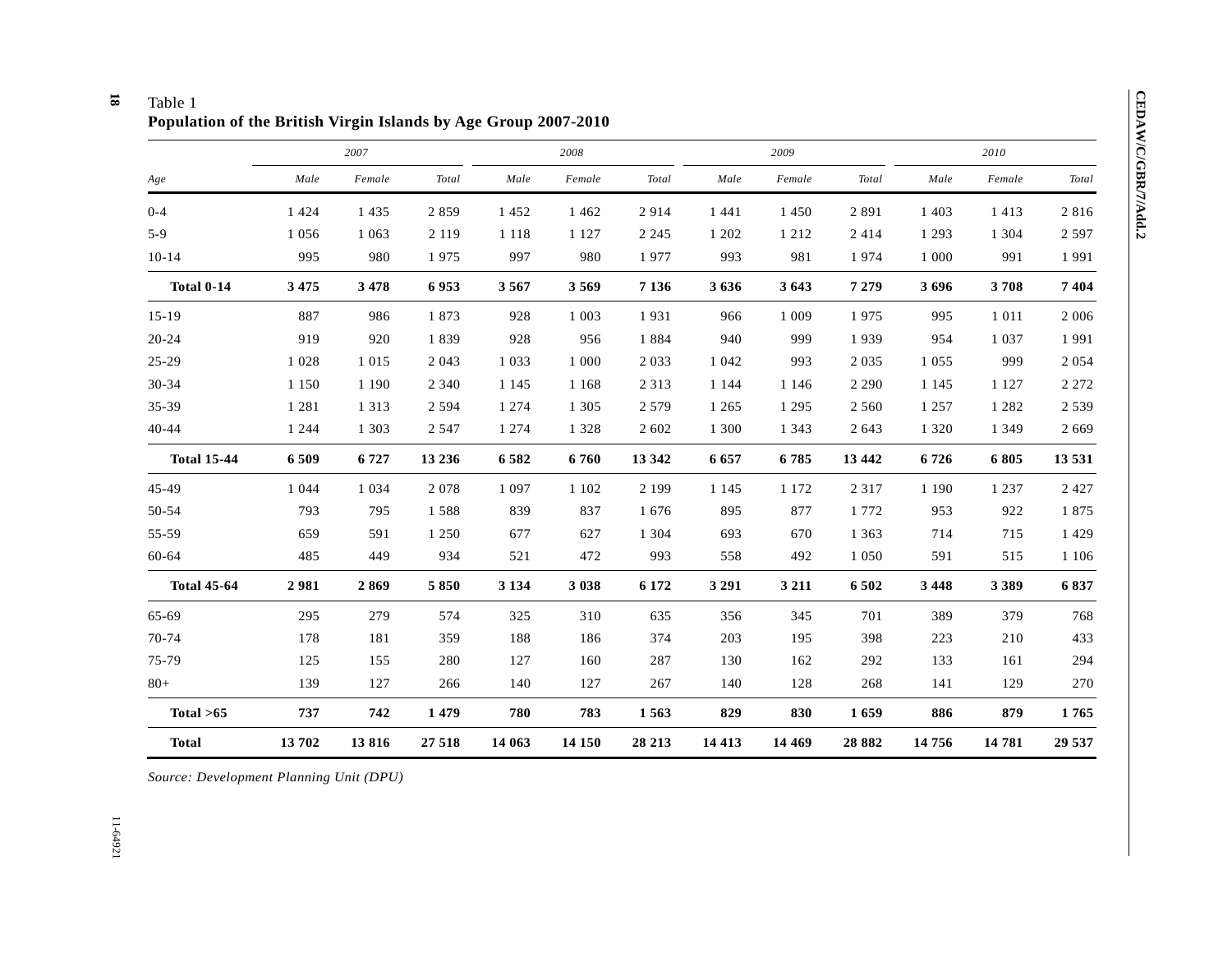# Table 2 **Reported Child Abuse Cases by type (Jan-Dec 2007)**

|                         | No. of Clients |                |       |
|-------------------------|----------------|----------------|-------|
| Category of Child Abuse | Male           | Female         | Total |
| Child Neglect           | 8              | 10             | 18    |
| Physical                | 2              | 6              | 8     |
| Sexual                  | 3              | 9              | 12    |
| Verbal                  | ٠              | $\overline{c}$ | 2     |
| <b>Total</b>            | 13             | 27             | 40    |

*Source: Social Development Department, of the Ministry of Health* 

# **Child Abuse Cases by type (Jan-Dec 2008)**

|                         | No. of Clients           |                |       |
|-------------------------|--------------------------|----------------|-------|
| Category of Child Abuse | Male                     | Female         | Total |
| Child Neglect           | 8                        | 18             | 26    |
| Physical                |                          | 11             | 12    |
| Sexual                  | 6                        | 6              | 12    |
| Verbal                  | $\overline{\phantom{a}}$ | $\overline{c}$ | 2     |
| <b>Total</b>            | 15                       | 37             | 52    |

*Source: Social Development Department, of the Ministry of Health* 

# **Child Abuse Cases by type (Jan-Dec 2009)**

|                         | No. of Clients |        |       |
|-------------------------|----------------|--------|-------|
| Category of Child Abuse | Male           | Female | Total |
| Child Neglect           | 12             | 10     | 22    |
| Physical                | 13             | 13     | 26    |
| Sexual                  |                | 17     | 20    |
| Verbal                  | 3              | 5      | 8     |
| <b>Total</b>            | 29             | 45     | 74    |

*Source: Social Development Department, of the Ministry of Health* 

# **Child Abuse Cases by type (Jan–Dec 2010)**

|               | No. of Clients |        |       |
|---------------|----------------|--------|-------|
| Type of Abuse | Male           | Female | Total |
| Neglect       | 9              | 4      | 13    |
| Sexual        | 7              | 17     | 24    |
| Physical      | 14             | 12     | 27    |
| <b>Total</b>  | 30             | 33     | 63    |

*Source: Social Development Department, of the Ministry of Health*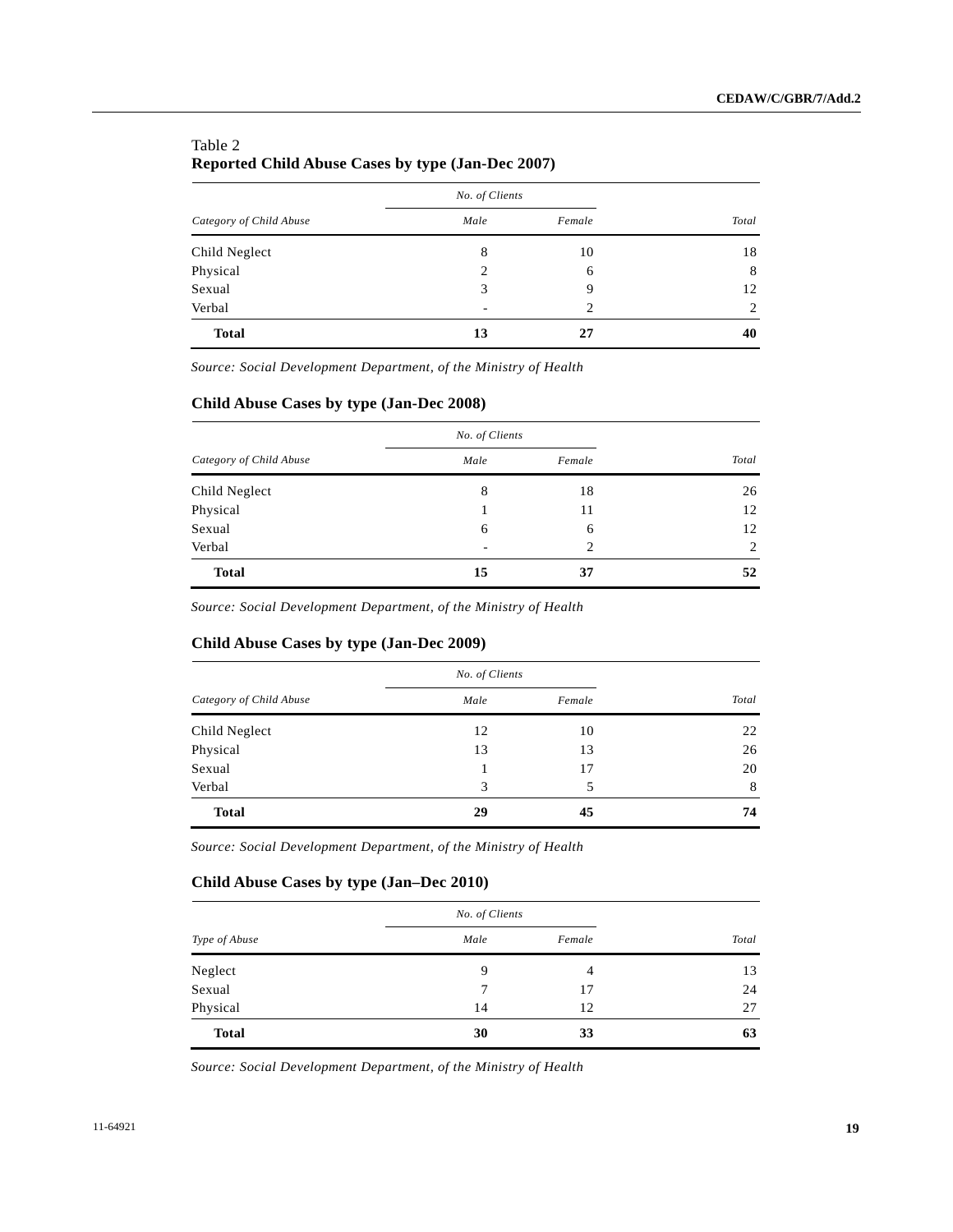|     |                                                                                     |              | Years        |                |                |
|-----|-------------------------------------------------------------------------------------|--------------|--------------|----------------|----------------|
| No. | <b>Organisations</b>                                                                | 2010         | 2009         | 2008           | 2007           |
| 1   | Caribbean Epidemiology Center (CAREC)                                               | $\mathbf{2}$ | 3            | 16             | 4              |
| 2   | Caribbean Association for Feminist Research and Action (CAFRA)                      |              |              | $\mathbf{1}$   |                |
| 3   | Caribbean Community (CARICOM)                                                       | 3            | 7            | $\mathbf{1}$   |                |
| 4   | Caribbean Correlation of National AIDS Programme Coordinators                       |              | 1            |                |                |
| 5   | Caribbean Environmental Health Institute                                            |              |              | $\mathbf{1}$   |                |
| 6   | Caribbean Food and Nutrition Institute                                              | $\mathbf{1}$ |              |                |                |
| 7   | Caribbean Health Research Council                                                   |              |              | $\overline{4}$ |                |
| 8   | Caribbean Institute on Alcoholism                                                   | 1            |              |                |                |
| 9   | Caribbean Social Security Organization                                              |              | $\mathbf{1}$ |                |                |
| 10  | Commonwealth Foundation                                                             | $\mathbf{1}$ |              |                |                |
| 11  | Commonwealth Parliamentary Association (CPA)                                        |              | $\mathbf{1}$ |                |                |
| 12  | Commonwealth Steering Committee for Nursing and Midwifery                           | $\mathbf{1}$ |              |                |                |
| 13  | Dawn Caribbean Training Institute                                                   | 1            |              |                |                |
| 14  | Institute for Integral Development                                                  |              |              | 2              |                |
| 15  | Inter American Centre for Security Studies                                          | $\mathbf{1}$ |              |                |                |
| 16  | <b>International AIDS Society</b>                                                   | $\mathbf{1}$ |              |                |                |
| 17  | International Training Center of the International Labour Organisation              |              | $\mathbf{1}$ |                |                |
| 18  | Organisation of Eastern Caribbean States (OECS)                                     | 6            | 7            | 3              |                |
| 19  | Pan American Caribbean Partnership Against HIV/AIDS (PANCAP)                        |              | 1            |                |                |
| 20  | Pan American Health Organization (PAHO)                                             | 35           | 40           | 36             | 12             |
| 21  | United Nations Children Fund (UNICEF)                                               | $\mathbf{1}$ |              | 8              | $\overline{2}$ |
| 22  | United Nations Development Programme (UNDP)                                         | $\mathbf{1}$ | $\mathbf{1}$ | $\mathbf{1}$   |                |
| 23  | United Nations Economic Commission for Latin America and the<br>Caribbean (UNECLAC) |              | 1            |                |                |
| 24  | United Nations Population Fund (UNFPA)                                              |              |              | 1              |                |
|     | United Nations Programme on HIV/AIDS                                                |              |              |                | $\mathbf{1}$   |
| 25  | United Nations Development Fund for Women (UNIFEM)                                  |              | 2            |                |                |
| 26  | University of the West Indies (UWI)                                                 | 1            |              |                |                |
|     | <b>Total</b>                                                                        | 56           | 66           | 74             | 19             |

# Table 3 **Women's participation at the international level**

*Source: Ministry of Health & Social Development*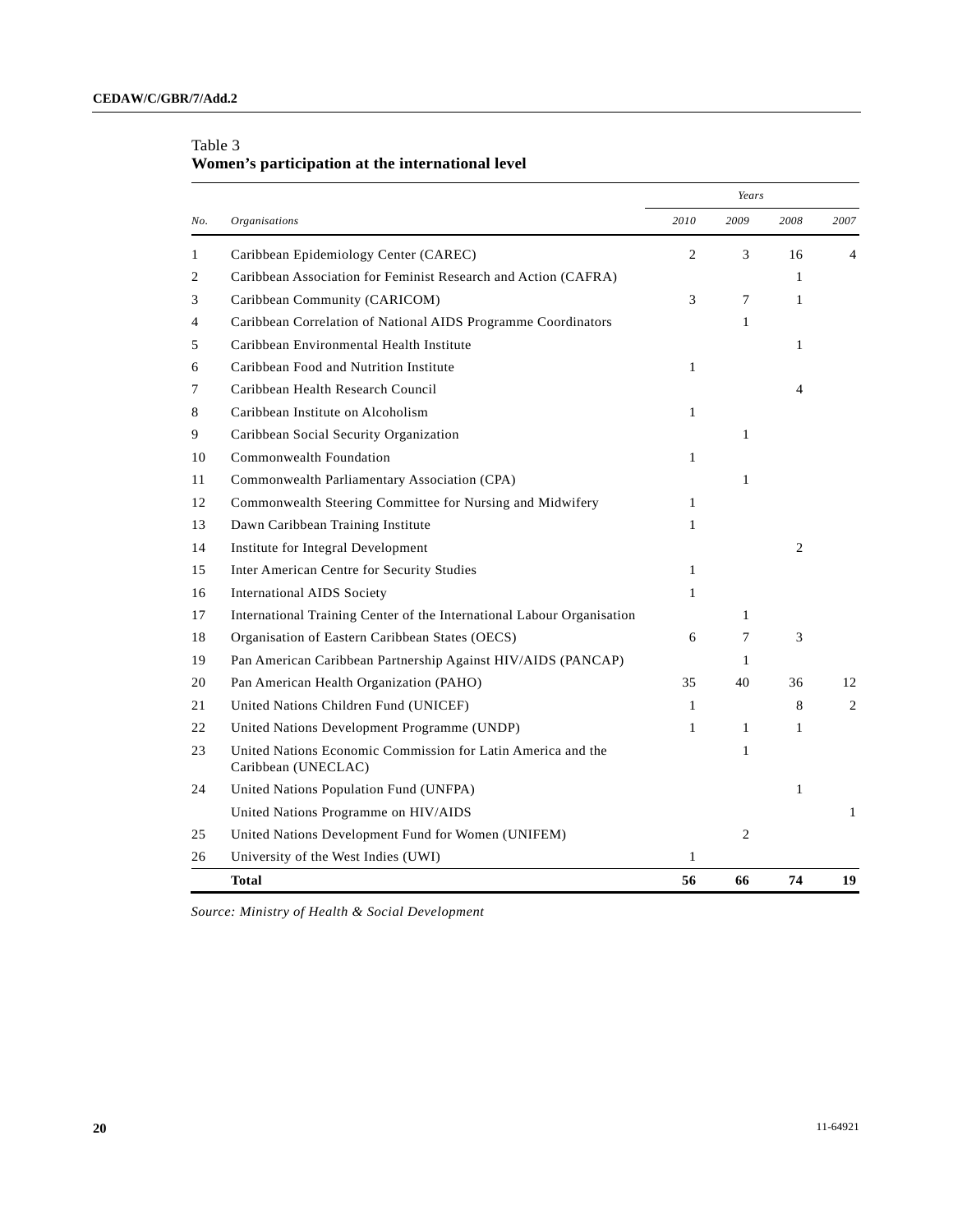# 11-64921

|                                                | STUDENT ABROAD LIST STATISTICAL INFORMATION FOR STUDENT AWAY IN TRAINING FOR 2007-2010 YEARS |          |                  |                  |                  |                |                |                  |                                                |                  |  |  |
|------------------------------------------------|----------------------------------------------------------------------------------------------|----------|------------------|------------------|------------------|----------------|----------------|------------------|------------------------------------------------|------------------|--|--|
|                                                | 2007                                                                                         |          | 2008             |                  | 2009             |                | 2010           |                  | <b>Total Number Trained</b><br>$(2007 - 2010)$ |                  |  |  |
| Field Study                                    | $\cal M$                                                                                     | $\cal F$ | $\cal M$         | $\cal F$         | $\cal M$         | $\cal F$       | $\cal M$       | $\boldsymbol{F}$ | $\cal M$                                       | $\cal F$         |  |  |
| Accounting                                     |                                                                                              |          | $\boldsymbol{0}$ | $\sqrt{2}$       | $\overline{c}$   | 9              |                |                  | 2                                              | 11               |  |  |
| Accounting/Finance                             |                                                                                              |          |                  |                  |                  |                | $\mathfrak{2}$ | 6                | $\overline{c}$                                 | 6                |  |  |
| <b>Aeronautical Science</b>                    |                                                                                              |          |                  |                  |                  |                | $\mathbf{1}$   | $\overline{0}$   | $\mathbf{1}$                                   | $\mathbf{0}$     |  |  |
| Aerospace Engineering                          |                                                                                              |          |                  |                  |                  |                | 1              | $\Omega$         | $\mathbf{1}$                                   | $\mathbf{0}$     |  |  |
| Architectural Building Engineering             |                                                                                              |          |                  |                  |                  |                | $\mathbf{0}$   | $\mathbf{1}$     | $\boldsymbol{0}$                               | $\mathbf{1}$     |  |  |
| Architecture                                   |                                                                                              |          |                  |                  | $\overline{c}$   | $\mathbf{0}$   |                |                  | $\overline{c}$                                 | $\boldsymbol{0}$ |  |  |
| Biology/Chemistry                              |                                                                                              |          |                  |                  |                  |                | $\mathbf{0}$   | $\overline{4}$   | $\mathbf{0}$                                   | $\overline{4}$   |  |  |
| <b>Business Administration</b>                 |                                                                                              |          | $\overline{0}$   | $\mathbf{1}$     | $\mathbf{1}$     | 6              |                |                  | $\mathbf{1}$                                   | $\tau$           |  |  |
| Business Management/Administration             |                                                                                              |          |                  |                  |                  |                | $\overline{c}$ | 2                | 2                                              | $\overline{c}$   |  |  |
| Computer Science/Engineering                   |                                                                                              |          |                  |                  |                  |                | 3              | $\overline{0}$   | 3                                              | $\boldsymbol{0}$ |  |  |
| <b>Computer Science/Information Technology</b> |                                                                                              |          |                  |                  | $\overline{2}$   | $\overline{4}$ |                |                  | $\overline{c}$                                 | $\overline{4}$   |  |  |
| <b>Computer Studies</b>                        |                                                                                              |          | $\mathbf{1}$     | $\boldsymbol{0}$ |                  |                |                |                  | $\mathbf{1}$                                   | $\boldsymbol{0}$ |  |  |
| <b>Culinary Arts</b>                           |                                                                                              |          |                  |                  |                  |                | $\sqrt{2}$     | $\overline{0}$   | $\overline{c}$                                 | $\boldsymbol{0}$ |  |  |
| Early childhood Education                      |                                                                                              |          | $\mathbf{0}$     | $\mathbf{1}$     |                  |                |                |                  | $\overline{0}$                                 | 1                |  |  |
| Economics                                      |                                                                                              |          |                  |                  | $\boldsymbol{0}$ | $\overline{2}$ |                |                  | $\Omega$                                       | $\overline{c}$   |  |  |
| Education                                      |                                                                                              |          |                  |                  |                  |                | 6              | 6                | 6                                              | 6                |  |  |
| <b>Electrical Engineering</b>                  |                                                                                              |          |                  |                  | $\mathbf{1}$     | $\theta$       |                |                  | $\mathbf{1}$                                   | $\mathbf{0}$     |  |  |
| <b>Electronic Engineering</b>                  |                                                                                              |          | $\mathbf{1}$     | $\mathbf{0}$     |                  |                |                |                  | 1                                              | $\mathbf{0}$     |  |  |
| Electrical Engineering/Technology              |                                                                                              |          |                  |                  |                  |                | 3              | $\mathbf{1}$     | 3                                              | $\mathbf{1}$     |  |  |
| <b>Elementary Education</b>                    |                                                                                              |          | $\mathbf{1}$     | $\sqrt{2}$       |                  |                |                |                  | $\mathbf{1}$                                   | $\overline{c}$   |  |  |
| English                                        |                                                                                              |          |                  |                  |                  |                | $\mathbf{0}$   | $\overline{c}$   | $\boldsymbol{0}$                               | $\sqrt{2}$       |  |  |
| General Science/Natural Science                |                                                                                              |          |                  |                  | $\mathbf{1}$     | 1              |                |                  | $\mathbf{1}$                                   | $\mathbf{1}$     |  |  |
| <b>Health Information Management</b>           |                                                                                              |          |                  |                  | $\boldsymbol{0}$ | 1              |                |                  | $\mathbf{0}$                                   | $\mathbf{1}$     |  |  |
| Hotel Restaurant Management                    |                                                                                              |          | $\overline{0}$   | $\mathbf{1}$     |                  |                |                |                  | $\Omega$                                       | $\mathbf{1}$     |  |  |
| <b>Information Technology</b>                  |                                                                                              |          |                  |                  |                  |                | $\mathbf{0}$   | $\mathbf{1}$     | $\mathbf{0}$                                   | $\mathbf{1}$     |  |  |
| Industrial Technology                          |                                                                                              |          | $\mathbf{1}$     | $\mathbf{0}$     |                  |                |                |                  | $\mathbf{1}$                                   | $\theta$         |  |  |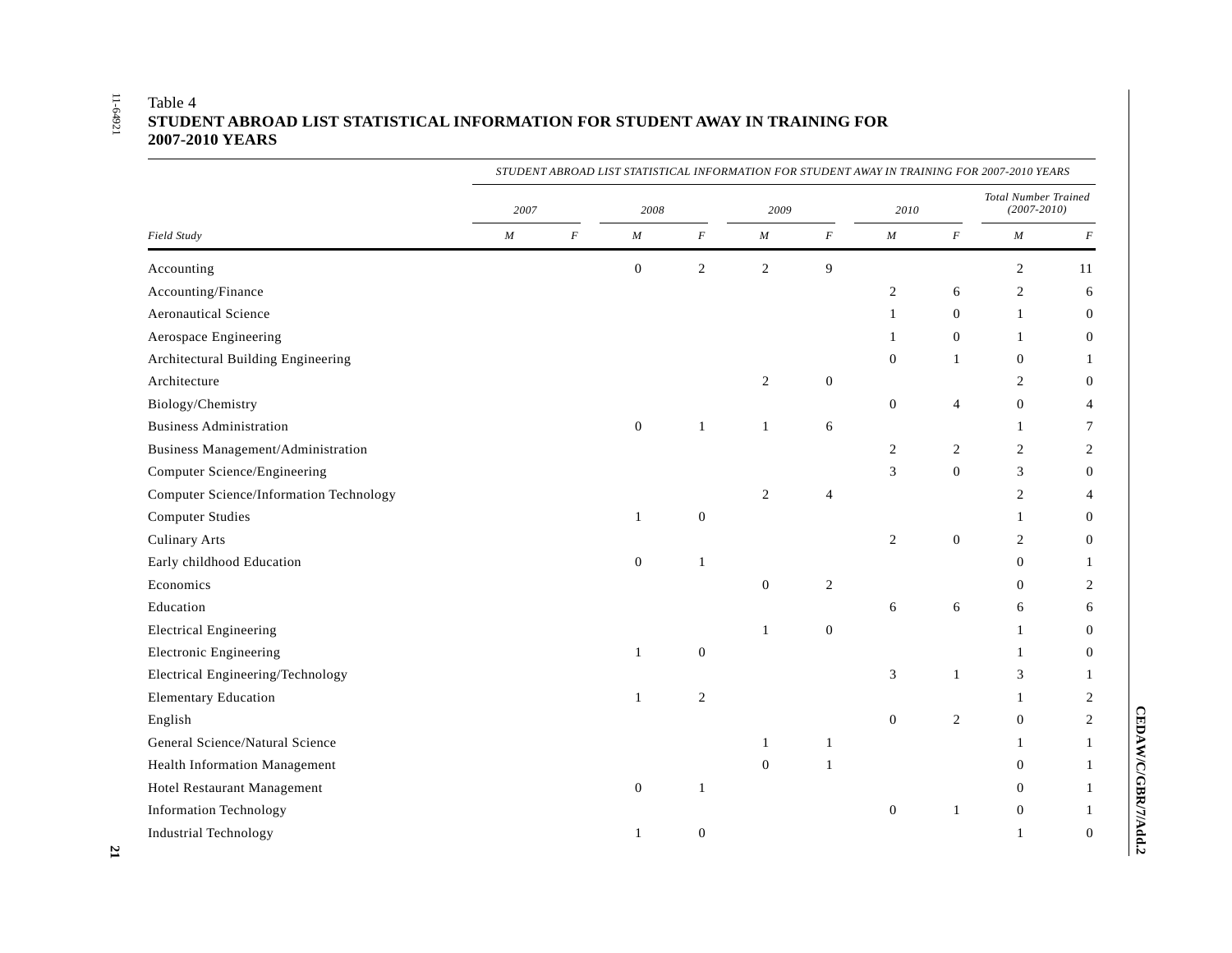|                                  |                  |                  |                  |                  |                  |                  |                             |                | STUDENT ABROAD LIST STATISTICAL INFORMATION FOR STUDENT AWAY IN TRAINING FOR 2007-2010 YEARS |                |
|----------------------------------|------------------|------------------|------------------|------------------|------------------|------------------|-----------------------------|----------------|----------------------------------------------------------------------------------------------|----------------|
|                                  | 2007             |                  | 2008             |                  | 2009             |                  | 2010                        |                | Total Number Trained<br>$(2007 - 2010)$                                                      |                |
| Field Study                      | $\cal M$         | $\cal F$         | $\cal M$         | $\cal F$         | $\cal M$         | $\cal F$         | $\cal M$                    | $\cal F$       | $\cal M$                                                                                     | $\cal F$       |
| <b>Interior Design</b>           |                  |                  |                  |                  |                  |                  | $\mathbf{1}$                | $\mathbf{0}$   | $\mathbf{1}$                                                                                 | $\mathbf{0}$   |
| Law                              | $\mathbf{1}$     | $\overline{4}$   | $\boldsymbol{0}$ | $\mathbf{1}$     | $\,1\,$          | 11               | $\ensuremath{\mathfrak{Z}}$ | $\overline{4}$ | $\sqrt{5}$                                                                                   | $20\,$         |
| Law & Criminology                | $\boldsymbol{0}$ | $\mathbf{1}$     |                  |                  |                  |                  |                             |                | $\mathbf{0}$                                                                                 | 1              |
| <b>Legal Studies</b>             | $\mathbf{1}$     | $\mathbf{2}$     |                  |                  |                  |                  |                             |                | 1                                                                                            | 2              |
| Management & Technology          |                  |                  |                  |                  |                  |                  | $\boldsymbol{0}$            | $\mathbf{1}$   | $\mathbf{0}$                                                                                 | $\mathbf{1}$   |
| Management Studies               |                  |                  |                  |                  | $\mathbf{1}$     | $\mathbf{1}$     |                             |                | $\mathbf{1}$                                                                                 | 1              |
| Marine biology & Coastal Ecology | $\boldsymbol{0}$ | $\sqrt{2}$       |                  |                  |                  |                  |                             |                | $\mathbf{0}$                                                                                 | $\overline{c}$ |
| Marine Technology                |                  |                  | $\overline{c}$   | $\boldsymbol{0}$ |                  |                  |                             |                | $\overline{c}$                                                                               | $\mathbf{0}$   |
| Marine/Auto Mechanics            | $\mathbf{1}$     | $\boldsymbol{0}$ |                  |                  |                  |                  |                             |                | 1                                                                                            | $\mathbf{0}$   |
| Marketing                        |                  |                  |                  |                  | $\boldsymbol{0}$ | $\mathbf{1}$     |                             |                | $\mathbf{0}$                                                                                 | 1              |
| Mechanical Design Technology     | $\mathbf{1}$     | $\boldsymbol{0}$ |                  |                  |                  |                  |                             |                | 1                                                                                            | $\overline{0}$ |
| Medical Sonography               |                  |                  |                  |                  | 1                | $\boldsymbol{0}$ |                             |                | 1                                                                                            | $\overline{0}$ |
| Medicine                         |                  |                  | $\mathbf{1}$     | $\mathbf{1}$     | $\sqrt{2}$       | $\sqrt{5}$       | 4                           | 2              | 7                                                                                            | 8              |
| Nursing                          | $\mathbf{0}$     | $\mathbf{1}$     | $\boldsymbol{0}$ | $\mathbf{1}$     | $\boldsymbol{0}$ | 5                | $\boldsymbol{0}$            | $\overline{2}$ | $\mathbf{0}$                                                                                 | 9              |
| Nutrition                        | $\theta$         | $\mathbf{1}$     |                  |                  |                  |                  | $\boldsymbol{0}$            | $\mathbf{1}$   | $\mathbf{0}$                                                                                 | $\mathbf{2}$   |
| Physical Education               |                  |                  | $\mathbf{1}$     | $\boldsymbol{0}$ |                  |                  |                             |                | $\mathbf{1}$                                                                                 | 1              |
| Political Science                | $\mathbf{0}$     | $\mathbf{1}$     |                  |                  | $\mathbf{1}$     | $\boldsymbol{0}$ |                             |                | 1                                                                                            | 1              |
| Practical Nursing Programme      | $\mathbf{0}$     | $\mathbf{1}$     |                  |                  |                  |                  |                             |                | $\theta$                                                                                     | 1              |
| Pre-Journalism                   |                  |                  |                  |                  |                  |                  | $\mathbf{0}$                | $\mathbf{1}$   | $\overline{0}$                                                                               | 1              |
| Pre-Dentistry                    |                  |                  |                  |                  | 1                | $\boldsymbol{0}$ |                             |                | $\mathbf{1}$                                                                                 | $\mathbf{0}$   |
| Project Management               |                  |                  |                  |                  | $\mathbf{1}$     | $\boldsymbol{0}$ |                             |                | 1                                                                                            | $\mathbf{0}$   |
| Psychology                       |                  |                  |                  |                  | 2                | 6                |                             |                | 2                                                                                            | 6              |
| Public Administration            |                  |                  |                  |                  | $\boldsymbol{0}$ | 3                |                             |                | $\overline{0}$                                                                               | 3              |
| Public Health                    | $\boldsymbol{0}$ | $\mathbf{1}$     |                  |                  |                  |                  |                             |                | $\theta$                                                                                     | $\mathbf{1}$   |
| Science                          |                  |                  |                  |                  |                  |                  | $\mathbf{0}$                | $\mathbf{1}$   | $\overline{0}$                                                                               | 1              |
| Social Science                   |                  |                  |                  |                  |                  |                  | $\mathbf{0}$                | $\mathbf{1}$   | $\overline{0}$                                                                               | 1              |
| Social work                      | $\boldsymbol{0}$ | $\mathbf{1}$     |                  |                  |                  |                  | $\mathbf{0}$                | $\mathbf{1}$   | $\mathbf{0}$                                                                                 | $\mathbf{2}$   |
| Sociology                        |                  |                  |                  |                  | $\mathbf{0}$     | $\sqrt{2}$       |                             |                | $\mathbf{0}$                                                                                 | $\overline{c}$ |
| Spanish/Language                 | $\theta$         | $\mathbf{1}$     |                  |                  |                  |                  |                             |                | $\Omega$                                                                                     | $\mathbf{1}$   |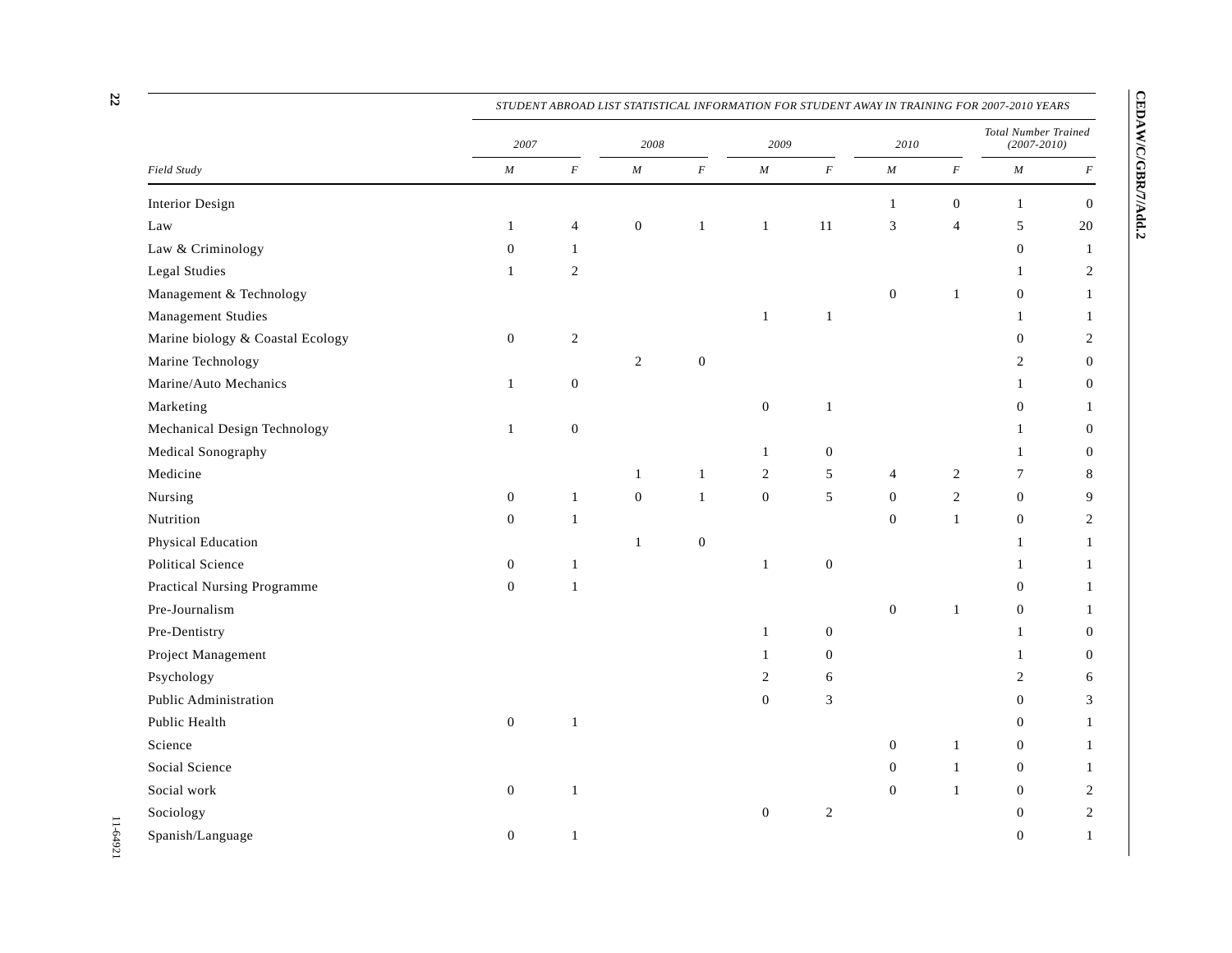11-64921

| $1 - 64921$                             | STUDENT ABROAD LIST STATISTICAL INFORMATION FOR STUDENT AWAY IN TRAINING FOR 2007-2010 YEARS |          |                  |                  |          |                  |          |          |                                                |                  |
|-----------------------------------------|----------------------------------------------------------------------------------------------|----------|------------------|------------------|----------|------------------|----------|----------|------------------------------------------------|------------------|
|                                         | $2007\,$                                                                                     |          | 2008             |                  | $2009\,$ |                  | $2010\,$ |          | <b>Total Number Trained</b><br>$(2007 - 2010)$ |                  |
| Field Study                             | $\cal M$                                                                                     | $\cal F$ | $\cal M$         | $\boldsymbol{F}$ | $\cal M$ | $\cal F$         | $\cal M$ | $\cal F$ | $\cal M$                                       | $\boldsymbol{F}$ |
| Surveying Engineering                   |                                                                                              |          |                  |                  | $\,1\,$  | $\boldsymbol{0}$ |          |          | $\mathbf{1}$                                   | $\boldsymbol{0}$ |
| Teacher Education                       |                                                                                              |          | $\mathbf{1}$     | $\boldsymbol{0}$ |          |                  |          |          | $\mathbf{1}$                                   | $\boldsymbol{0}$ |
| Travel Tourism Management               |                                                                                              |          | $\boldsymbol{0}$ | $\,1\,$          |          |                  |          |          | $\boldsymbol{0}$                               | $\mathbf{1}$     |
|                                         |                                                                                              |          |                  |                  |          |                  |          |          | 61                                             | 122              |
| Source: Ministry of Education & Culture |                                                                                              |          |                  |                  |          |                  |          |          |                                                |                  |
|                                         |                                                                                              |          |                  |                  |          |                  |          |          |                                                |                  |
|                                         |                                                                                              |          |                  |                  |          |                  |          |          |                                                |                  |
|                                         |                                                                                              |          |                  |                  |          |                  |          |          |                                                |                  |
|                                         |                                                                                              |          |                  |                  |          |                  |          |          |                                                |                  |
|                                         |                                                                                              |          |                  |                  |          |                  |          |          |                                                |                  |
|                                         |                                                                                              |          |                  |                  |          |                  |          |          |                                                |                  |
|                                         |                                                                                              |          |                  |                  |          |                  |          |          |                                                |                  |
|                                         |                                                                                              |          |                  |                  |          |                  |          |          |                                                |                  |
|                                         |                                                                                              |          |                  |                  |          |                  |          |          |                                                |                  |
|                                         |                                                                                              |          |                  |                  |          |                  |          |          |                                                |                  |
|                                         |                                                                                              |          |                  |                  |          |                  |          |          |                                                |                  |
|                                         |                                                                                              |          |                  |                  |          |                  |          |          |                                                |                  |
|                                         |                                                                                              |          |                  |                  |          |                  |          |          |                                                |                  |
|                                         |                                                                                              |          |                  |                  |          |                  |          |          |                                                |                  |
| 23                                      |                                                                                              |          |                  |                  |          |                  |          |          |                                                |                  |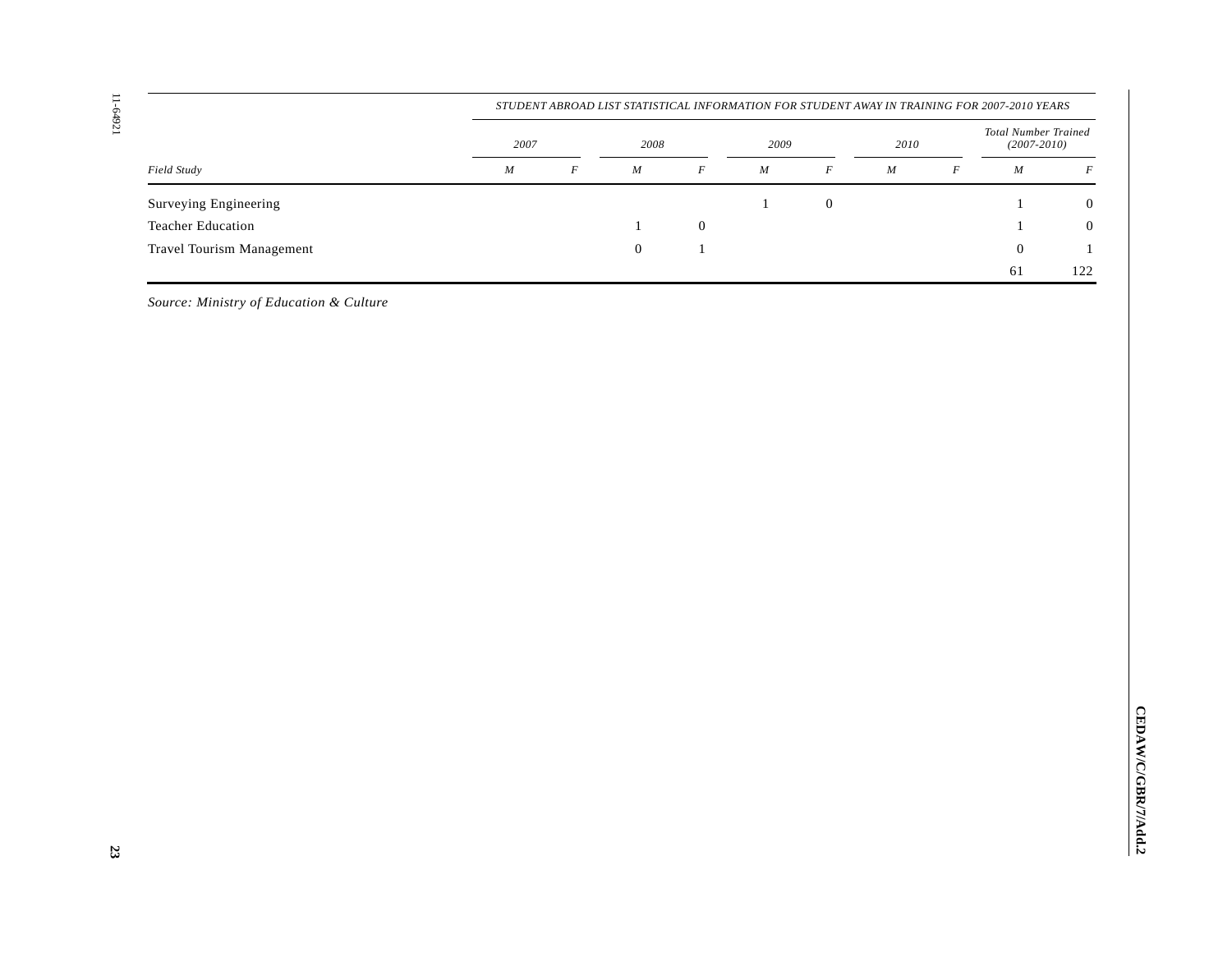# **Part Two The Falkland Islands seventh United Nations Committee (CEDAW) Report 2011**

1. The cultural, legal, and historical, links between the Falkland Islands and the United Kingdom mean that many of the problems faced in the United Kingdom as detailed in the Women's National Commission report on rape and sexual violence and domestic violence are replicated in the Falkland Islands, albeit on a smaller scale. However, additional resource limitations and the small and isolated nature of the community do compound some of those problems further.

2. However in the area of rape and sexual violence against women, some positive progress can be reported during the last 18 months. The very small size of the community means that numbers involved in cases of rape and serious sexual violence are necessarily quite low (as distinct from low conviction rates, which is also a problem as indicated above). However, successful prosecutions for rape and for sexual activity with a [girl] child have been achieved in 2010 and 2011, including several historic rapes dating back to the 1970s. The convictions appear to have already had a positive impact on community confidence in terms of reporting sexual violence against women; evidenced by an increase in complaints of historical sexual violence against women.

# **Part Three The Turks and Caicos Islands**

# **I. Background information**

# **Population estimates**

1. The last official census was conducted in 2001. The results of the census revealed an almost equal split between the male and female population with 49.8% of the population being male and 50.2% being female. This information can be seen in table 1. A similar trend was reflected in the breakdown of the population by status. In 2010 the Statistics Unit conducted a listing exercise and the results shows a slight shift in the male versus female population of the Turks and Caicos Islands, with 52.6% being female and 47.4% being male. This can be seen in table 2.

| Area                | Population |      |         |  |  |  |
|---------------------|------------|------|---------|--|--|--|
|                     | Total      | Male | Female  |  |  |  |
| Turks and Caicos    | 19886      | 9897 | 9989    |  |  |  |
| Grand Turk          | 3975       | 1854 | 2 1 2 1 |  |  |  |
| Salt Cay            | 120        | 59   | 61      |  |  |  |
| South Caicos        | 1 0 6 3    | 531  | 532     |  |  |  |
| Middle Caicos       | 301        | 145  | 156     |  |  |  |
| <b>North Caicos</b> | 1 3 4 8    | 676  | 671     |  |  |  |
|                     |            |      |         |  |  |  |

# Table 1 **Population by Gender: 2001**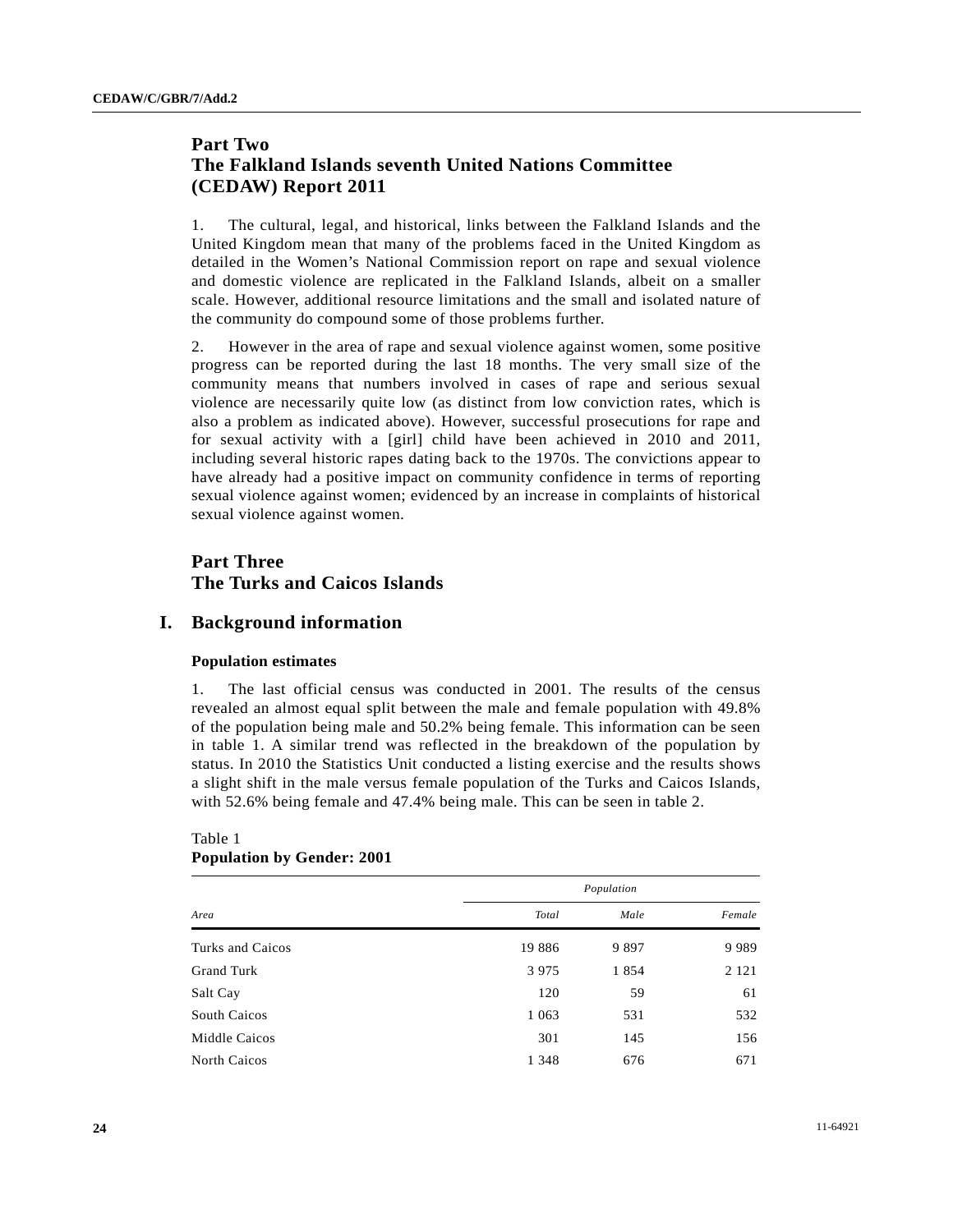|                |        | Population |        |
|----------------|--------|------------|--------|
| Area           | Total  | Male       | Female |
| Providenciales | 13 021 | 6 5 9 0    | 6431   |
| Parrot Cay     | 58     | 41         | 17     |

*Source*: DEPS

# Chart 1 **Turks and Caicos Islands Population by Gender: 2001**



# Table 2 **Population by Island: 2010**

| <i>Island</i>     | Male     | Female  | Total<br>Population | Male $\%$ | Female % |
|-------------------|----------|---------|---------------------|-----------|----------|
| 01 Grand Turk     | 2 6 9 4  | 2 6 6 2 | 5 3 5 6             | 50.3      | 49.7     |
| 02 Salt Cay       | 96       | 72      | 168                 | 57.0      | 43.0     |
| 03 South Caicos   | 610      | 529     | 1 1 3 9             | 53.5      | 46.5     |
| 04 Middle Caicos  | 97       | 99      | 196                 | 49.5      | 50.5     |
| 05 North Caicos   | 1 0 1 6  | 857     | 1873                | 54.2      | 45.8     |
| 06 Providenciales | 13 4 8 0 | 12 026  | 25 506              | 52.9      | 47.1     |
| <b>Total</b>      | 17992    | 16 245  | 34 238              | 52.6      | 47.4     |

\* Parrot Cay is included in North Caicos; Pine Cay is included with Providenciales.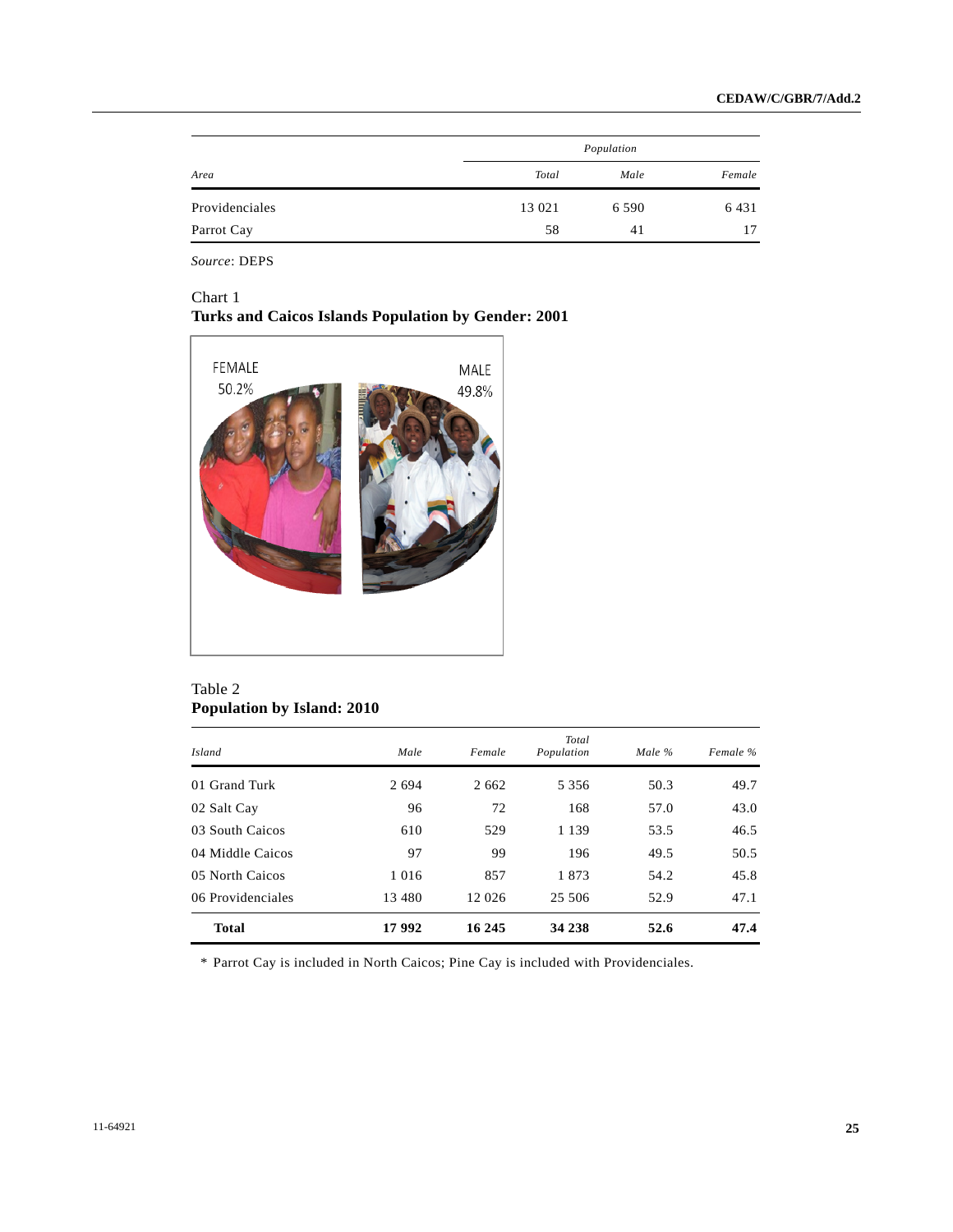Chart 2



**Turks and Caicos Islands Population by Island: 2001 and 2010** 

### **Women and legislation in the Turks and Caicos Islands**

2. The Convention on the Elimination of All Forms of Discrimination Against Women (CEDAW) was extended to the Turks and Caicos Islands in 1986. The principal Turks and Caicos Islands legislation is the Sex Disqualification (removal) Ordinance (cap. 97) of 1950. Fundamental rights and freedoms of the individual and protection from discrimination are expressed in the Turks and Caicos Islands constitution of 1988 (cap. 1, articles 67 and 78) whatever (the individual's) race, place of origin, political opinions, color, creed or sex.

# **Legal and other measures adopted since the previous report**

3. The Convention was extended to the Turks and Caicos Islands over a period of twenty-five (25) years. It is through the dedication and commitment of the Gender Affairs Unit that The Family Law and Domestic Violence legislative programme saw progress with the Childcare and Adoption Bill, with discussion and passage by the Advisory Council and the Consultative Forum in 2010. However, the draft Domestic Violence Ordinance slated for discussion and subsequent passage has now been placed, among the other family law reforms in the general Law Review programme as recommended, following findings of "systemic weakness in legislation", in the Commission of Enquiry. The six model legislations covered family courts, childcare and protection, the status of children, juvenile justice, domestic violence and adoption.

4. The Human Rights Commissioner has been working tirelessly bringing awareness to the problem of domestic violence throughout the country and continues to counsel women who are victims of violence. In 2007 The Commissioner drafted applicable legislation and is actively working on formulating its operational and investigating procedures.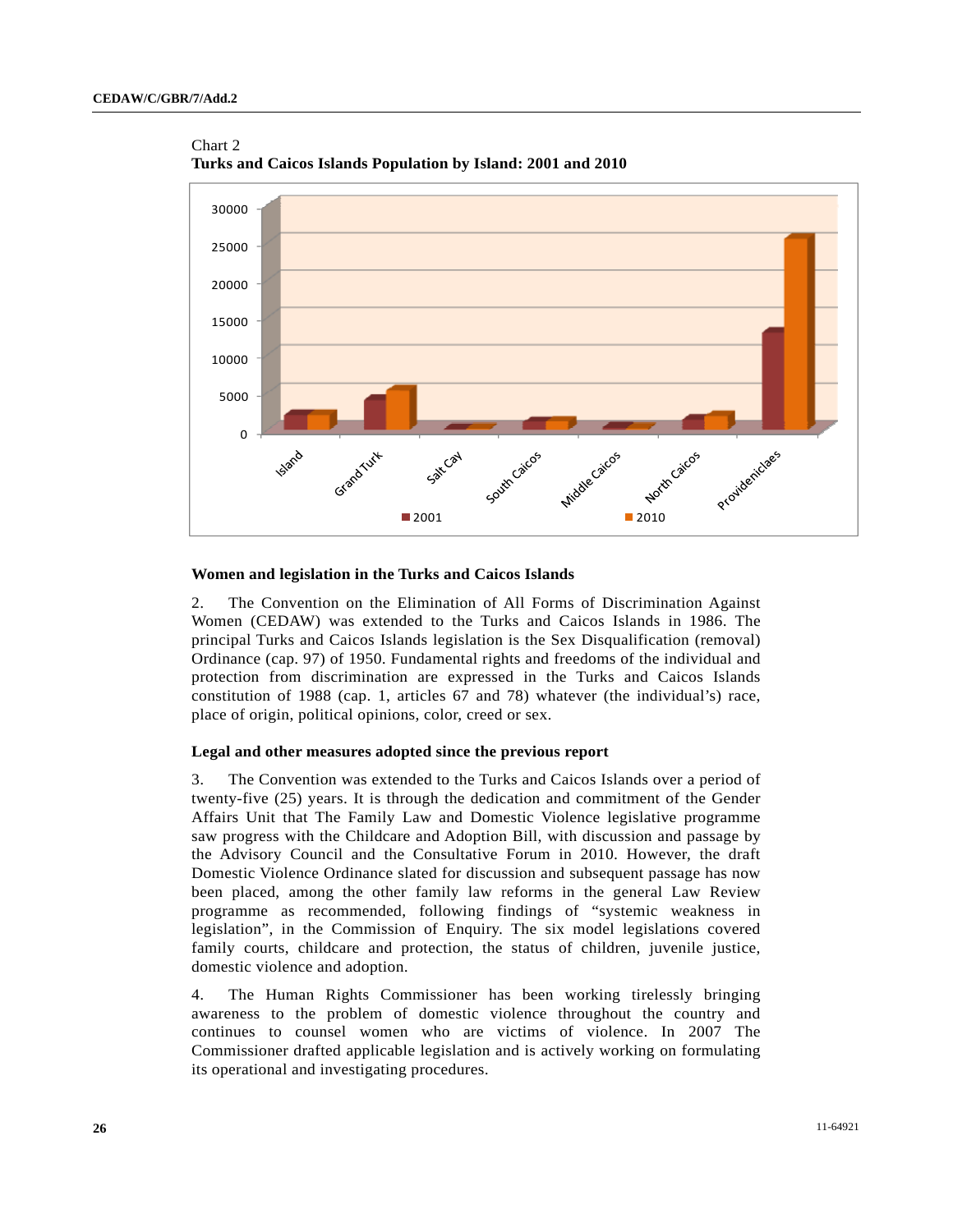5. In 2008 the Human Rights Ordinance was enacted. The Commission consists of five members, of which the Chairman was appointed by the Governor. The Commission bears the responsibilities to inquire and investigate complaints of alleged or perceived human rights abuse and complaints regarding procedures, with a view to promoting respect for and observance of fundamental rights as enshrined in the constitution.

6. The Chairman also attended a workshop in October 2010 in Anguilla. The workshop was held in the context of building human rights capacity in the British Overseas Territories. Each territory was provided with an outline plan for implementation over the next three (3) years and the Turks and Caicos Islands was no exception.

7. The Chairman has been very supportive in creating awareness in addressing local and regional issues with reference to women, exchanging information and ensuring that women's rights take centre stage as we champion the course for gender equality and equity for our women and girls.

### **Actual progress to promote and eliminate discrimination against women**

8. The Gender Affairs Unit continues to function under the leadership of a new Director who took up office on March 1, 2011. The Unit in Grand Turk is manned by the Director, Assistant Director, and Secretary. A Deputy Director and Administrative Officer man the office in Providenciales. All staff are female; however, plans to strengthen the national machinery are in progress with the employment of a male during the course of the year. We are also proposing to establish offices on the other islands, where the demand for such a unit is becoming increasingly visible.

9. The Gender Affairs Unit remains committed and dedicated to advocating and ensuring gender equity and equality. The Unit continues to organize workshops, seminars and talk shows to increase awareness on issues related to gender equality. In May of 2010 the Gender Affairs Unit in collaboration with the National AIDS Programme conducted a two-day workshop on "Women, Violence and HIV". This workshop was made possible by funding from PAHO, a partner in the fight against HIV/AIDS. The aim of the workshop was to empower women and adolescent girls with knowledge on their legal, social, economic and reproductive health rights.

10. Additional workshops were also held earlier this year with emphasis on Child Protection. These workshops were sponsored by the DfID funded project, Safeguarding Children in the Overseas Territories, in collaboration with the Ministry of Home Affairs and Public Safety.

11. The purpose of the workshop was to engage community and civic leaders on the importance of the role of the community in safeguarding the children and exploring how we define child abuse, how it makes us feel and how this may impact on our practice. Safeguarding children, and in particular sexual abuse, continues to have a high profile on the Gender Affairs Unit's agenda.

12. The Etiquette Programme is sponsored annually by the Gender Affairs Unit in collaboration with the Women in Action (WIA). Although inactive at the moment, it will commence as usual during the month of September 2011. Young girls and boys are selected by their principals and the teachers from the respective schools. The event is spearheaded by the Gender Affairs Coordinator with support from leaders of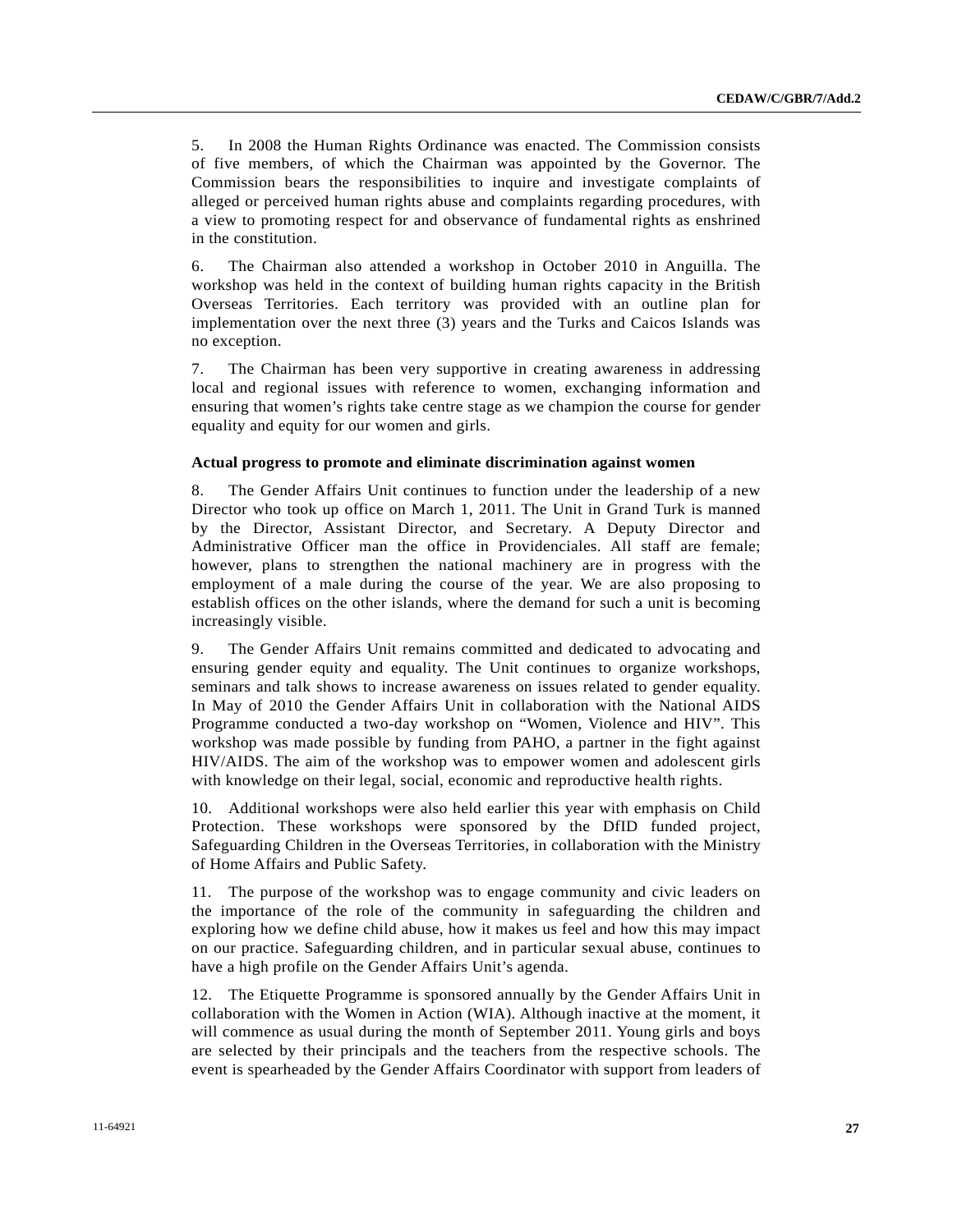NGOs. The general objective of the Etiquette Programme is to build self-esteem in young people and to encourage them to believe in themselves no matter what because they can become whatever they want to in life.

13. The Gender Affairs Unit also launched a radio talk show "GENFO" in collaboration with Women in Development (WID). This programme focuses on different issues facing the country including educating the general public on the CEDAW platform and how it affects civil society. The programme is a one-hour call-in show which airs every Tuesday. Response from the community at large has been positive.

14. In 2009 the Gender Affairs Unit lobbied the Royal Turks and Caicos Islands Police Force (RTCIPF) to establish a Domestic Violence and Sexual Offences Unit, and was successful in achieving this initiative for women's protection. This Unit is spearheaded by Woman Detective, Irene Butterfield who after completing her studies in Jamaica was promoted to Inspector. Inspector Butterfield also received training in the Bahamas. She worked in the field for many years with sexual offences, particularly with children. She has been successful in bringing about 80% of these cases before the courts with some perpetrators receiving sentencing for their offences.

# **II. Information relevant to articles of the Convention and the Beijing Declaration**

### **Development and advancement**

15. A Single Parent Network was organized from a workshop that was facilitated by the Gender Affairs Unit on both Grand Turk and Providenciales in August of 2009. The mandate for this committee has been clear from the onset; to be a support for single parents, male and female, and to encourage, empower and create an environment conducive to positive growth for parents and children.

16. The Gender Affairs Unit in Providenciales has also launched A "Bullying Programme" where personnel from the department visit the various schools throughout the district to hold session with students on "Bullying". These sessions are proving to be very beneficial, as students are more sensitive to the negative impacts of bullying.

17. The Gender Affairs Unit remains committed to the promotion and protection of women's rights. The Beijing Declaration and Platform for Action constituted the most comprehensive set of international commitments to gender equality and women rights; the call for actions remains relevant today.

# **Family education and maternity**

18. Married women are now at liberty to make their own decision regarding tubal ligation. The availability of prenatal care is still accessible through the local clinics which are held regularly.

# **Trafficking in women — violence against women and girls**

19. The Gender Affairs Unit continues to work in collaboration with the police officers, social workers and other NGOs advocating against violence and abuse in any form or fashion. Training workshops are ongoing. On 2 March 2011, an Armed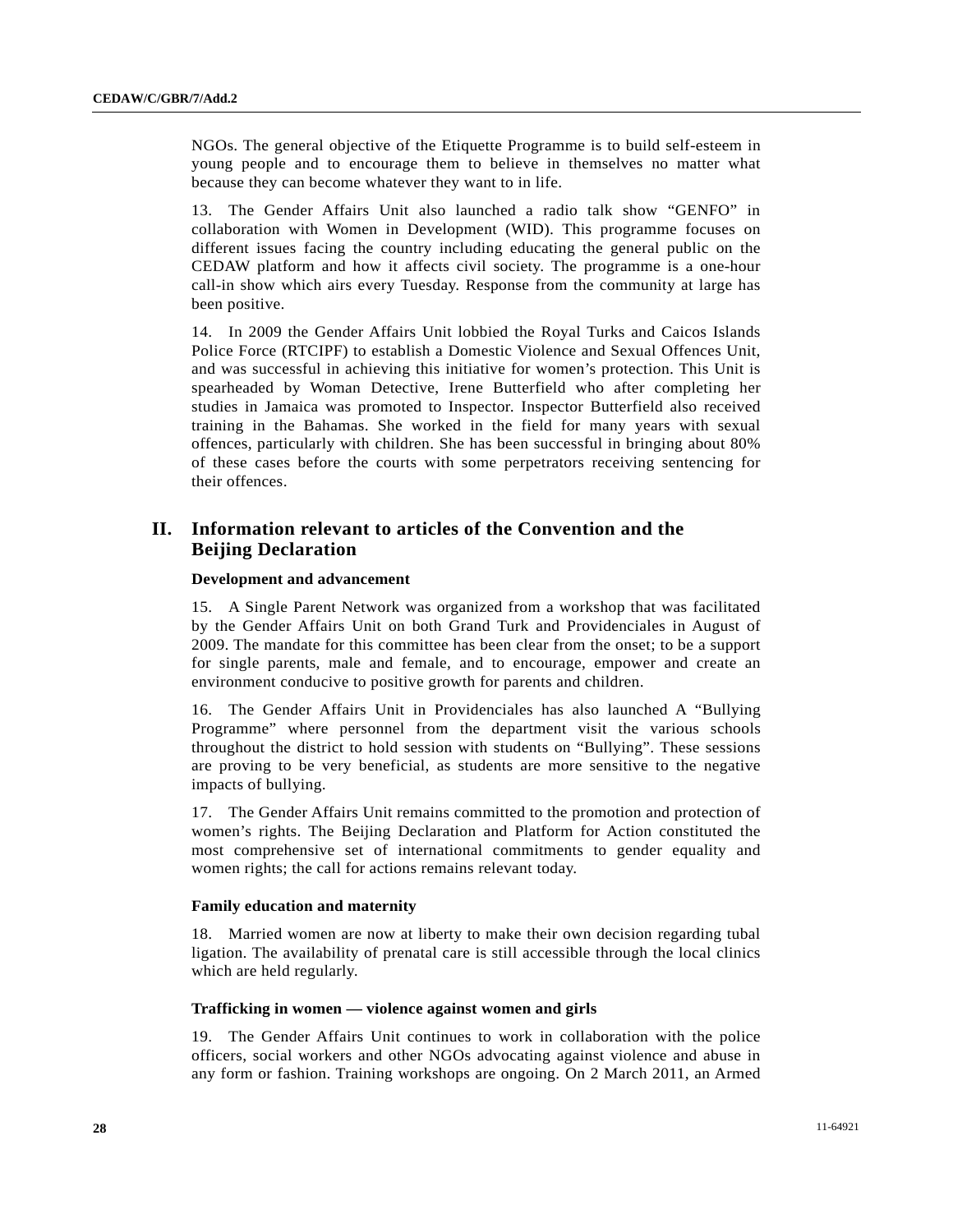Violence Capacity Building Workshop was held, which was funded by the Caribbean Association for Feminist Research and Action (CAFRA). Little progress was made with the Women's Crisis Center in Providenciales. However, recent information received regarding the status of the building architectural plans was promising. Hopefully some progress will be made during the course of the year.

20. The Domestic Violence Foundation is inactive; plans are afoot to revitalize this organization as well as other dormant organizations within the year. If we are to empower our women we must have adequate resources for their safety, therefore the need for the establishment of a crisis center should be given priority, as for the first time, it will provide women with an essential, viable alternative to staying in an abusive relationship.

21. The challenges encountered remain the same. Women come forward and speak about the abuse while still maintaining their decorum within society and not having prejudices levied against them.

22. The number of domestic violence cases within the period 2009/10 has escalated to alarming proportions and the nature of the attacks has become more violent, resulting in serious physical injuries. However, the Government within the last year recruited several police officers including a new Commissioner of Police, of Canadian nationality, to assist in the establishment and enforcement of new regulations to eliminate the plight of violence against women, thereby ensuring that frontline police officers have the support they need to keep our communities safe and secure.

23. The Gender Affairs Unit would like to continue to raise the level of awareness on domestic violence, and sexual abuse of minors, but due to scarce resources the Unit's hands are tied to the formidable red tape. Since the establishment of the Domestic Violence Unit there has been a marked increase in the number of complaints filed and more cases brought before the courts. Nevertheless, a number of offences against women continue to go unreported, and there are instances where women sometimes withdraw complaints even at a late stage.

24. There is also an initiative through the Department of Social Development (DSD) and Gender Affairs Unit to sensitize women on issues that were once thought of as myths in the Turks and Caicos Islands. Persons are now able to be educated on the ramifications of domestic violence.

25. The Gender Affairs Unit in collaboration with DSD, National AIDS Programme, TCIRPF, Women in Development (WID) and NGOs have established procedural guidelines whereby each agency will be proactive in sensitizing the public on issues relating to women and girls.

26. The Gender Affairs Unit in keeping with Article 6 of the Convention – States shall take all measures to stop all forms of trafficking and the exploitation of prostitution of women – has established a process for persons within the respective communities to register their complaints regarding foreign women, mainly from the Dominican Republic who is believed to have been brought into the country for employment opportunities but end up as prostitutes. Members of the government and the private sector addressed these issues at a forum and it was highlighted that most of these women are sexually abused by their employers. To date, there is no anti-trafficking legislation in place to protect these vulnerable women and children. However the government is keen to address this matter in light of reports of human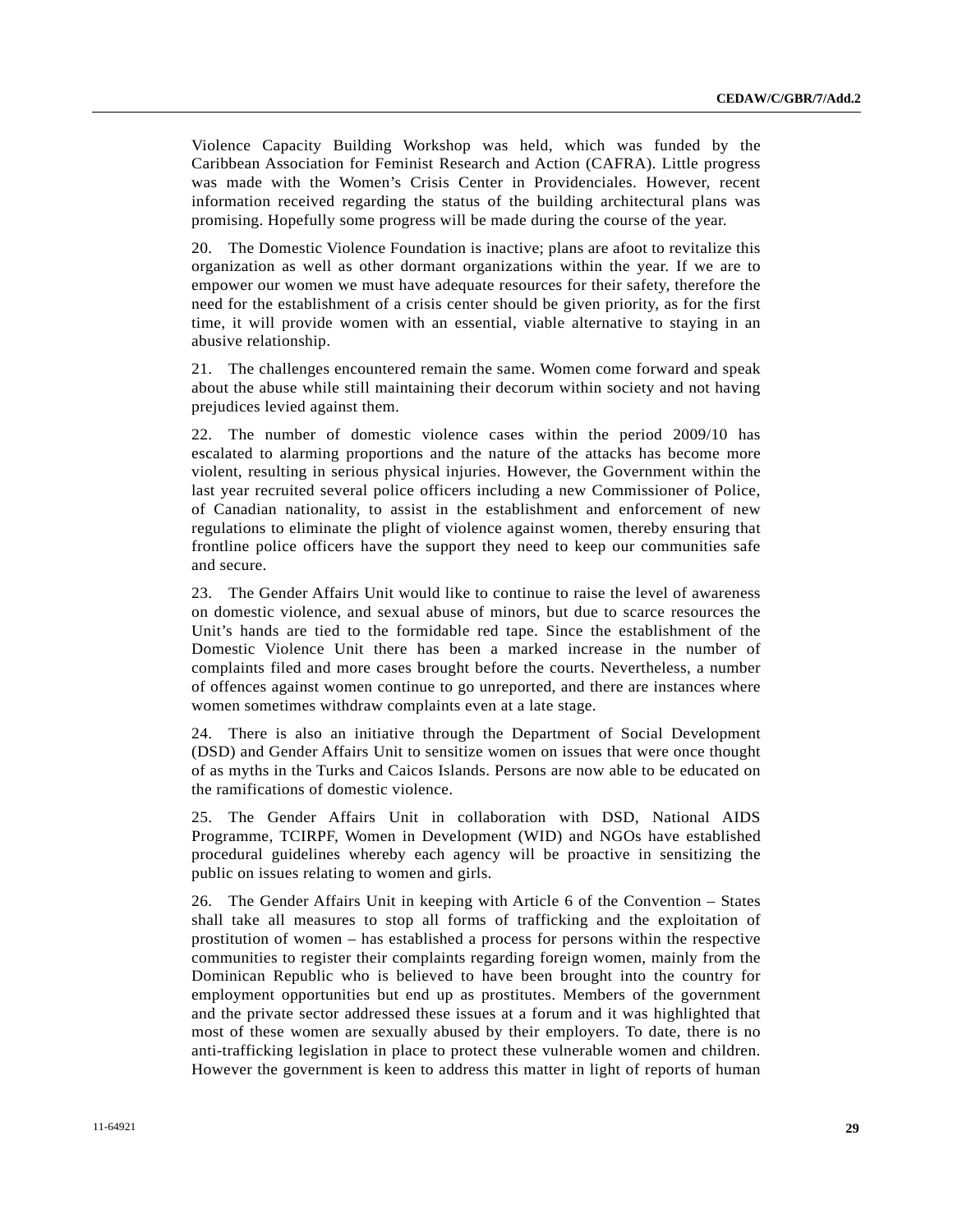trafficking to the Turks and Caicos Islands. Plans are underway to agree on an Action Plan and the Immigration Advisor is seeking assistance from UK Border Agency for assistance with training in this area. Additionally, the European Unionfunded Legislative Reform project has identified legislation in this area as one of the possible priorities for drafting.

# **Political and public life**

27. Women continued to struggle in the political life of the country for the period 2007-2008. There were two (2) female members holding cabinet positions, one as Minister for Education, Youth and Culture and the other as Minister for Health. The latter held this position for about two years. For the period 2008-2009 one female member continued to serve in the cabinet and was appointed Deputy Premier. She served in that capacity for about three months. Thereafter, two female members, following a change in party's leadership, were appointed and served as ministers for three months. The House of Assembly had a total of three (3) female members throughout.

28. In 2009 following the suspension of parts of the 2006 constitution the country's women saw themselves being singled out for leadership roles in a higher proportion than their male counterparts. The opportunity provided for their involvement in the decision-making process of the Interim Administration. The membership of the Consultative Forum (CF) consists of eight women coming from various professional backgrounds while the Advisory Council (AC) saw two women nominated to that body. The CF meets on a regular basis to discuss affairs of the country, including debating legislation. However, it is not the same as Ministerial government where the political will of representatives is motivated by their constituents' interest and the will to ensure that persons are empowered to their fullest potential.

29. There are currently eight (8) local women attorneys, six (6) of whom have been appointed in the Attorney General's Chambers. Also, the president of the Bar Association is a woman.

30. Since the last report the retirement age of fifty-five has been enforced and many women have retired in the given period. However, women still hold senior public service positions including the Chairman of the CF, Principal of the Community College, Director of the National Trust, President of the Bar Association, Human Rights Commissioner and several Permanent Secretaries. Many represent the Turks and Caicos Islands at international and regional meetings.

# **Marriage, nationality and equal rights for children to nationality**

31. Under Direct Rule all issuance of Belongership status has been placed on hold, with the exception of person(s) married to a Belonger or has lived with his/her spouse for not less than five years or would have done so but for the death of the spouse, and that on the date of application was not formally or, where spouse died, has not married. On the other hand persons who have over ten work permit endorsements are eligible for Permanent Residency Certificate. All children in the Turks and Caicos Islands have equal rights to education.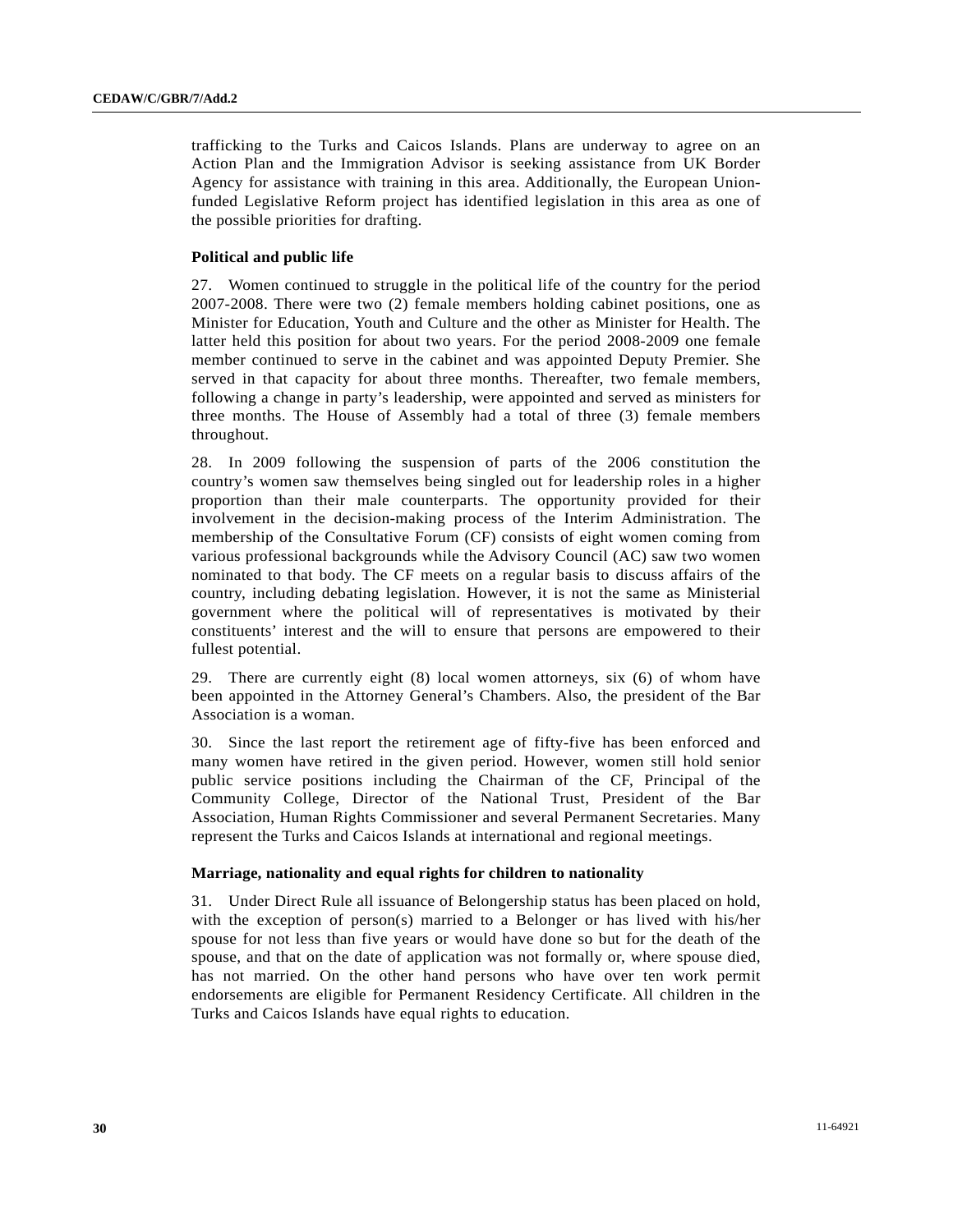# **Education and employment: economic benefits**

32. All children are entitled to and receive compulsory education from ages 4-16 years of age. Since the last report a number of private schools have been established at both levels and also extensions built on most of the government schools to accommodate the drastic increase in enrolment. The Continuous Education programme for teenage mothers and other high school dropouts are still ongoing and the results are encouraging.

33. The Turks and Caicos Community College (TCICC) still serves as the local institution for continuing education where the main campus is located in Grand Turk and the other in Providenciales. Currently there are 99 females on governmentawarded scholarships at the TCICC, 55 are at the Grand Turk Campus and 44 at the Provo Campus. The majority of teachers at the community college are female (table 3), in addition to the female students (table 4). Areas of studies are:

- (a) Business Studies
- (b) Primary Education
- (c) Computer Electrical Engineering Technology
- (d) Computer Studies
- (e) General Studies (Science and Humanity)
- (f) Public Sector Management
- (g) Social Work and Welfare
- (h) Hospitality
- (i) Building and Design Technology.

34. Most of these areas are the traditional areas of study for woman and the majority of the female students are enrolled in the traditional areas; however, a few have ventured into the non-traditional area of Building and Design Technology and are performing well within that area.

35. A number of students have returned home after studying abroad with their various professional degrees, and are currently unemployed. This is very frustrating and could be detrimental for the future, especially for young women. This came about as a result of the global recession; however it is hoped that when the economy recovers employment opportunities would be made available. In the interim several students are prepared to be underemployed to ensure an income.

Table 3

| Number of Teachers at the TCI Community College by Gender for the |  |
|-------------------------------------------------------------------|--|
| <b>Period: 2005/06-2009/10</b>                                    |  |

|        | 2005-2010 |         |         |         |         |  |  |
|--------|-----------|---------|---------|---------|---------|--|--|
|        | 2005/06   | 2006/07 | 2007/08 | 2008/09 | 2009/10 |  |  |
| Male   | 14        | 15      | 14      | 15      | 14      |  |  |
| Female | 15        | 15      | 15      | 16      | 17      |  |  |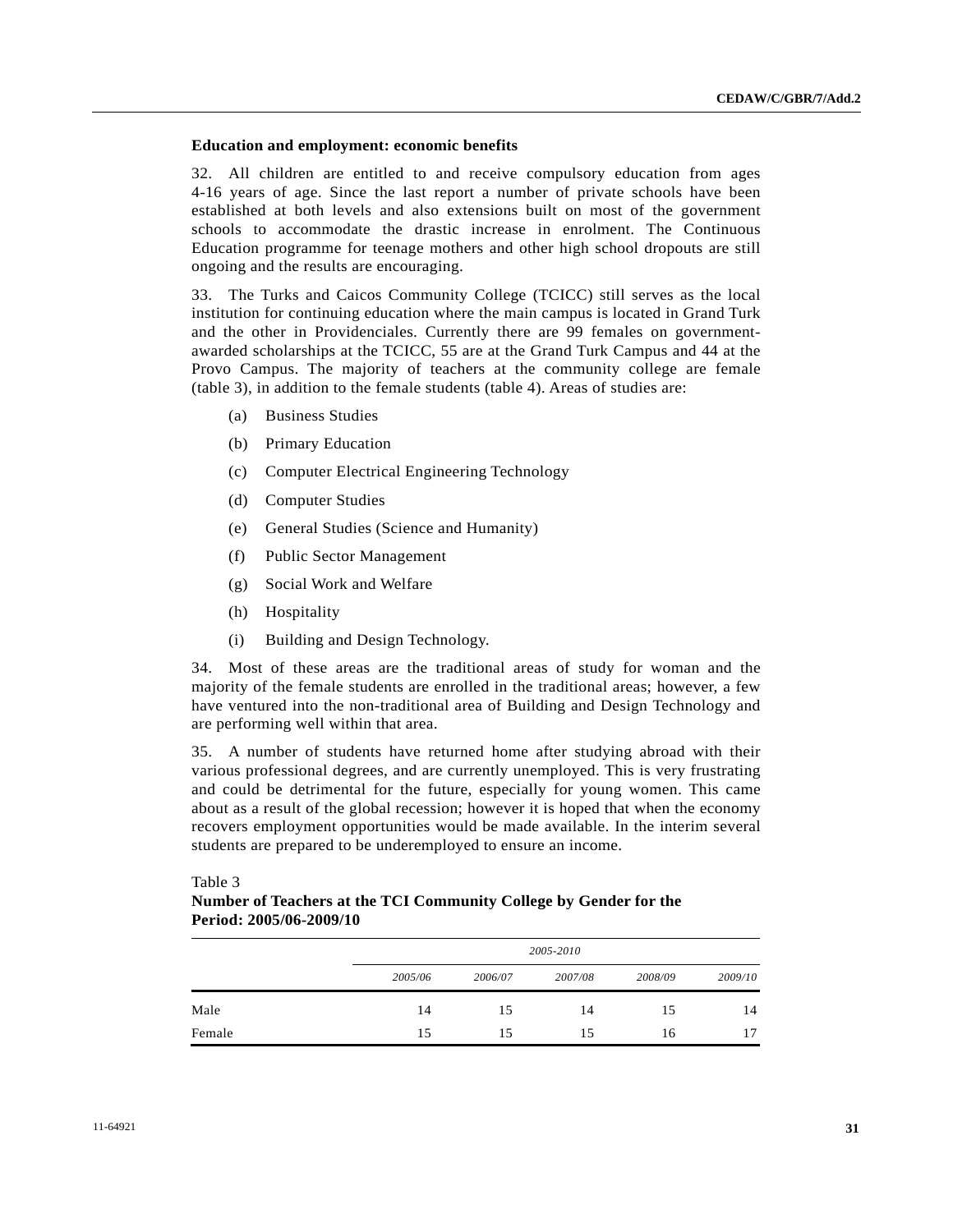# Chart 3 **Number of Teachers at the TCI Community College by Gender for the Period: 2005/06-2009/10**



# Table 4

# **Ratio of Girls to Boys in TCI Community College**

|        |         | 2005-2010 |         |         |         |  |  |  |
|--------|---------|-----------|---------|---------|---------|--|--|--|
|        | 2005/06 | 2006/07   | 2007/08 | 2008/09 | 2009/10 |  |  |  |
| Male   | 94      | 131       | 153     | 169     | 130     |  |  |  |
| Female | 171     | 262       | 315     | 290     | 289     |  |  |  |
| Ratio  | 1.81    | 2         | 2.05    | 1.71    | 2.22    |  |  |  |

# Chart 4

**Ratio of Girls to Boys in TCI Community College** 

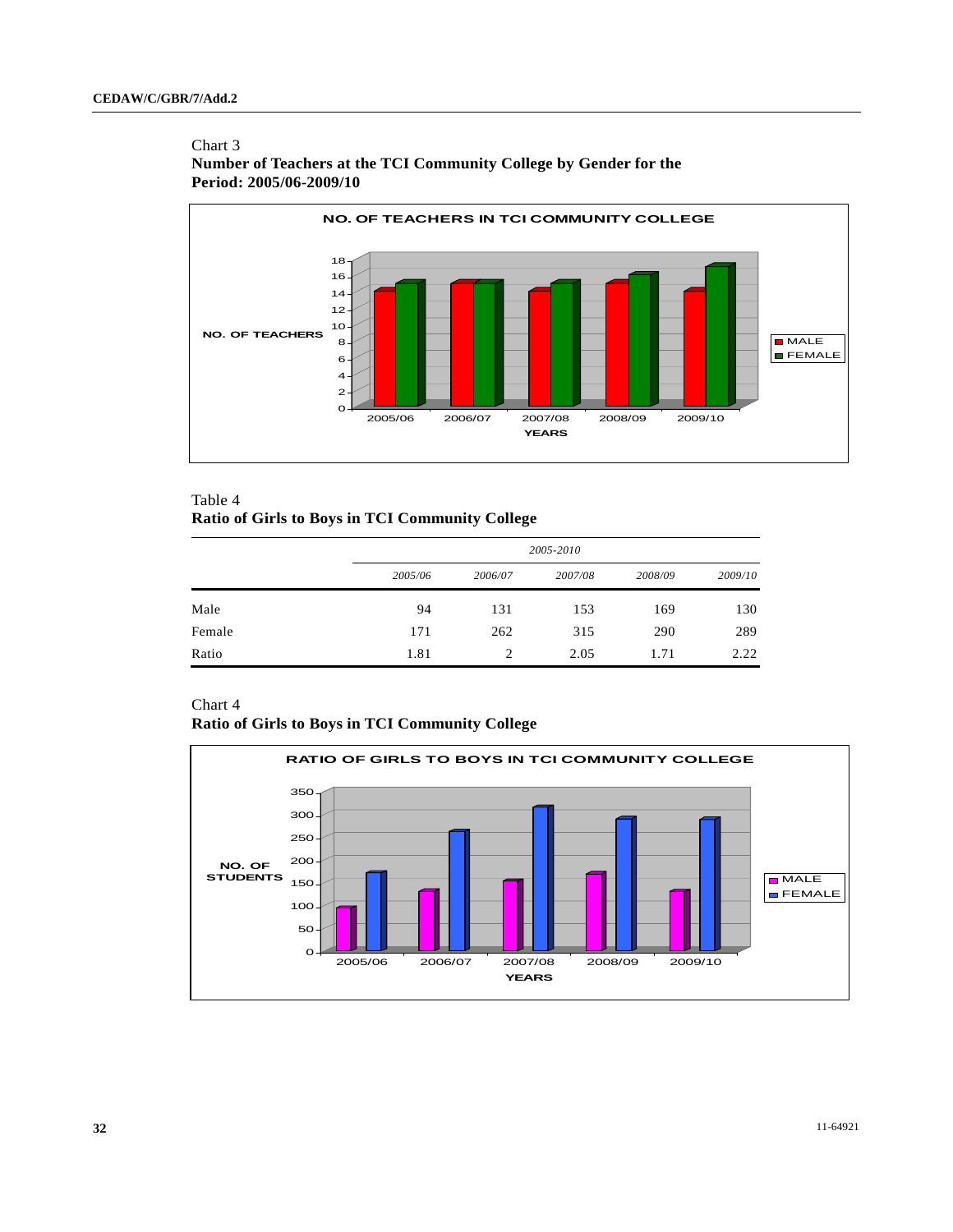# **Health care**

36. The Turks and Caicos Islands Government remains committed to the health of its people. In 2008 the construction of two state-of-the-art hospitals was launched, one in Grand Turk, The Cockburn Medical Center, and the other in Providenciales, the Cheshire Medical Center. The construction of these facilities has improved the range and quality of primary and secondary care services available on island.

37. The hospitals were officially opened in April 2010, offering a standard of care and services which allows the hospitals to apply for full accreditation by Accreditation Canada within their first two years of operation and for that accreditation to be maintained.

38. The executive body comprises five members, locally three (3) females and two (2) males. Approximately 72% of the hospital employees are female, with 28% being male. To date, there have been a total of two hundred and forty-eight (248) male births and two hundred and twenty-three (223) female births.

39. Women and children have easy access to health care at reasonable cost. In addition to the establishment of the new hospitals; a National Health Insurance Program (NHIP) was implemented. The programme is mandatory, whereby all employees and employers must make contributions. The recently unemployed are registered through the Labor Department and contributions for prisoners, indigents and wards of the State are made by the Government. Children are endorsed under their parents' plan.

40. A relationship was also established with key stakeholders including the National Insurance Board (NIB) to ensure that persons are complying with the rules set out and to ensure eligibility of health benefits. Service provided at the hospitals include:

- (a) Primary care clinics
- (b) Outpatient consultation following referral by a GP or Primary Care Provider
- (c) Pre-operative assessment and preparation
- (d) Diagnostic imaging
- (e) Laboratory investigation
- (f) Surgical, obstetric and endoscopic procedures
- (g) Inpatient care of admitted cases
- (h) Follow-up outpatient consultation
- (i) Pharmaceutical care
- (j) Emergency care.

41. The TCIG continues to push the area of Primary Care on wellness with particular regard to reducing the incidence of chronic non-communicable disease such as diabetes, hypertension and obesity that afflict our people, especially our women. A healthy lifestyle campaign was also launched by the Ministry of Health and Human Services, with a view to encouraging the population to adopt healthier practices in their daily lives.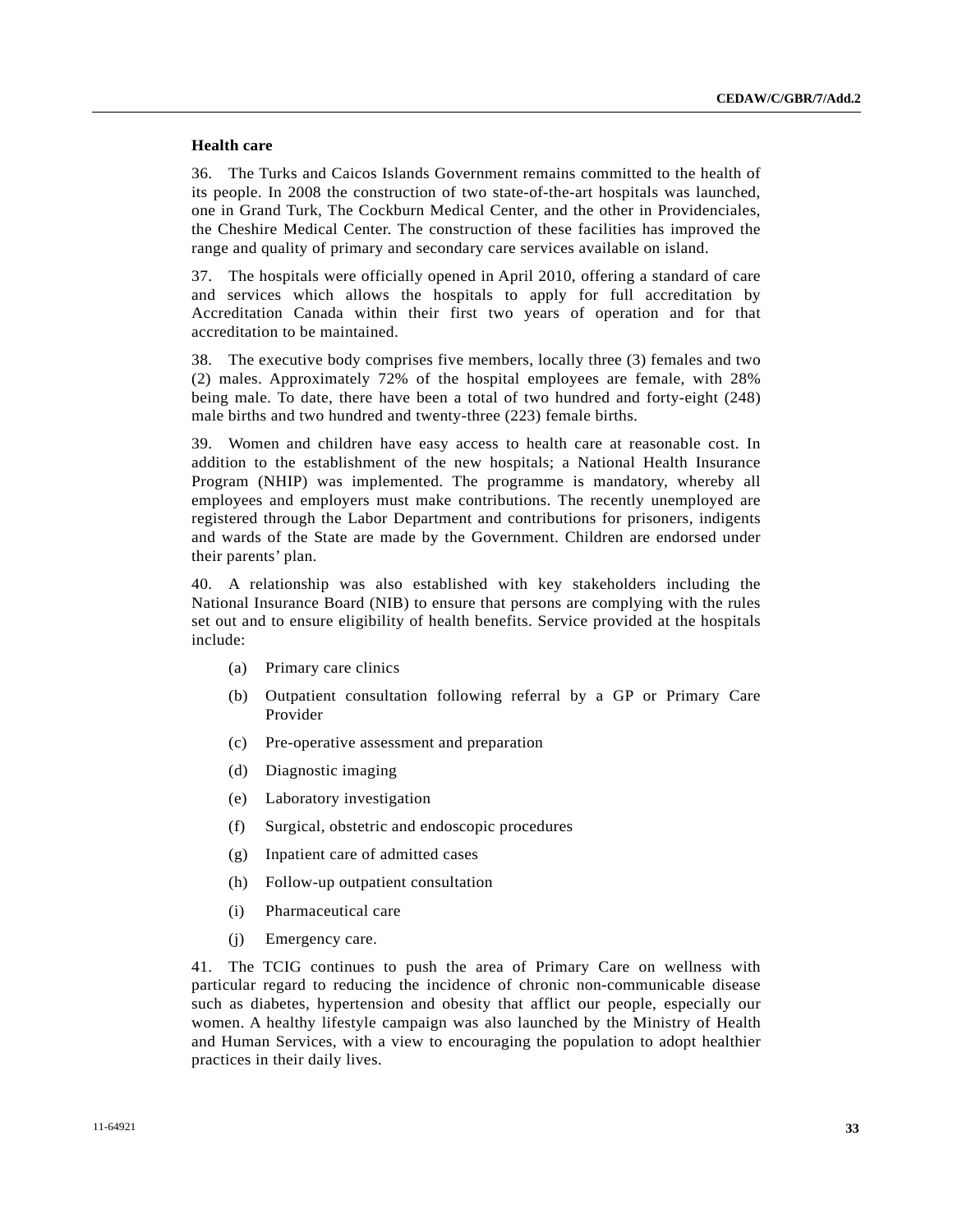### **Poverty alleviation, economic and social benefits**

42. Despite the fact that a few women continue to make their mark in senior positions in Government, the status of women over the past two years have been affected by a number of incidents, including the global recession and the fallout of two major hurricanes in 2008. The Turks and Caicos Islands depends mainly on tourism for its survival; once tourism is affected a large percentage of our women are affected, as so many are employed in the formal and informal sectors. While tourism has increased significantly, revenue is declining as a result of the expanded tax base systems and increase in fees including driving licenses, vehicle registrations and business licenses, customs processing fees, water tax, fuel tax and electricity tax, just to name a few.

43. In addition to the suspension of parts of the 2006 constitution, the global financial meltdown and property crash in 2008 brought growth to an abrupt halt. As a result, the country continues to suffer from huge debt which has crippled investor confidence nationally and internationally. In addition, salary cuts, vast cuts in budget; and programmes and projects being placed on hold, have created an atmosphere of uncertainty. Many large projects are placed on hold inhibiting inward investment and jobs are made redundant.

44. All this will affect women most, as social programmes are usually geared towards single-parent families, which are usually headed by women.

45. In April of 2010, the sole indigenous banking facility went into liquidation without warning, leaving many people in limbo financially, some with their entire life savings in the bank, including retirement funds. This situation is very critical to the progress of women's economic empowerment.

46. After several offers to save the bank failed, and the Supreme Court ordered the bank into full liquidation. As a result, thousands of customers, men and women alike, will only get pennies on the dollar for money they had in the Turks and Caicos Islands' only indigenous bank.

47. Persons who had both loans and deposits at the bank have asked to have their deposited funds subtracted from their loans, but the provisional liquidators were unable to comply with the requests. The liquidators are trying to collect before creditors receive any of the money they had in the bank when it was closed. To date, customers have been asked to submit claims for consideration by the Provisional Liquidators.

48. The unemployment statistics on women currently stand at five hundred and sixty-one (561) women and six hundred and fourteen (614) men. These figures by no means reflect the total number of unemployed as most persons have failed to register.

49. The National Insurance Board continues to assists women with maternity grants, widow's grants and benefits. A very important aspect of social security legislation, in keeping with social cultural norms, is the provision for payment of benefits to women who are not legally married but who are living in common-law relationships. National Insurance schemes have therefore enabled all women to improve their financial status.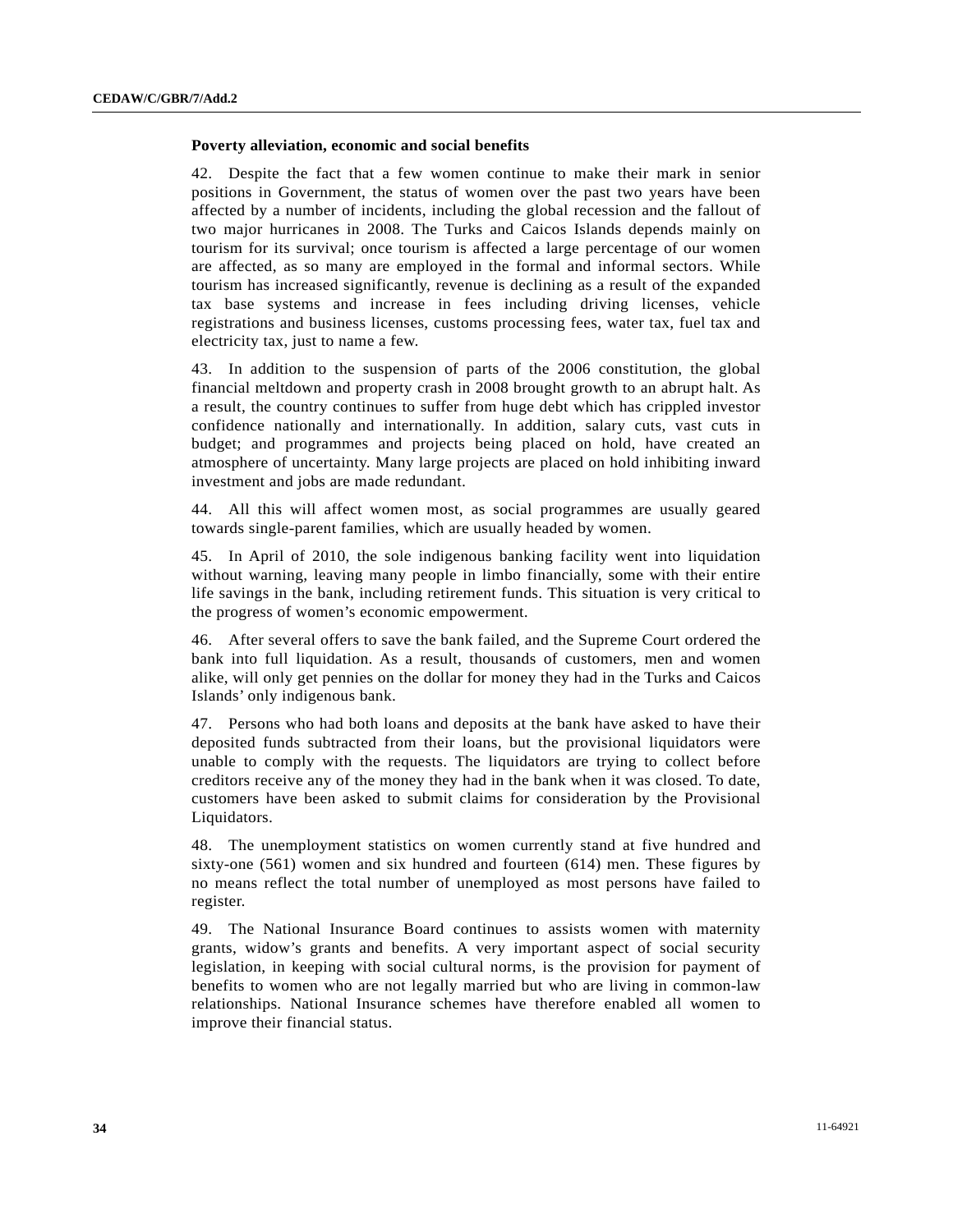50. The Small Business Enterprise programme managed by TC Invest has throughout the years provided loans to more than sixty per cent of young women, who are successful businesswomen today and own their homes.

51. With the establishment of the Cruise Ship center in 2006, which remains a form of investment and empowerment, many local women continue to benefit, especially women who have recently retired from the civil service and are noticeably seen in the forefront as entrepreneurs.

### **Legal capacity**

52. Since the submission of the last report the family court legislation is still in consultative review. Meanwhile when dealing with sensitive issues the Court usually has closed-door sessions on matters relating to juvenile and family matters; this allows more privacy.

53. WID continue to be a catalyst for women's rights through mentoring and networking. The WID has launched a membership drive to encourage more women to join the organization as we advocate for human rights for women, thereby raising the level of self-esteem, safety and security.

54. We realize that we are living in a multicultural society, where membership is being extended to women of different nationalities. This will help us to address gender issues from a broader prospective.

### **Religion**

55. Religion continues to be the main source of spiritual guidance and plays the most vital role within society. There are one hundred and forty-six churches in the Turks and Caicos Islands and again women play a lead role in most of these churches. There are also a number of churches headed by women. Additionally, there are a number of young women who are leaders of the various church groups including Sunday school teachers.

### **Constraints**

56. The Gender Affairs Unit remains committed to the empowerment of women, but the scarcity of resources, both human and financial, has hampered the Unit's ability to implement programmes for future economic and social development of women. There is also a lack of logistical support such as transportation. Additionally, the absence of domestic violence legislation and lack of support systems for victims makes it difficult to address the problem in a holistic manner. Therefore human and financial resources are needed to ensure that programmes are successful and sustainable.

**The Report on the Turks and Caicos Island was prepared by the Gender Affairs Unit within the Ministry of Home Affairs and Public Safety with input from relevant Government Departments and NGOs to which the report relates. The preparation of the report has enabled each organization to become more familiar with the Convention and to consider the measures that they have taken to implement its provisions.** 

(Draft of April 2011 prepared by the Gender Affairs Unit, Grand Turk)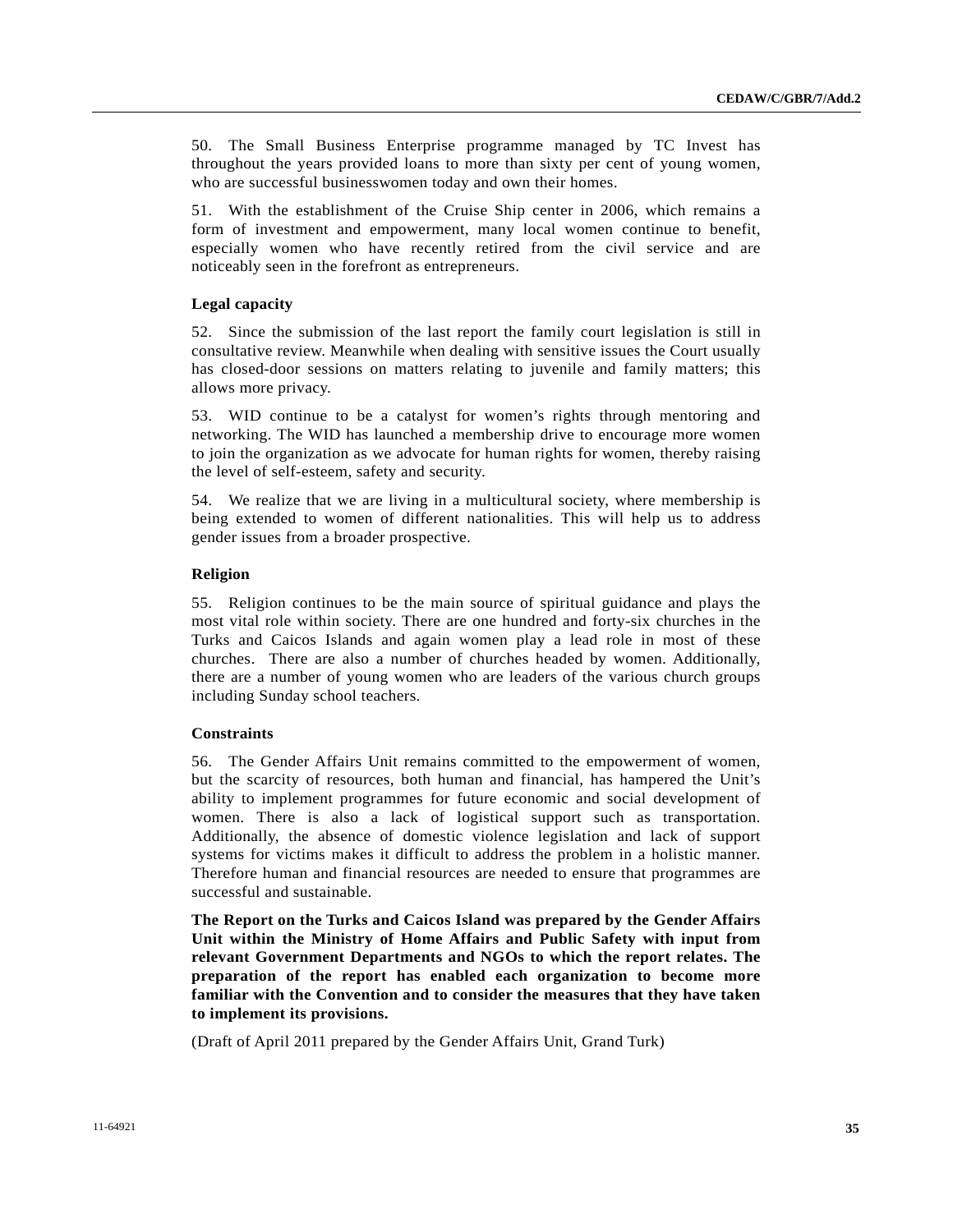# **Appendix**

# **Additional tables and graphs**

# Table 5 **Social Development Statistics: 2009**

| Month        | Total          | Male           | Female         | Sexual<br>Abuse | Teenage<br>Pregnancy | Neglect        | Physical<br>Abuse | $*Child$<br>Care |
|--------------|----------------|----------------|----------------|-----------------|----------------------|----------------|-------------------|------------------|
| January      | 18             | $\overline{4}$ | 14             | 6               | $\overline{c}$       | 5              | 3                 | 2                |
| February     | 3              | $\overline{0}$ | 3              | 3               | $\overline{0}$       | $\Omega$       | $\Omega$          | $\Omega$         |
| March        | $\overline{c}$ | $\mathbf{0}$   | $\overline{2}$ | $\overline{2}$  | $\mathbf{0}$         | $\Omega$       | $\theta$          | $\Omega$         |
| April        | $\overline{7}$ | $\Omega$       | 7              | 6               | 1                    | $\Omega$       | $\Omega$          | $\Omega$         |
| May          | 11             | $\overline{2}$ | 9              | 1               | $\overline{0}$       | $\overline{2}$ | $\overline{2}$    | 6                |
| June         | $\overline{c}$ | 1              | 1              | $\mathbf{0}$    | $\overline{0}$       | $\overline{0}$ | 1                 |                  |
| July         | 9              | 3              | 6              | 3               | $\overline{0}$       | 1              | $\Omega$          | 5                |
| August       | 3              | 1              | $\overline{2}$ | 1               | $\mathbf{0}$         | $\Omega$       | $\Omega$          | 2                |
| September    | 3              | 1              | $\overline{2}$ | $\Omega$        | $\Omega$             | $\Omega$       | 1                 | $\overline{c}$   |
| October      | 13             | 5              | 8              | $\theta$        | 5                    | 1              | 1                 | 6                |
| November     | 8              | 1              | 7              | 1               | $\mathbf{1}$         | $\overline{c}$ | $\Omega$          | 4                |
| December     | $\overline{c}$ | $\mathbf{0}$   | $\overline{2}$ | $\overline{2}$  | $\mathbf{0}$         | $\overline{0}$ | $\theta$          | $\theta$         |
| <b>Total</b> | 81             | 18             | 63             | 25              | 9                    | 11             | 8                 | 28               |

# Chart 5

# **Social Development Statistics: 2009**

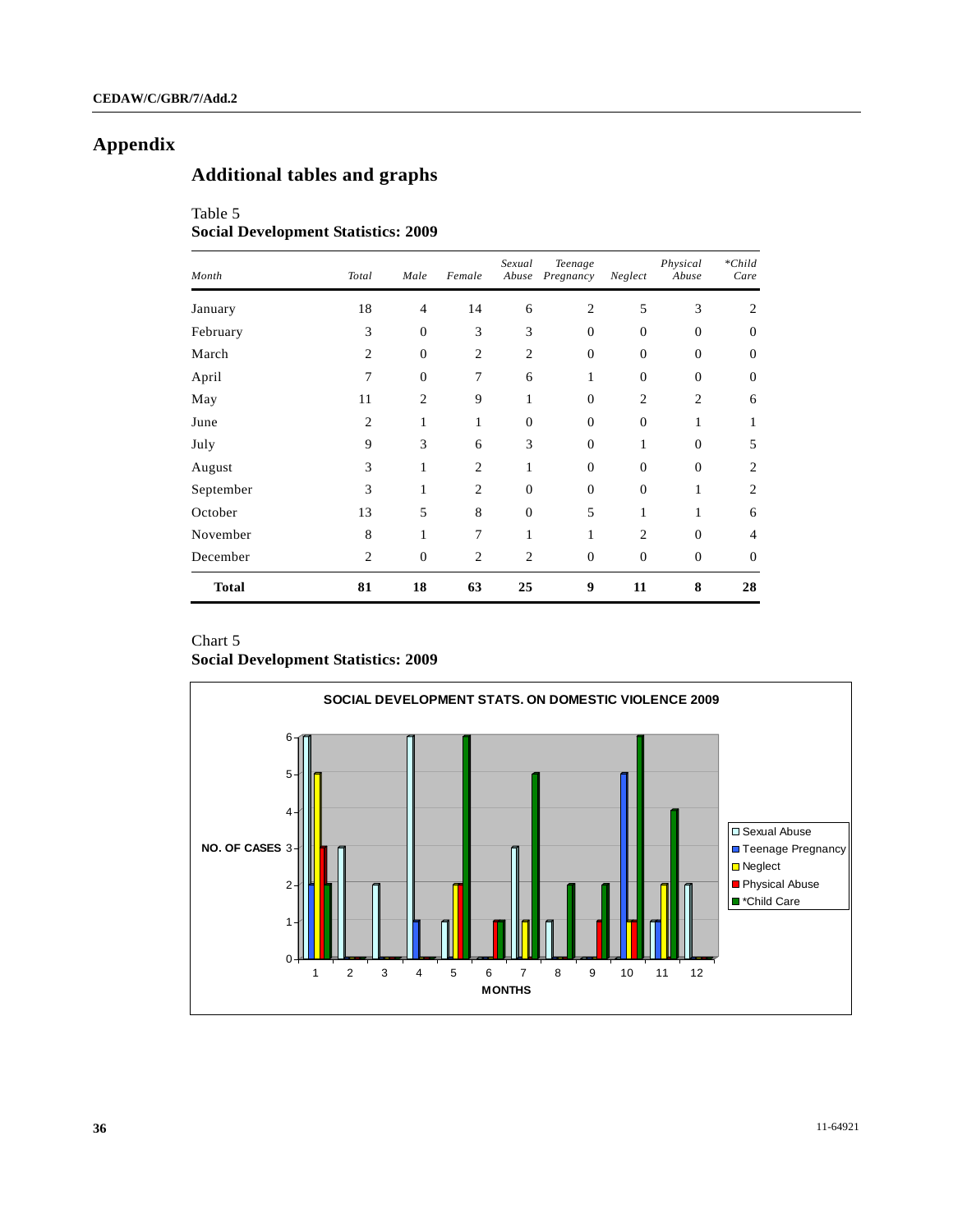| Month        | Total          | Male           | Female                      | Sexual<br>Abuse  | Teenage<br>Pregnancy | Neglect  | Physical<br>Abuse | $*Child$<br>Care |
|--------------|----------------|----------------|-----------------------------|------------------|----------------------|----------|-------------------|------------------|
| January      | 7              | 5              | $\overline{2}$              | 1                | $\mathbf{0}$         | 5        | $\overline{0}$    |                  |
| February     | 3              | $\theta$       | 3                           | $\mathbf{1}$     | 1                    | $\Omega$ | 1                 | $\Omega$         |
| March        | $\overline{c}$ | $\theta$       | $\overline{c}$              | $\overline{2}$   | $\mathbf{0}$         | $\Omega$ | $\Omega$          | 0                |
| April        | $\overline{2}$ | 1              | 1                           | $\overline{c}$   | $\mathbf{0}$         | $\theta$ | $\overline{0}$    | $\Omega$         |
| May          | 5              | $\overline{4}$ | 1                           | $\mathbf{1}$     | $\overline{0}$       | 3        | 1                 | 0                |
| June         | $\overline{c}$ | $\theta$       | $\overline{c}$              | 1                | 1                    | $\Omega$ | $\Omega$          | 0                |
| July         | $\overline{2}$ | $\theta$       | $\overline{2}$              | $\overline{c}$   | $\overline{0}$       | $\Omega$ | $\overline{0}$    | $\Omega$         |
| August       | 1              | 1              | $\theta$                    | $\overline{0}$   | $\theta$             | $\Omega$ | 1                 | 0                |
| September    | 5              | 3              | $\overline{2}$              | 1                | 1                    | $\Omega$ | 3                 | 0                |
| October      | $\overline{c}$ | 1              | 1                           | $\overline{0}$   | 1                    | 1        | $\overline{0}$    | $\Omega$         |
| November     | 3              | $\mathbf{1}$   | $\mathcal{D}_{\mathcal{L}}$ | 1                | 1                    | $\Omega$ | 1                 | 0                |
| December     | $\overline{0}$ | $\mathbf{0}$   | $\mathbf{0}$                | $\boldsymbol{0}$ | $\boldsymbol{0}$     | $\theta$ | $\mathbf{0}$      | $\Omega$         |
| <b>Total</b> | 34             | 16             | 18                          | 12               | 5                    | 9        | 7                 | 1                |

# Table 6 **Social Development Statistics: 2010**

# Chart 6

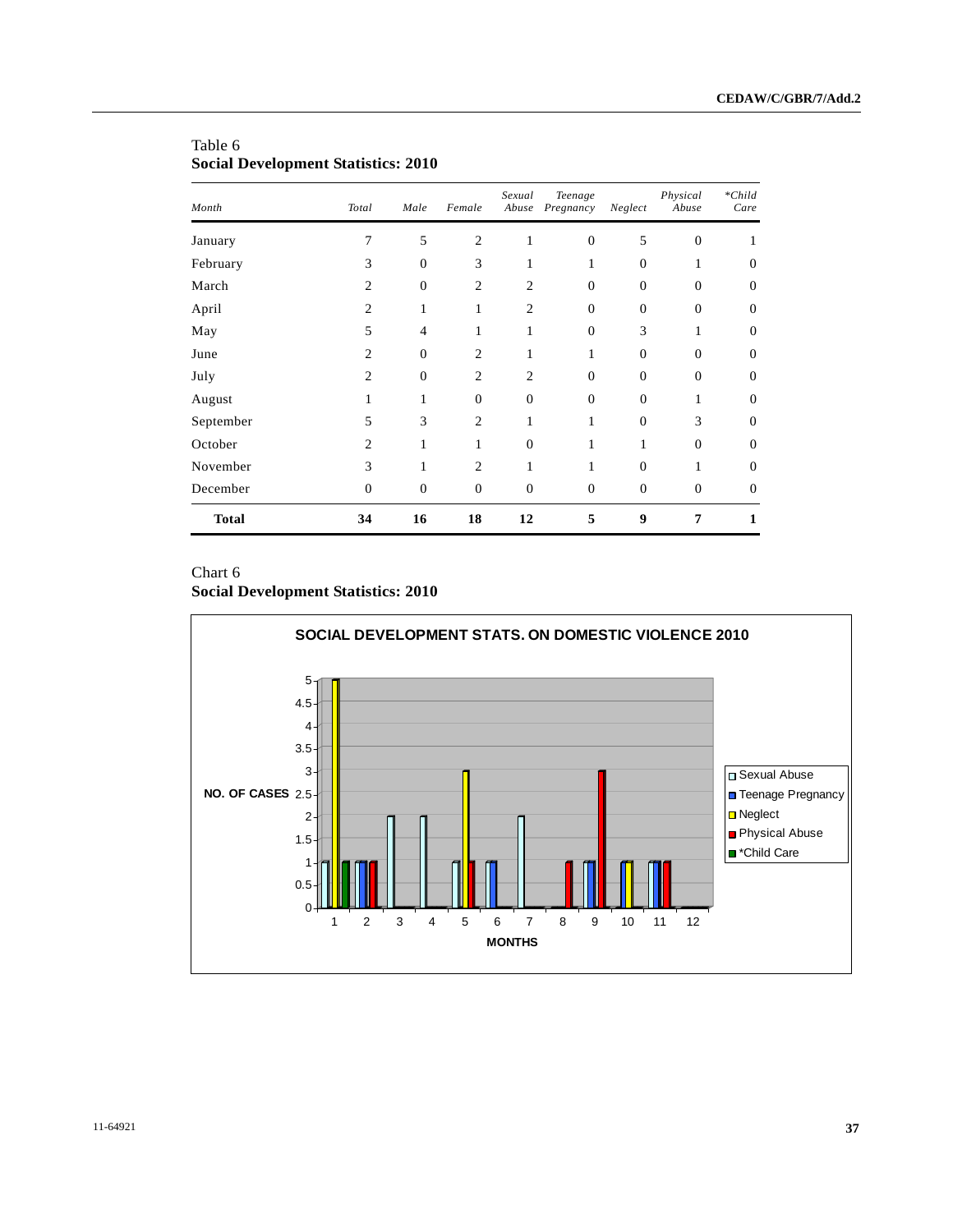

Chart 7 **Crimes Committed Against Women by Island, January-September 2010** 

\* Royal Turks and Caicos Island Police Force (RTCIPF)